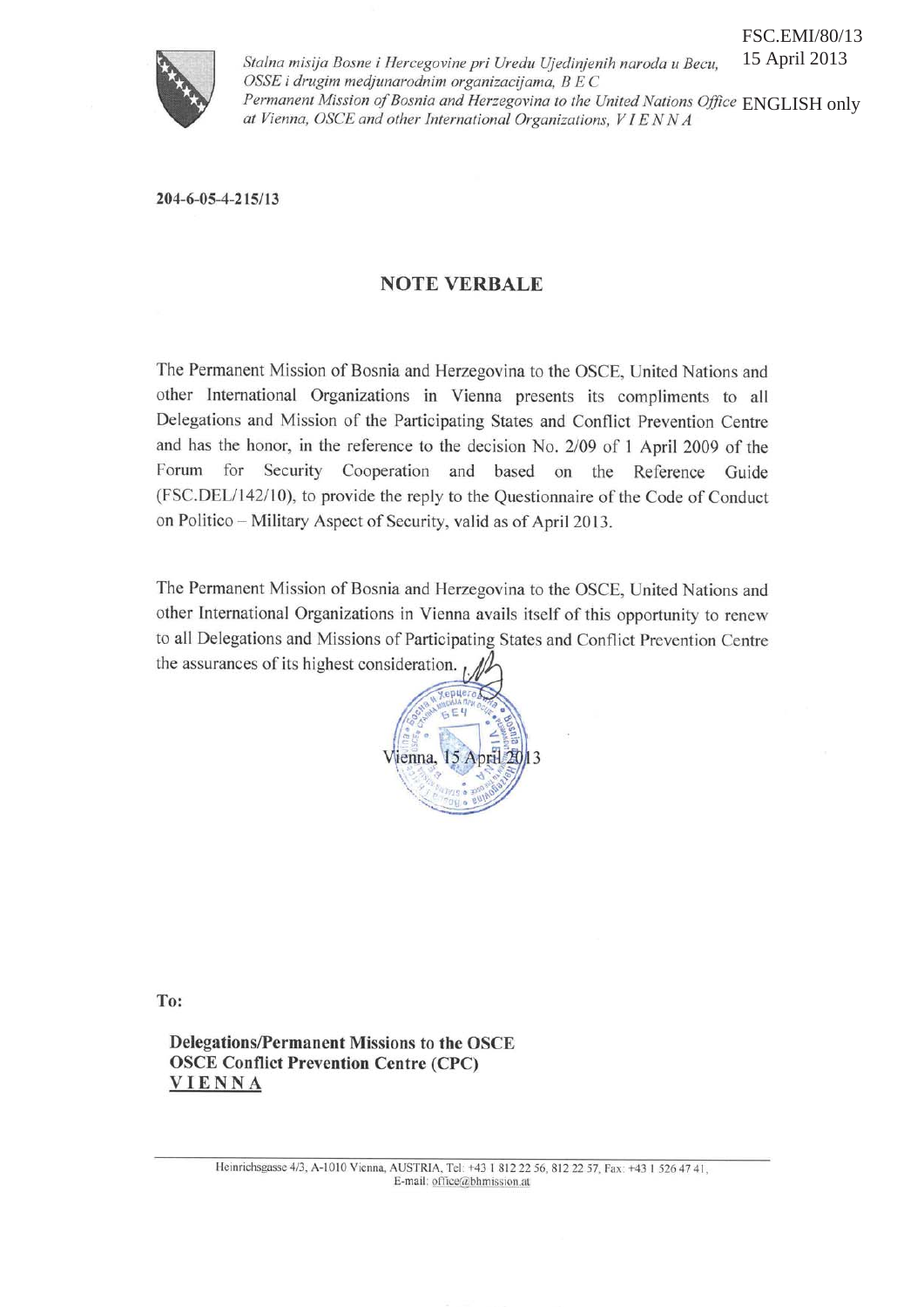### **QUESTIONNAIRE ON THE CODE OF CONDUCT ON POLITICO-MILITARY ASPECTS OF SECURITY**  ENGLISH only

## **SECTION I: INTER-STATE ELEMENTS**

### **1. Account of measures to prevent and combat terrorism**

## **1.1 To which agreements and arrangements (universal, regional, subregional and bilateral) related to preventing and combating terrorism is your State a party?**

Bosnia and Herzegovina (B&H) is a party to a large number of universal international treaties, conventions, agreements, arrangements, and resolutions that attempt to efficiently regulate prevention and combating of terrorism, terrorism financing, and prevention of proliferation of weapons of mass destruction.

Bosnia and Herzegovina has signed and ratified a series of United Nations (UN) conventions and protocols on the fight against terrorism as well as committed to implementing various UN Security Council Resolutions. It actively cooperates with the Counter Terrorism Committee of the UN Security Council, particularly with regard to the implementation plan of Resolution 1373, and with the Monitoring Team of the UN SC with regard to the implementation of sanctions against Al Qaida and the Taliban (R1267 and R1617). The implementation of UNSCR 1267 is ensured through the Law on Implementation of Restrictive Measures. Since 2001, B&H submitted five reports on the implementation of UNSCR 1373 to the UN Counter-Terrorism Committee (UN CTC).

As a member of the Council of Europe, Bosnia and Herzegovina is signatory to conventions pertaining to the fight against terrorism (Annex 1). Also, B&H actively participates in the Council of Europe's initiative in the fight against terrorism, the Committee of Experts on Terrorism (CODEXTER), the Committee of Experts on the Evaluation of Anti Money Laundering Measures and the Financing of Terrorism (MONEYVAL), and it has entered the III evaluation cycle of the Group of States against Corruption (GRECO).

Bosnia and Herzegovina has been invited to NATO's Partnership for Peace Program and to the Euro Atlantic Partnership Council. Furthermore, a decision was passed enhancing the level of cooperation with Bosnia and Herzegovina to that of Intensified Dialogue (ID) "on the full range of political, military, financial, and security issues relating to their aspirations to membership, without prejudice to any eventual Alliance decision."

Bosnia and Herzegovina has signed the Stabilization and Association Agreement (SAA) with the European Union, and the SAA is currently undergoing the ratification procedure. Bosnia and Herzegovina is committed to cooperating with the EU to prevent and combat terrorism, and action is continuously being taken in order to harmonize relevant national legislation with EU standards, to enhance institutional capabilities, and to coordinate operative activities with EU member states.

A full list of agreements and arrangements related to preventing and combating terrorism to which Bosnia and Herzegovina is a party can be found in Annex I.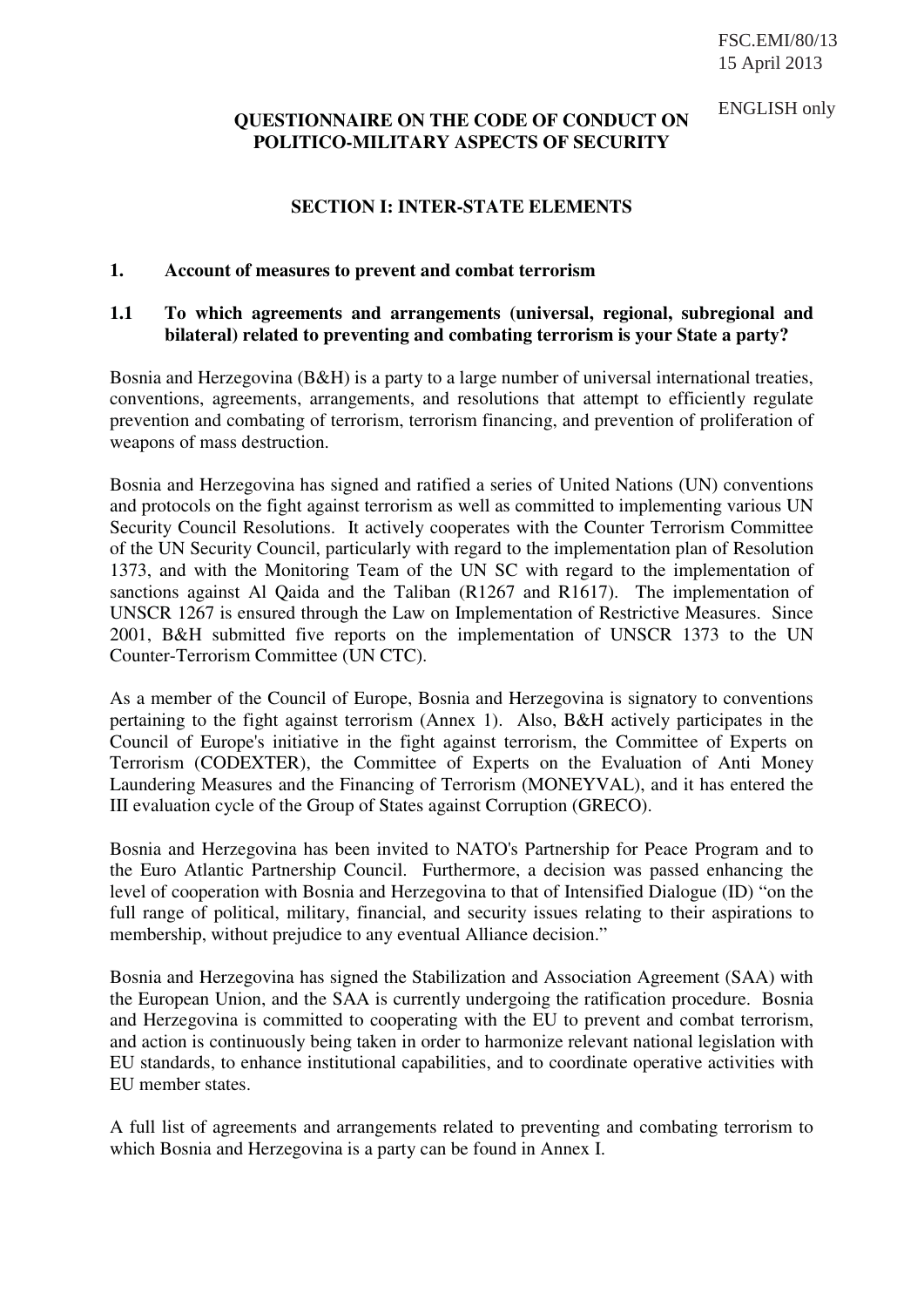## **1.2 What national legislation has been adopted in your State to implement the abovementioned agreements and arrangements?**

Bosnia Herzegovina has adopted a **Strategy for prevention and fight against terrorism for the period 2010-2013**. This Strategy establishes a general framework for Bosnia and Herzegovina's actions in its fight against terrorism, and it offers guidelines for improving existing and developing new measures and instruments for the prevention and suppression of terrorism.

The establishment of conditions allowing for a peaceful and safe life for all of Bosnia and Herzegovina's citizens, free from violence and fear, democratic, creative and prosperous, respectful of law and order, is of clear significance for the country. Any form of terrorism directed against Bosnia and Herzegovina is considered a grave and intolerable threat to the country's fundamental values and interests, as it would directly affect security and lives of its citizens. Therefore, it is Bosnia and Herzegovina's priority to develop comprehensive measures, national and international, for the prevention of and protection from all forms of terrorism. Those measures should produce, along with direct benefits, a strong deterrence effect against any terrorist act targeting Bosnia and Herzegovina.

A stable security environment in B&H also means that the country must keep the upper hand in dealing with terrorism, and other related crimes, as it is one of the key requirements for B&H's accession to the EU and NATO. The present Strategy is therefore very important for B&H as a means for initiating changes which should provide for a long-term framework of the fight against terrorism. At the same time, the Strategy is a vehicle for the transfer and application of European antiterrorism standards and regulations into the constitutional and legal system of Bosnia and Herzegovina.

Taking into account the existing security structure, as well as its development in the past period, the present Strategy defines objectives in the prevention of all forms of terrorism and crimes related to it, as well as in the prevention of all their negative effects. General objectives are:

- To conduct continued activities with the aim of deterring any support to terrorism, terrorist activities or radical movements through public awareness activities directed at positive communication;
- To implement the Strategy in such a way as to prevent violations of fundamental human rights and freedoms guaranteed by international conventions and regulations;
- $\blacksquare$  To improve interagency coordination and cooperation and develop capabilities in those institutions or agencies that lack them;
- To ensure monitoring and supervision of the Strategy's implementing documents.

The Ministry of Security of Bosnia and Herzegovina<sup>1</sup> is the main institution responsible for the implementation of the Strategy. At the proposal of the B&H Ministry of Security, a Supervisory body for the implementation of the Strategy and Action Plans of the institutions and agencies, envisioned by the Strategy, was established. This body is appointed by a decision of the B&H Council of Ministers<sup>2</sup> and comprises representatives of state level and lower levels of government.

<u>.</u>

<sup>1</sup> http://msb.gov.ba/Default.aspx?pageIndex=1

<sup>&</sup>lt;sup>2</sup> http://www.vijeceministara.gov.ba/Default.aspx?langTag=en-US&template\_id=91&pageIndex=1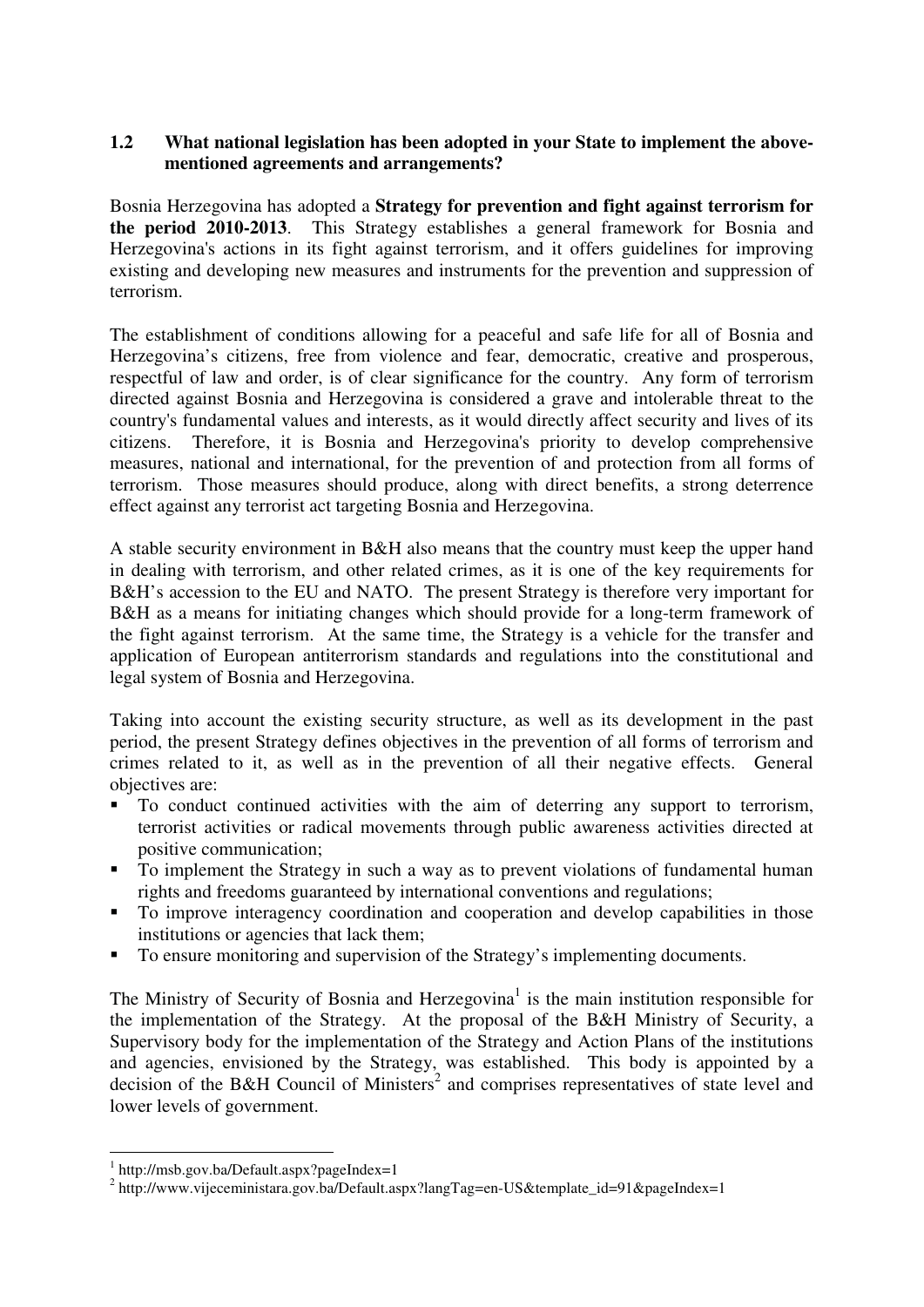As a part of the Strategy's implementation, on 14 January 2011, the Intelligence-Security Agency of B&H<sup>3</sup> has drafted up the "Action Plan of the Intelligence-Security Agency B&H for Implementation of the B&H Strategy for Preventing and Countering Terrorism" for the period 2010-2013, which was submitted to the B&H Ministry of Security.

Starting from the indications of presence and threats posed by terrorism, the importance of countering the issue, and the Agency's role in preventing and countering terrorism, the Action Plan has stipulated the overall and specific goals of the Agency in implementing the Strategy, as well as the measures and activities for achieving the set goals, the persons in charge of the activities, the deadlines for implementation of activities, and the indicators of implementation.

When it comes to its **legal framework**, Bosnia and Herzegovina does not have a single law, a "lex specialis", when it comes to fighting terrorism and terrorism-related activities. It has, nevertheless, established adequate standards in its legal code to effectively combat terrorism.

During the reform of criminal legislation, particular attention was paid to the classification of offenses related to terrorism as criminal acts, and, accordingly, the offenses "terrorism" and "financing of terrorist activities" are considered criminal acts in the Criminal Code of Bosnia and Herzegovina. The same is true for criminal codes of lower levels of government.

In cooperation with experts from the UN Office on Drugs and Crime Terrorism Prevention Branch (UNODC-TPB) and the Council of Europe, a specialized working group nominated by B&H Council of Ministers, made recommendations on amending the criminal code, resulting in the adoption of new articles in the CC B&H: Encouraging Terrorist Activities in Public; Recruitment for Terrorist Activities; Training to Perform Terrorist Activities; Organizing a Terrorist Group.

In addition to articles of Bosnia and Herzegovina's Criminal Code dealing specifically with terrorism, there are a number of other articles that are also significant, such as: Taking of hostages; Endangering internationally protected persons; Illicit trafficking in arms and military equipment; Illicit procurement and disposal of nuclear material; Piracy; Hijacking an aircraft or a ship; Endangering the safety of air traffic and maritime navigation; Destruction and removal of signal devices utilized for safety of air traffic; Misuse of telecommunication signals; Illicit trade; Illicit manufacturing .

The articles listed, in addition to a number of other related articles clearly indicate that the general provisions of the Criminal Code of B&H provide for the criminalization of not only organized terrorist activities, but also incitement, accessory, accomplices and similar types of activities mentioned above, which can also be applied to other criminal offences.

Also, as Bosnia and Herzegovina firmly continues on its path toward Euro-Atlantic integrations, continued attention is paid to the harmonization of Bosnia and Herzegovina's national legislation with EU and NATO instruments and standards.

For an extended list of national legislation related to combating terrorism and terrorismrelated activities as well as legislation related to democratic control of of armed forces, please refer to Annex I.

-

<sup>3</sup> http://www.osa-oba.gov.ba/indexeng.htm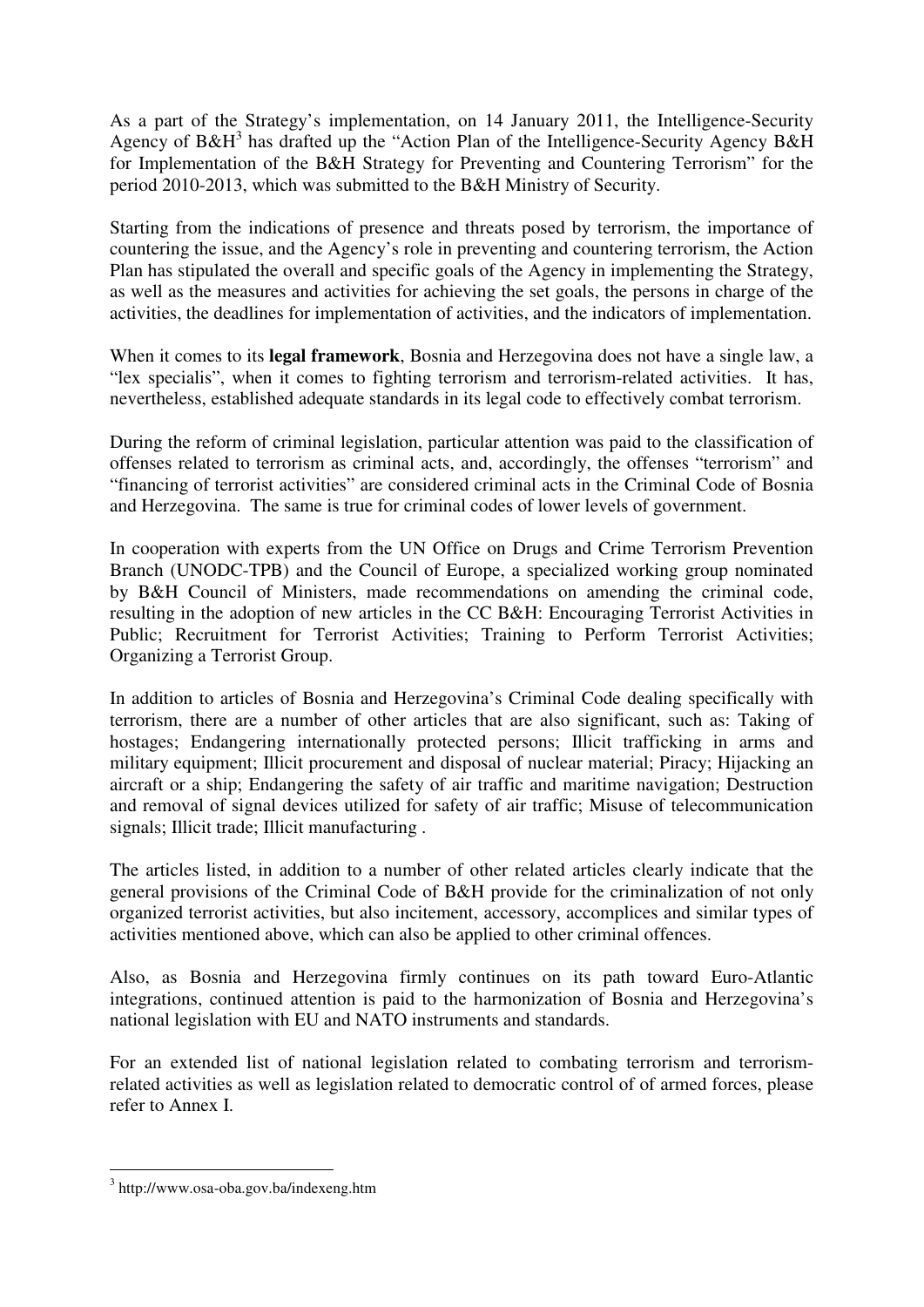# **1.3 What are the roles and missions of military, paramilitary and security forces and the police in preventing and combating terrorism in your State?**

In the area of **civil-military cooperation in counter-terrorism**, the Council of Ministers of Bosnia and Herzegovina has passed the B&H Strategy for prevention and combating terrorism for the period  $2010 - 2013$ , as well as the Plan for civil-military cooperation in the event of responding to terrorist attacks and mitigating their effects.

In the context of the above mentioned activities, the activities of civil-military cooperation that are executed within the legal mission of the Armed Forces of Bosnia and Herzegovina and pertaining to the provision of assistance to the civilian authorities in case of natural and man-made disasters, need to be mentioned as well. When it comes to structuring this area, a significant progress has been made in the following items:

- Passage of the Agreement on Cooperation between the B&H Ministry of Defense and B&H Ministry of Security, which identifiers a number of areas of cooperation mutually important to the civilian and military structures,
- Approval of the Standard Operational Procedures (SOPs) for the employment of the B&H Armed Forces for the purpose of providing assistance to the civil authority during the response to natural and other catastrophes,
- Establishment of the Command and Control Operations Center within the B&H defense institutions and its linkage with the Operations-Communication Center of B&H, through which the provision of assistance to civil authorities in emergency situations is communicated.

For the **Armed Forces of Bosnia and Herzegovina<sup>4</sup>**, the fight against terrorism presents a component of the mission of the Armed Forces, which stipulates "... participation in operations of collective security, peace support operations and self-defense…". The defense policy of B&H specifies terrorism as one of the main challenges and risks for the safety of the state of B&H.

The military doctrine of the B&H Armed Forces specifically highlights that the protection of sovereignty and territorial integrity includes the fight against terrorism. This implies that the B&H Armed Forces take measures of self-protection, cooperate with other forces within the country, and similar forces of other countries (OSCE participating States, partners in the NATO Partnership for Peace program and NATO members) in the process of detection, follow-up, and counter terrorism measures.

A Military-Intelligence Branch exists within the Armed Forces of B&H that is tasked to work on a timely detection of terrorist activities as well as developing preventive measures in coordination with complementary services. In its structure there are no special units that could conduct counter-terrorism activities, but they can be engaged by order of the B&H Presidency for conducting activities to combat terrorism more intensively.

**The Ministry of Security of Bosnia and Herzegovina**, as the country's main security institution, is responsible for the protection of international borders, prevention and tracing of perpetrators of criminal offences of terrorism, drug trafficking, counterfeiting of domestic and foreign currencies, human trafficking, and of other criminal offences with an international or inter-entity element, international cooperation in all areas within the remit of the Ministry,

 4 mod.gov.ba/OS\_B&H/struktura/Zajednicki\_stab\_OS\_B&H/Archive.aspx?template\_id=144&pageIndex=1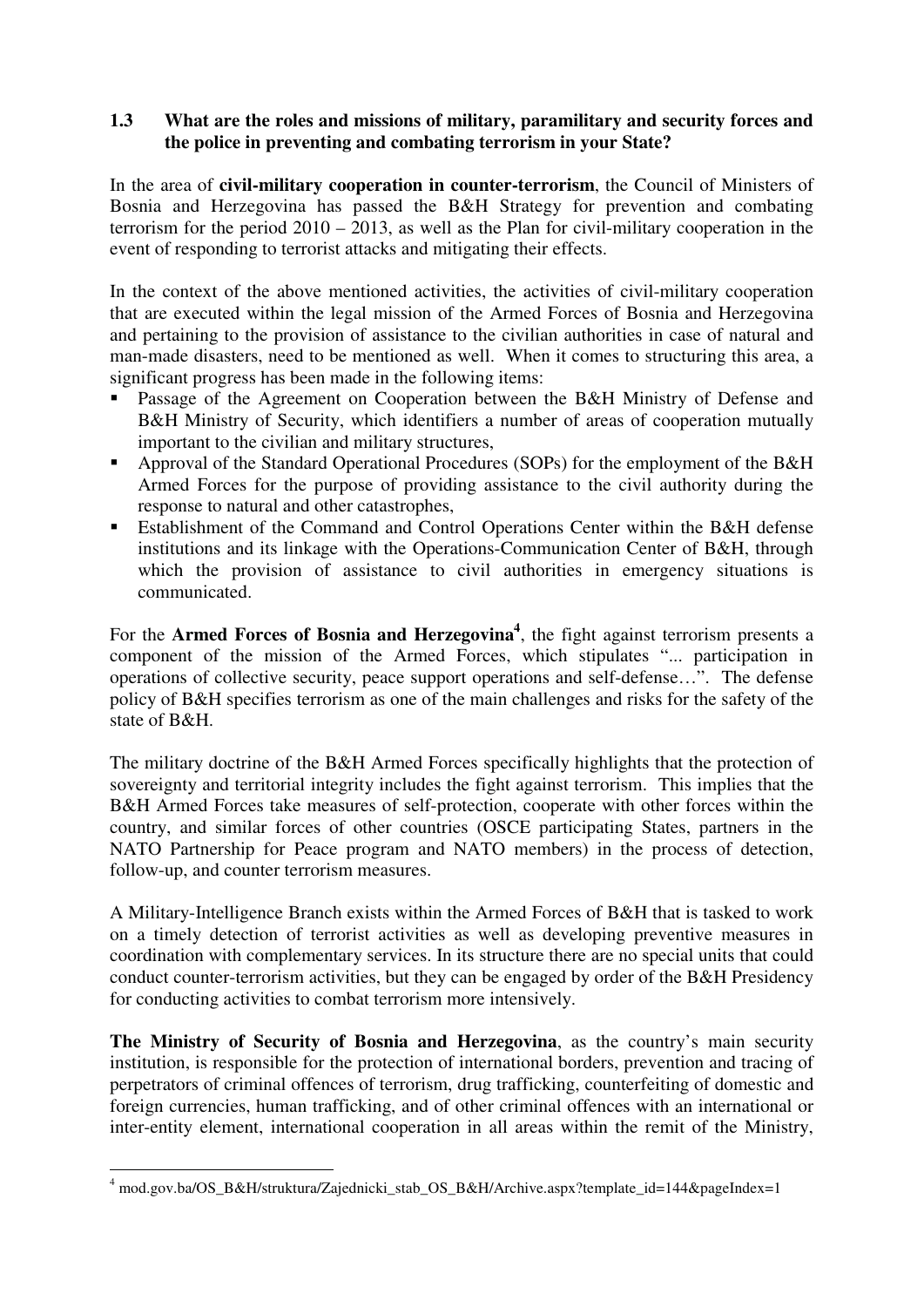protection of persons and facilities, collection and use of data relevant for security of B&H, organization and harmonization of the activities of the lower-level government institutions in accomplishing the tasks of security, as well as civil defense, meeting of international obligations and cooperation in carrying out of civil defense, adoption of protection and rescue plans and programs, implementing B&H immigration and asylum policy and regulating procedures concerning movement and stay of foreigner in Bosnia and Herzegovina B&H.

Part of the Ministry of Security is the **Department for the Fight against Terrorism** which monitors the implementation of international conventions; is responsible for international co operation; drafts new legal regulations on fighting terrorism; supervises the timely and effective implementation of laws and regulations relating to the suppression of terrorism, the suppression of the activities of groups smuggling weapons for terrorist groups and nuclear, chemical and biological weapons, the financing of terrorism or groups supporting it, in particular of those suspected of being connected with other types of organized crime. In this respect, the Department co-operates with the Agencies within the Ministry of Security, other institutions, and relevant international organizations.

Within the Ministry of Security are the Border Police, the State Investigation and Protection Agency  $(SIPA)^5$ , and the Service for Foreigners, Directorate for the Coordination of Police Bodies, as administrative organizations whose rights, duties, and operational autonomies are regulated by separate laws.

The **Service for Foreigners<sup>6</sup>** is responsible for: Administrative work regarding move and stay of foreigners in Bosnia and Herzegovina as it is stipulated by the Law on Move and Stay of Foreigners and Asylum (includes tasks as cancellation of visas, issuing of identification and travel documents to alien, revocation of issued identification and travel documents to alien, registration of place of residence or change of residence place of foreign citizens, notarization of guarantee letters and affidavit of support). Then: a) approval of temporary or permanent stay in B&H, extension of temporary stay, revocation of temporary or permanent stay, measures of aliens' supervision and expulsion, making conclusions on execution of a decision on alien expulsion. The Service also controls implementation of the Law on Move and Stay of foreigners and Asylum and deals with statistical and analytical work refers to foreigners.

The **Directorate for the Coordination of Police Bodies (DCPB)<sup>7</sup> ,** beside the earlier established police agencies (Border Police, SIPA, Service for Foreigners' Affairs), officially started with its work on 1st January, 2012 within the Ministry of Security of B&H, as an administrative organization with operational autonomy whose work was regulated by special laws and above all by the Law on Directorate for the Coordination of Police Bodies of B&H and Agencies for Police Structure Support. The Directorate took over particular competencies from the Ministry of Security and SIPA (NCB Interpol tasks and protection of VIPs and facilities). NCB Interpol continued to perform its tasks within the Sector for international operative police cooperation and tasks of protection of VIPs and facilities were continued within the Sector for protection of VIPs and facilities. Beside the mentioned competencies, the Directorate took over the employees and necessary material and technical resources from the mentioned institutions in order to continue performing of the tasks and duties.

<u>.</u>

<sup>5</sup> http://sipa.gov.ba/en/

 $^6$  http://www.sps.gov.ba/index.php?lang=en<br> $^7$  http://www.dkpt.be/Defeult.com?pecelpde

 $\frac{1}{1}$ http://www.dkpt.ba/Default.aspx?pageIndex=1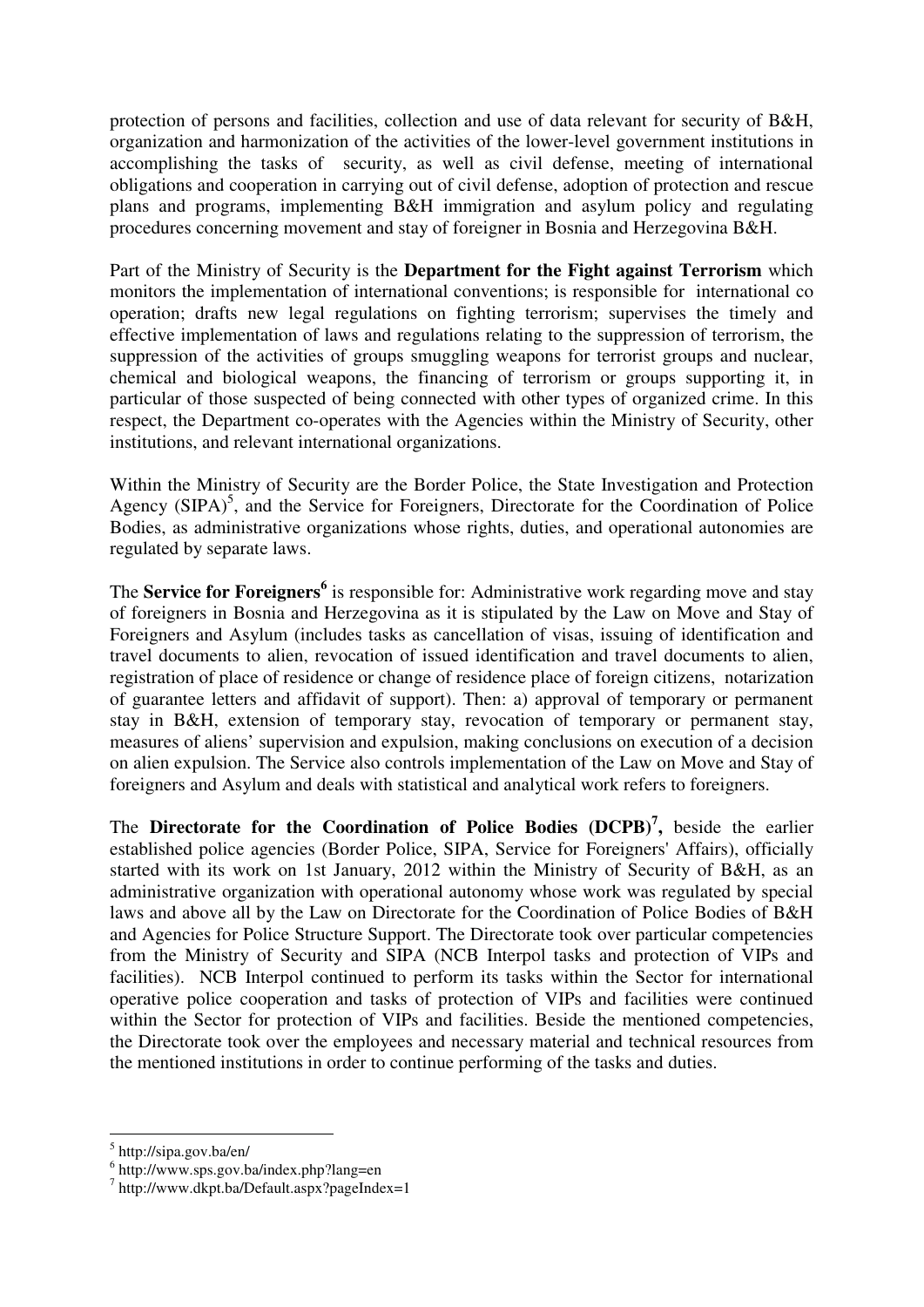The DCPB is the police agency which has a role in combating terrorism through the following most important competencies:

- Communication, cooperation and coordination between police bodies of B&H and relevant bodies in Bosnia and Herzegovina with relevant foreign and international bodies;
- Application of the best European and other international practices relating to the police matters in Bosnia and Herzegovina;
- Daily integration of security-related information of relevance for Bosnia and Herzegovina;
- Organizing and performing of the physical and technical protection of VIPs and facilities of B&H institutions and diplomatic and consular institutions;
- Gathering, monitoring, analysis, and use of data of relevance for security of Bosnia and Herzegovina.

In 2012, the **Border Police of Bosnia and Herzegovina (BP)<sup>8</sup>** took reinforced, principally prevention measures, at airports and at major events that took place in Bosnia and Herzegovina. The BP forwarded to B&H authorities 658 pieces of information in regards to border crossings of 116 persons-interesting-for-security-reasons, some of whom may be associated with terrorism. Additionally, the BP submitted information on travel documents, accompanying persons, vehicles used by those persons during crossing of the border, etc.

Pursuant to the Law on Intelligence-Security Agency of B&H, the **Intelligence and Security Agency of Bosnia and Herzegovina** (OSA) is responsible for collection of information with regard to threats posed to B&H security, as well as analysis of information collected and its dissemination to the authorized officials and institutions in B&H, including the threats of terrorism as an important modern threat to global as well as B&H security.

The Agency has been established so that a significant part of its human and technical resources is directed to collection and analysis of information of use for preventing and countering terrorist threats. With that aim, in late 2009, an internal reorganization of the Agency has been conducted and the education of its employees in the area of counterterrorism has been intensified.

Counterterrorism is exactly the field in which the Agency has developed not only a constructive cooperation with other agencies and institutions in B&H, legally relevant with regard to security threat, but also various intensive and dynamic forms of international cooperation, as defined by the Law on OSA/OBA B&H. In addition to the established partnerships with a number of European, as well as some intelligence services outside of Europe, the Agency has become a member of two European intelligence services' associations.

Annually, the Agency makes an internal plan for intelligence and security activities in the field of preventing and countering terrorism which is then being implemented at lower operational levels of the Agency and, when needed and based on some new information, updated throughout the year.

In regards to **police agencies in Bosnia and Herzegovina**<sup>9</sup>, at the state level as well as at lower levels of government, their role in regards to the prevention and combating of terrorism is:

Exchange of information, co-ordination and cooperation between all security agencies

<u>.</u>

<sup>8</sup> http://www.granpol.gov.ba/Home.aspx

<sup>9</sup> http://www.fmup.gov.ba; http://www.mup.vladars.net/index\_eng.php; http://www.policijabdB&H.gov.ba/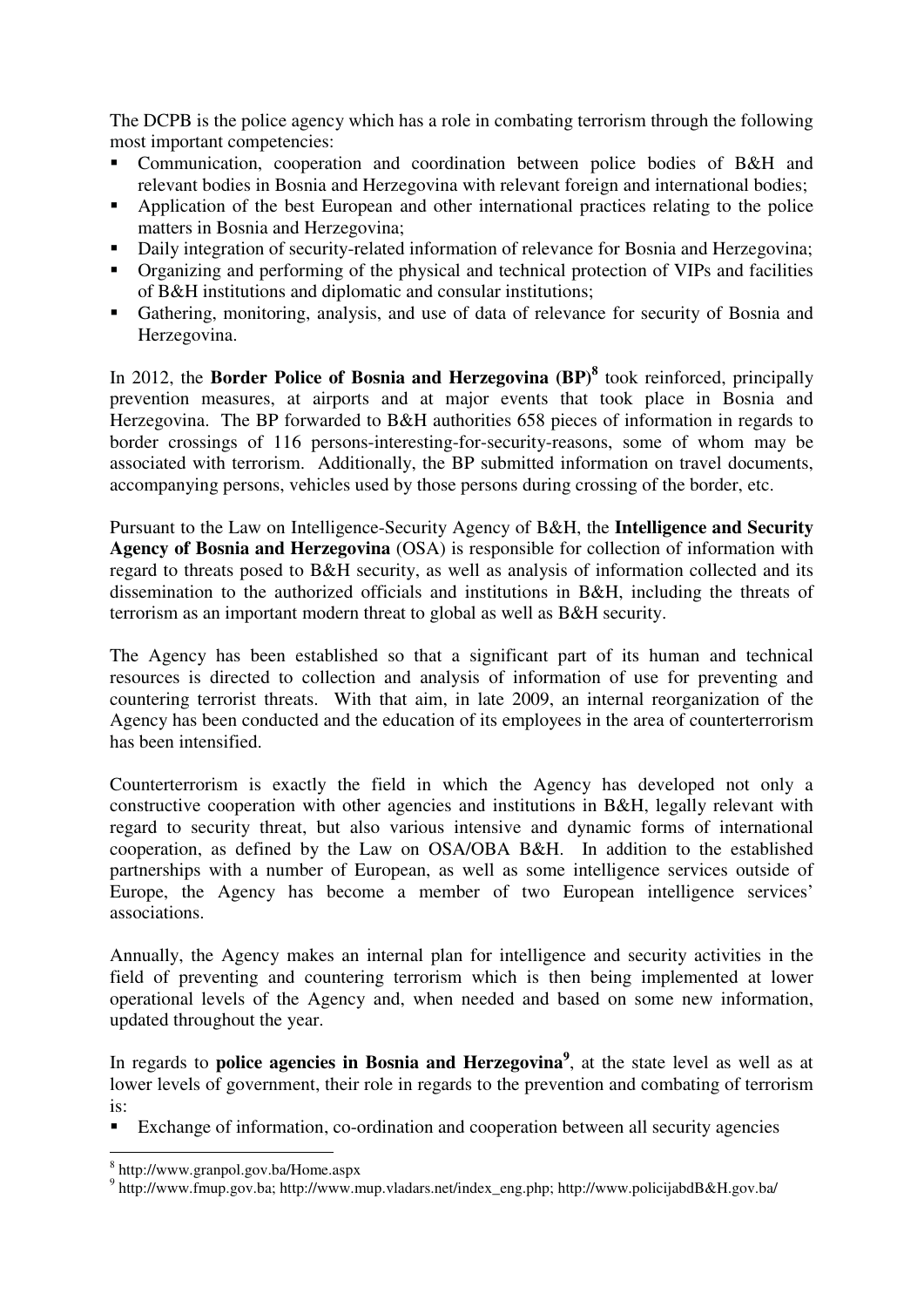- Investigation of cases characterized as terrorism
- Criminal-intelligence operations
- Initiative for amendments of the legislative framework in accordance with the needs related to the fight against terrorism
- Security assessments and analyses
- **Protection of witnesses and other persons who can provide the valuable information about** potential terrorist activities as well as their consequences
- Initiative to simplify the procedures for use of special investigative techniques when there is suspicion that a terrorist act might occur
- Education of officers on the issues related to the fight against terrorism and financing of terrorism, with a special emphasis on new forms of terrorism
- **Protection of members of foreign offices in our country**
- Prevention through intelligence activities, including all levels of police structures, and particularly through community policing
- **Prevention** of terrorism by acting directly with the aim of eliminating terroristic groups and breaking down organized terrorist networks
- Monitoring of radical groups whose behavior can lead to any form of violence
- Preventive measures through prevention of support and recruitment in sensitive and isolated communities
- Detection and prevention of terrorism, the financing terrorism, taking hostages, illicit traffic and manufacture in arms and explosives, criminal organizations,
- Resolving the hostage situation by releasing the hostages

In order to achieve preconditions for a successful fight against terrorism, the cooperation between police agencies in Bosnia and Herzegovina is conducted through the Group for Fight against Terrorism (Task Force). This Task Force was established by a Decision of the Council of Ministers of Bosnia and Herzegovina. It operates under the leadership of the Office of Prosecutor of Bosnia and Herzegovina.

Several **commissions, task and strike forces** currently operate on the state level, which are directly or indirectly connected to the B&H system for fighting terrorism. Among others, there are:

- Task Force for Fighting Terrorism that has been established by the Council of Ministers of B&H with the role of coordinating all the activities relating to the fight against terrorism. The Task Force is led by the Chief Prosecutor of B&H.
- Special Working Group for the Suppression of Money Laundering and Financing of Terrorism is in charge of drafting of new legal solutions and coordinates all activities of relevant institutions in the field of AML and CFT.

## **1.4 Provide any additional relevant information on national efforts to prevent and combat terrorism, e.g., those pertaining inter alia to:**

### **- Financing of terrorism**

In order to achieve the preconditions for a successful fight against terrorism, the cooperation between police agencies in B&H is conducted through the Group for Fight Against Terrorism and Strengthening Capacities for Fight Against Terrorism (Task Force), which was established by the decision of the Council of Ministers of Bosnia and Herzegovina.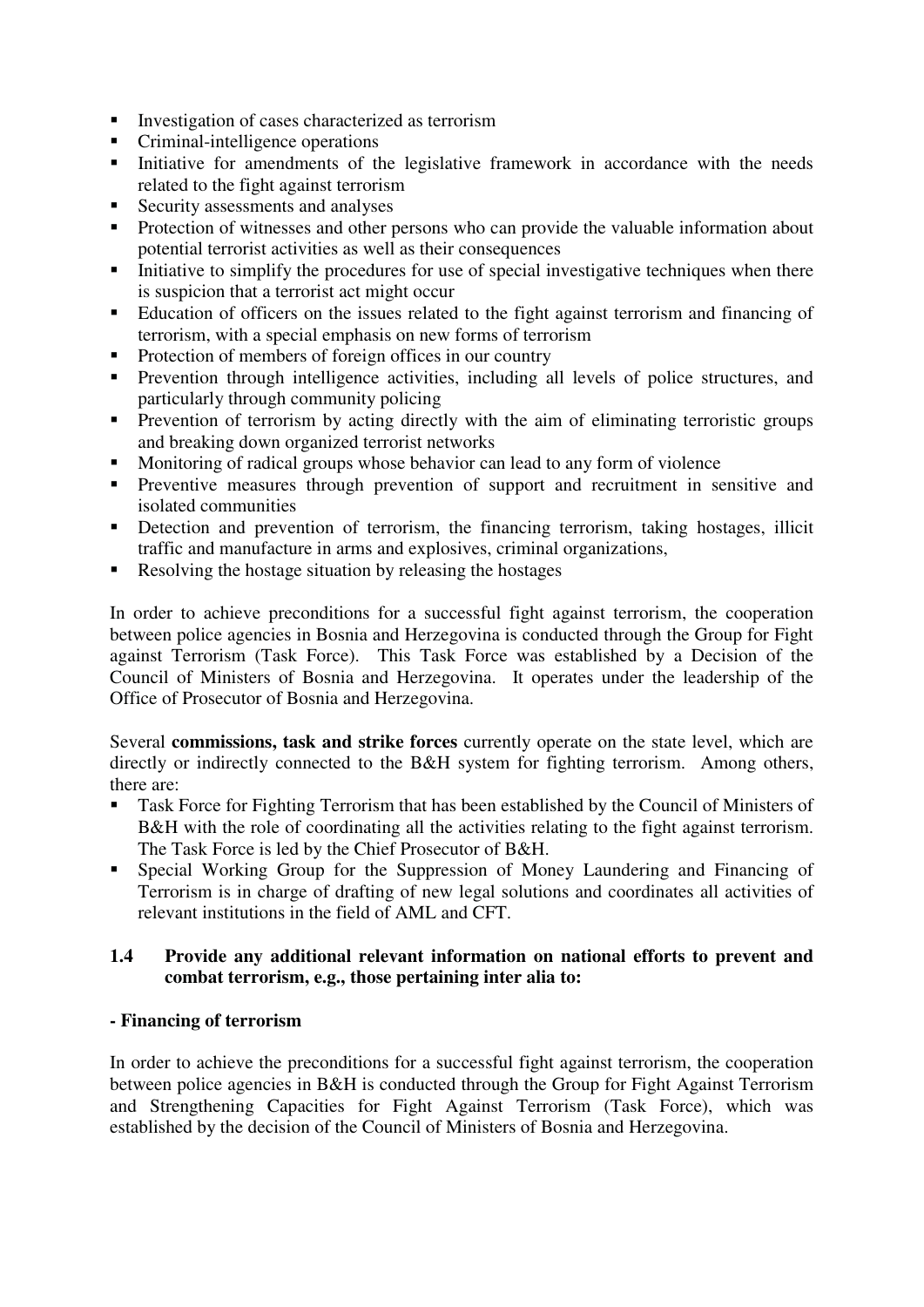This taskforce operates under the leadership of the Office of Prosecutor of Bosnia and Herzegovina, and under supervision of the Ministry of Security of B&H. It cooperates with representatives from SIPA, Border Police, DCPB, Intelligence and Security Agency, Ministries of Interior of Federation of Bosnia and Herzegovina (FB&H) and Republika Srpska (RS), and Police of Brcko District (BD).

Issues pertaining to the prevention and suppression of the financing of terrorism are regulated by the Law on Prevention of Money Laundering and Funding of Terrorist Activities. In addition to the establishment of a Counter Terrorism Task Force, the Council of Ministers of Bosnia and Herzegovina also adopted a Strategy and Action Plan for suppression of money laundering and financing of terrorist activities.

In 2011, the Council of Ministers of B&H adopted the Action Plan for elimination of deficiencies identified in the Moneyval III Round of mutual Evaluation Report on B&H. Implementation of the activities set out in this Action Plan is in progress – Moneyval Committee Plenary Session held in July 2012 concluded that majority of short term activities has been implemented.

Implementation of midterm activities is in progress and in cooperation with experts of the Council of Europe, preparation of draft Law on Amendments to the Law on Prevention of Money Laundering and Financing Terrorist Activities and Law on Amendments to the B&H Criminal Code is taking place. These amendments will eliminate deficiencies identified by Moneyval and certain problems identified in the previous work have been solved as well. Therefore, adoption of the laws should contribute to improvement of preventive measures and overall combat against financing terrorist activities.

Also, the Council of Ministers of Bosnia and Herzegovina adopted in 2011 a Decision on implementation of restrictive measures related to combating terrorism prescribed by the UN Security Council Resolutions. This Decision provides for the restrictive measures against Al-Qaida members, Talibans and groups associated to them, economic subjects and individuals including freezing of funds and other financial and economic assets owned by the designated persons or managed directly or indirectly by other persons acting on their behalf. These measures include ban on entry in and transit across B&H territory as well as trafficking or trade in weapons and military equipment for designated individuals, groups, associations, and organizations.

The State Investigation and Protection Agency (SIPA), through its Financial – Intelligence Department, conducts continuous activities on prevention and fight against terrorism financing:

- According to the obligations of Bosnia and Herzegovina as a UN member country, and in cooperation with other competent institutions in our country, SIPA collects data and information related to persons and organizations designated by the UN Security Council Resolutions and implements the measures against them as provided for by the resolutions.
- As part of operations carried out by SIPA in relation to individuals and legal subjects linked with terrorism financing, SIPA collects information and data for the purpose of prevention, detection and investigation of connections between the persons and legal subjects and potential financing of terrorist activities.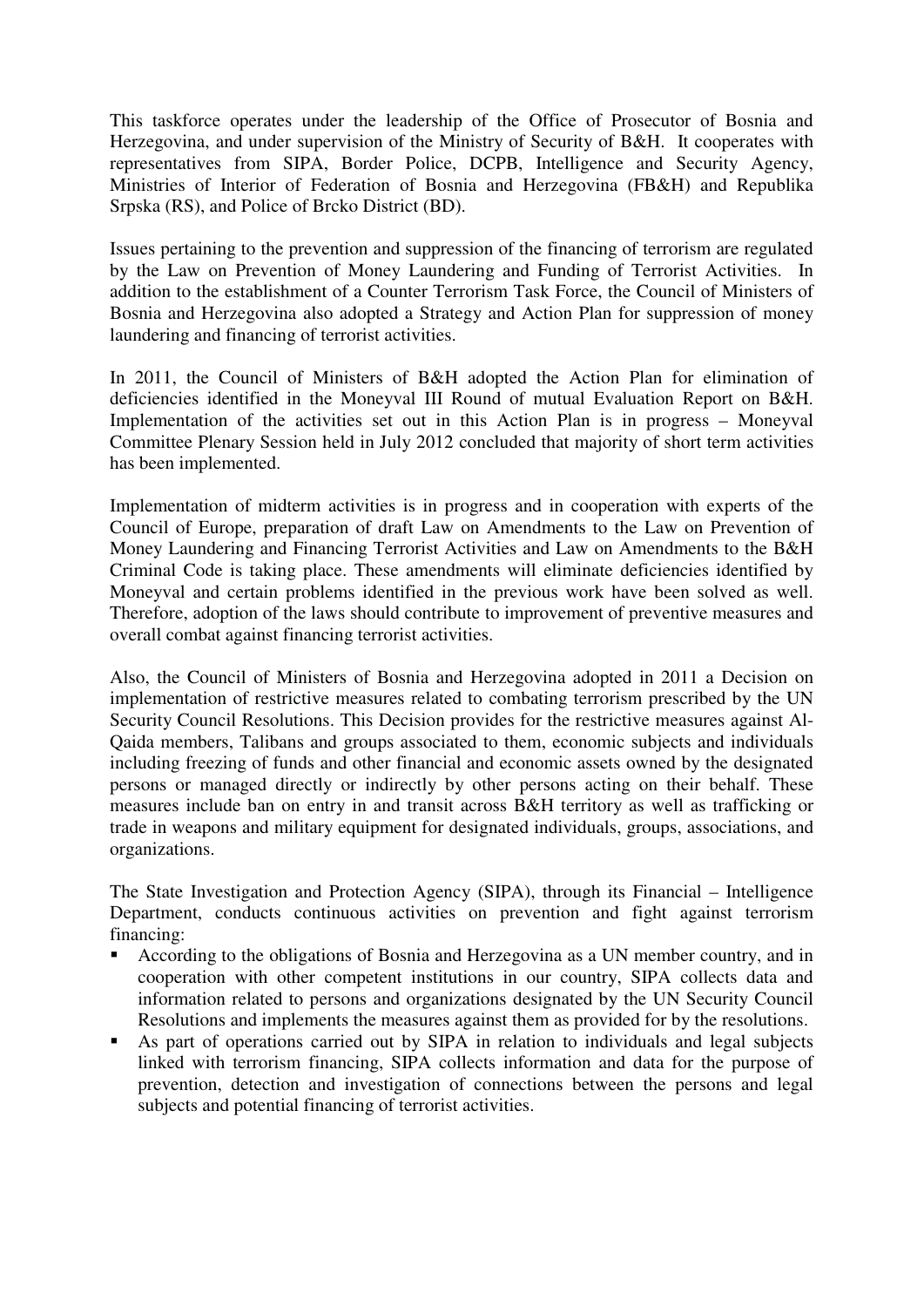SIPA's Financial-Intelligence Department has achieved a considerable degree of international cooperation as a member of EGMONT Group that enables an efficient exchange of information and data at international level.

In addition to the activities carried out by the Financial-Intelligence Department of the State Investigative and Protective Agency (SIPA), the officials of SIPA's Criminal-Investigation Department and SIPA's Regional Offices collect information relevant for prevention and fighting terrorism financing as part of their regular activities on collection and analysis of criminal intelligence and field operative activities.

Furthermore, the Intelligence-Security Agency of Bosnia and Herzegovina, aware of transitional challenges, especially in the field of economy, which create fertile ground for development of various forms of illegal activities, has constantly been focused, when collecting and analyzing data, on possible detection of activities which might present any stage of terrorism financing. In that regard, the Agency especially investigates possible presence of covert activities by some organizations and individuals, earlier brought in a similar context for various reasons, as well as criminal groups which might also be the origins of funds for terrorist acts.

## **- Border controls**

The Border Police of B&H has established a centralized information system at the Main Office level, and is constantly establishing a telecommunications network with other, lower organizational units. The Information System of Border Checks has been established at 54 international border-crossing points and in all BP organizational units. The Border check system includes an application of control of crossings that allows for control of biometric documents. It also has access to INTERPOL, IDDEEA, ROS and ISM databases, as well as records of the wanted of ministries of interior of RS and FB&H, the Police of Brcko District, the Border Police databases, and has better security, better reporting and better monitoring.

### **- Travel document security**

The Law on Travel Documents of Bosnia and Herzegovina regulates the type and form of travel documents of B&H, authorities responsible for issuing travel documents, the procedure to issue travel documents, the personalization of travel documents of Bosnia and Herzegovina and central registry.

The security of travel documents is provided through the adoption of standards for equipment and software, security standards at the locations and recommendations for the work of the officers of the responsible authorities. According to those standards, the security of travel documents is provided on a multi-faceted basis. The security aspects, among others, include:

- Access (special official entrance or access control of official entrance)
- Video surveillance (counter space, a space allowed for clients, entry for officials, rooms for data acquisition, storing video recordings for 6 months minimum, etc).
- **Intrusion Detection System**
- Physical security of computer systems (physically secured place of communication, access only for the officials of the competent authority, the existence of devices for user identification, etc.)
- Processing of requests (performed by at least two officers, a citizen must be in the visual range of officers during the request processing, etc.)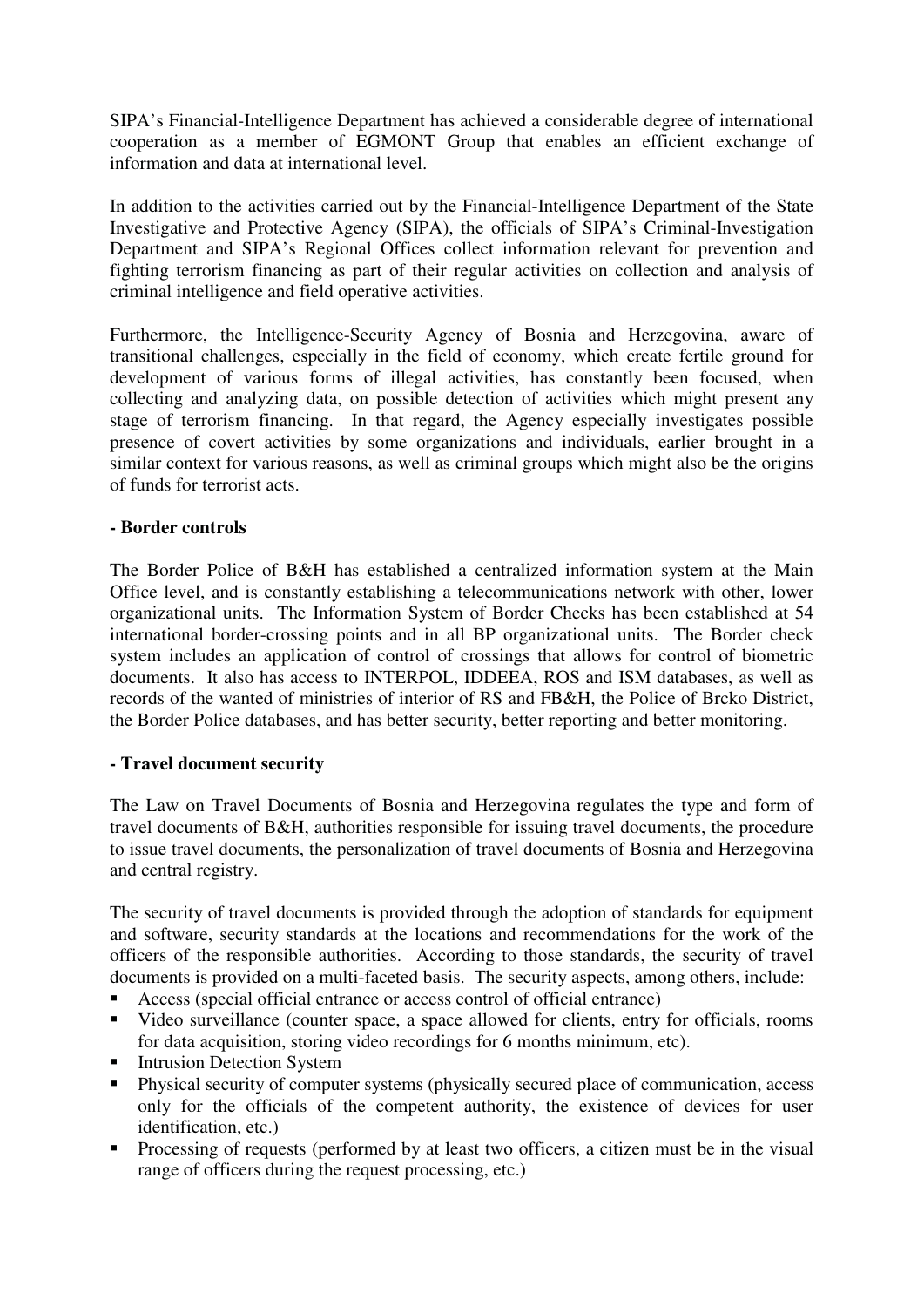- Presence of an authorized employee of the competent authority in charge of physical security
- Obligatory existence of the security vaults at the locations
- Verification of data based on which travel documents are issued.
- Verification of data contained in the travel document this recommendation refers to the work of the authorities carrying out the issuance of travel documents.
- Biometric checks checking fingerprints and photographs is made during the process of issuing biometric travel documents, or it is checked whether a person with certain biometric data has another document with different identity.
- Authorities can request additional evidence through the administrative procedure in regards to a person's identity
- All international border-crossing points are equipped with basic equipment for document detection, including device with three different sources of light (retro-check) and mobile magnifiers for up to 10 times magnification.
- Some, due to their geographical position and traffic frequency, where it's realizable, are also equipped with stereo microscopes, cold light sources
- International Airport Sarajevo possesses two stereo microscopes, one of which is with an integrated camera and independent source of cold light.
- The Training Centre also possesses 5 stereo microscopes primarily used for staff training. Three Field Offices have mobile devices for document analysis
- Border Police has access to INTERPOL database of stolen travel documents, through MIND system available at 39 international border-crossing points and in all BP units.

In reference to the security of travel documents, there were no major changes since the introduction of biometric travel documents. However, it is important to mention that international standards in the field of identification documents are continuously monitored.

Having in mind that new international standards are adopted in the field of identification documents (ICAO 9303), the Agency for Identification Documents, Registers and Data Exchange of B&H has modified the existing standards for equipment and software and adopted a new document "Equipment and Software Standards, Ver. 5" on 11th December 2012.

Additionally, the Law on Identity Cards of Citizens of Bosnia and Herzegovina stipulates that citizens of Bosnia and Herzegovina can use their ID card for crossing state limits in certain circumstances and subject to the conditions laid down by international agreement between B&H and other countries. A phase of improving the safety of the system of personal documents (commitments adopted by Bosnia and Herzegovina adopted in the process of negotiations for visa liberalization) was the introduction of biometric identity cards, which is a process that has started 01.03.2013.

The ID card contains an electronic memory element (chip) whish stores cryptographically protected data, as well as lists a label for type of document, so it can be used for travel outside of Bosnia and Herzegovina – ultimately resulting in the fact that the ID card can also function as travel document. Other protective elements that are on the Identity Cards are fully compliant with EU recommendations. The process of ID card issuance itself involves the implementation of recommendations and standards applied in the process of issuing passports, which is listed above. Thanks to the technology of producing these electronic identity cards, there will be an additional reduction of risk of document falsification.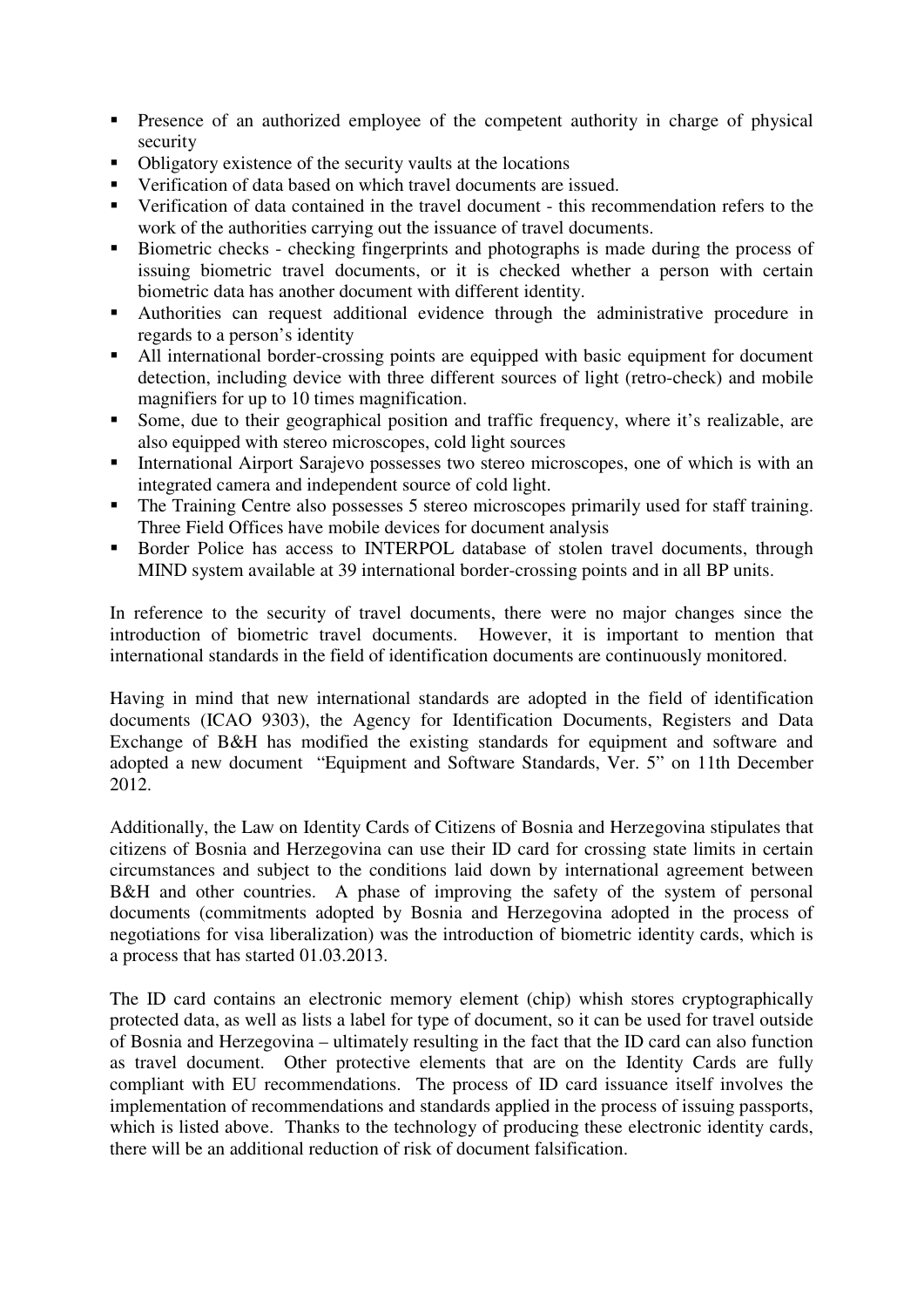# **- Container and supply chain security**

The Indirect Taxation Authority of Bosnia and Herzegovina<sup>10</sup>, as the leading agency on this matter, has the tasks and assignments of control of all goods coming in or leaving Bosnia and Herzegovina; control of prohibition and limitation of traffic of goods endangering public policy, public morality, public safety, health of people, animals and plants, industry/commercial property – poisons, drugs, terrorist materials, arms, ammunition, waste substances etc. The Border Police of B&H has the obligation to cooperate with B&H Indirect Taxation Authority in conducting control of goods the transport of which are not allowed, especially in detecting prohibited goods, such as explosives, weapons, including weapons of mass destruction, as well as narcotics. Containers are not scanned during inspection, but goods are rather weighed during their clearance, while partial or detailed control is conducted, depending on the nature of the goods.

## **- Security of radioactive sources**

The establishment of the **State Regulatory Agency for Radiation and Nuclear Safety<sup>11</sup>** and strengthening of its capacities has created conditions for the implementation of treaties in the field of radioactive and nuclear material security, to which Bosnia and Herzegovina is a signatory. The Agency is in charge of implementing these treaties under the Law on Radiation and Nuclear Safety in Bosnia and Herzegovina. Bosnia and Herzegovina has ratified treaties which are listed in Annex 1 of this document.

As the government partner to IAEA and the responsible authority for the implementation of international agreements in this field, the Agency closely cooperates with IAEA Department of Safeguards, whose inspectors conducted an inspection of nuclear material in Bosnia and Herzegovina in November 2012. During the conduct of inspection, the inspectors were given full support from the Agency staff tasked with the monitoring of situation in the field of control of nuclear material in Bosnia and Herzegovina. On the other hand, the Agency staff participated in the "Regional Training Course on State System of Accounting for and Control of Nuclear Material (SSAC)", organized by IAEA in April 2012.

Continuous control of nuclear and radioactive material in Bosnia and Herzegovina is conducted by the state inspectors for radiation and nuclear safety. In 2012 there was a total of 329 inspection controls at the locations of the radioactive and nuclear material, and as well other ionizing radiation sources. The inspection controls include both safety and security aspect of the use and possession of the radioactive and nuclear material.

In 2012 the Agency was developing the "Regulation on nuclear security," the purpose of which is to establish norms to ensure security of the radioactive and nuclear material in Bosnia and Herzegovina. In order to develop a system of nuclear security in Bosnia and Herzegovina in accordance with international standards, the Agency staff attended the "Topical Meeting on Sensitizing the Member States on the Integrated Nuclear Security Support Plans (INSSP)," organized by IAEA in Vienna in June 2012. They also participated in the "Regional Training Course on Security in Transport of Radioactive Material" in Karlsruhe, Germany, in November 2012. Also, a representative of Bosnia and Herzegovina was appointed to the Nuclear Security Guidance Committee (NSGC), established by IAEA, and he regularly attends the committee meetings.

<sup>&</sup>lt;u>.</u> 10 http://www.uino.gov.ba/

<sup>11</sup> http://darns.gov.ba/en/EnglishDARNS/Index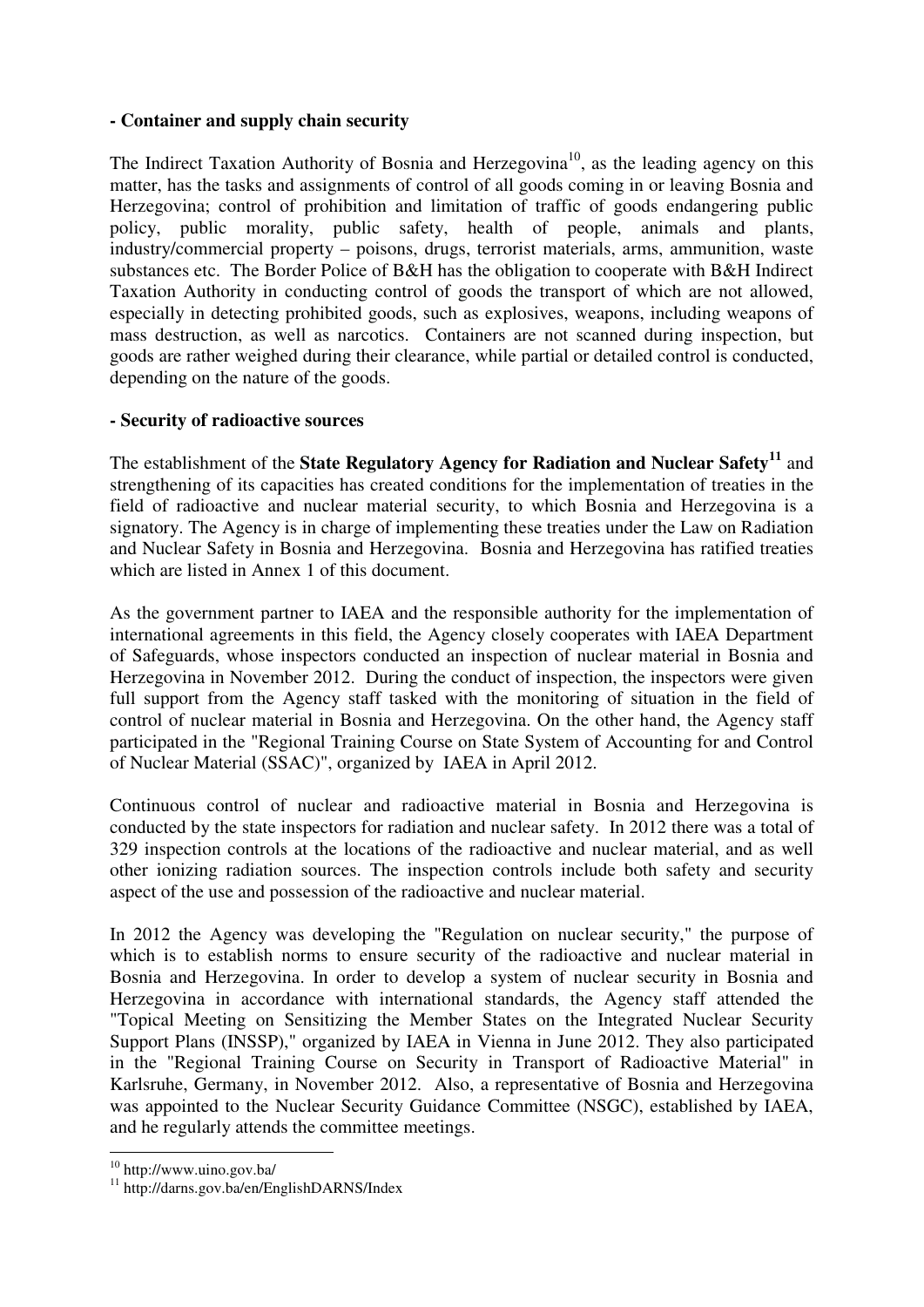In November 2012 the Agency signed the Memorandum of Understanding with the Ministry of Security of Bosnia and Herzegovina. Among other things, one of the most important aspects of the cooperation between those two government authorities is "mutual professional assistance and support in the implementation of international obligations based on the agreements that Bosnia and has signed and ratified, and which pertain to the field of radiation and nuclear safety and security, non-proliferation of nuclear weapons, and nuclear terrorism." It is also important to note that the Council of Ministers of Bosnia and Herzegovina adopted the "Policy on the safety of ionizing radiation sources in Bosnia and Herzegovina" in June 2012, upon the proposal of the Agency. In addition to the safety, the Policy also considerably addresses the security. The main Policy goal regarding the security is the establishment of norms to prevent unauthorized access, loss, theft or unauthorized transfer of transfer radioactive sources, and as well reducing probability of exposure to such sources; reducing probability of misusing the source with the aim of inflicting damage to individuals, society and the environment; and also alleviating and minimizing radiological consequences.

Border crossings are controlled through the combined use of a stable portal as well as handheld detectors to discover the sources of ionizing radiation. The Indirect Taxation Authority would welcome the development of a training program for its staff, in cooperation with interested parties, in order to better prepare its employees for current and future challenges in the area of ionizing radiation detection.

### **- Use of the Internet and other information networks for terrorist purposes**

As persons linked with terrorism increasingly use the internet as a means of communication and for exchange of information, as well as to spread certain ideas, doctrines, etc., relevant intelligence and law enforcement agencies in Bosnia and Herzegovina, within their regular activities, monitor contents of web sites that might be of security interest for the aspect of combating terrorism. Upon receiving certain findings, security checks are performed, and based on the results of those checks, other measures and activities are undertaken in accordance with the law. There have also been, in previous years, amendments of the criminal code at the state and lower levels of government in regards to use of the internet and other information networks for terrorist purposes.

For example, the Intelligence-Security Agency of B&H has an established organizational unit to deal only with the misuse of various forms of cyber technology, with special emphasis on their extremist and possible terrorist misuse; As part of their regular activities, SIPA intelligence officials and investigators engaged in combating terrorism and proliferation of atomic, biological and chemical (ABC) weapons, conduct oversight over internet web sites used by extremist groups and they accordingly undertake other investigative activities in cooperation with the Prosecutor's Office of B&H. Since the internet may be used by terrorists for communication, recruiting, radicalization, financing, cyber attacks and similar actions, there are also plans to improve this area in many segments: training of staff in more efficient usage of Internet for the purpose of collection of intelligence and conducting investigative and special investigative techniques, improvement of technical capacities and international cooperation, planning initiatives to amend B&H criminal codes in relation to application of investigative and special investigative techniques on the internet. Moreover, intelligence officials and investigators dealing with fight against terrorism and trafficking in ABC weapons cooperate daily and intensively with police officials of the Joint Operational Anti Terrorism Task Force with the purpose of supervising internet web sites used by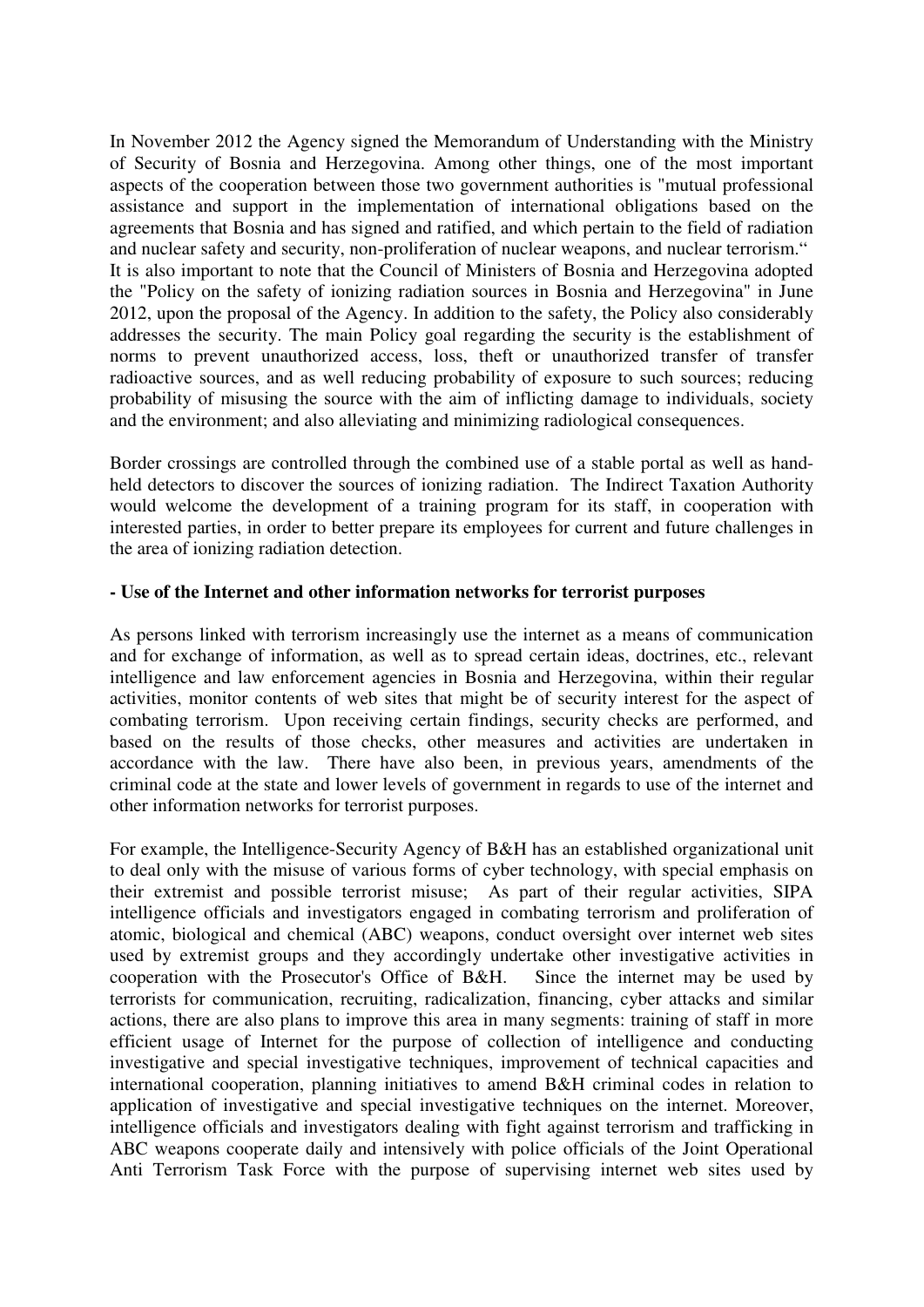extremist groups; as another example, the RS Ministry of Interior maintains a specialized High-tech Crime Department.

### **- Legal co-operation including extradition**

In proceedings of providing international legal assistance requested State, based on the multilateral or bilateral treaties, or reciprocity, provides legal assistance to the competent authorities of the requesting State. International legal assistance includes providing legal assistance in civil and criminal matters. The most important aspects of legal assistance in criminal matters are extradition, transfer of the sentenced person, examination of witnesses, expert witnesses and suspects.

The matter of the extradition of suspects, accused and convicted person is among the most complex procedures in the field of providing international legal assistance. The matter of extradition is regulated by domestic legislation and international, bilateral and multilateral treaties.

The most important domestic legislation that regulates this issue is the Law on International Legal Assistance in Criminal Matters and The Criminal Procedure Code of Bosnia and Herzegovina, which in specific details regulate the issue of extradition, and specifies the competencies of individual authorities in carrying out that procedure. This law regulates the manner and procedure of providing international legal assistance in criminal matters.

The most important international treaty which regulates the issue of extradition is European Convention on Extradition of 1957, the Additional Protocol of 1975 and the Second Additional Protocol of 1978. The European Convention on Extradition, with its additional protocols, is one of the Conventions that were adopted by the largest number of Council of Europe's member states. Also, the procedure of extradition is regulated by other international conventions, such as the UN Convention on Corruption.

The issues of international legal assistance and extradition are also regulated by certain bilateral treaties binding for Bosnia and Herzegovina. It is important to point out that the agreements on legal assistance in criminal matters, including extradition, are concluded with all countries of the former Yugoslavia.

In this respect, a significant progress was made in improving bilateral relations regarding extradition procedures; hence the Treaty on Extradition was signed with the Republic of Croatia and Montenegro that allow extradition of one's nationals as well, especially for serious criminal offenses (organized crime, money laundering and corruption). A Treaty on Extradition, based on the European Convention on Extradition, was also signed with the People's Republic of China.

In the course of 2012, negotiations for the conclusion of the same Treaty with the Republic of Serbia and the Republic of Macedonia were completed. Moreover, mutual cooperation on issues of transfer of criminal proceedings under the European Convention on the Transfer of Proceedings in Criminal Matters was also improved with the signing of the treaties with the Republic of Serbia, Montenegro and the Republic of Macedonia that in the conduct of the criminal proceedings give the priority to the state of domicile of the suspects.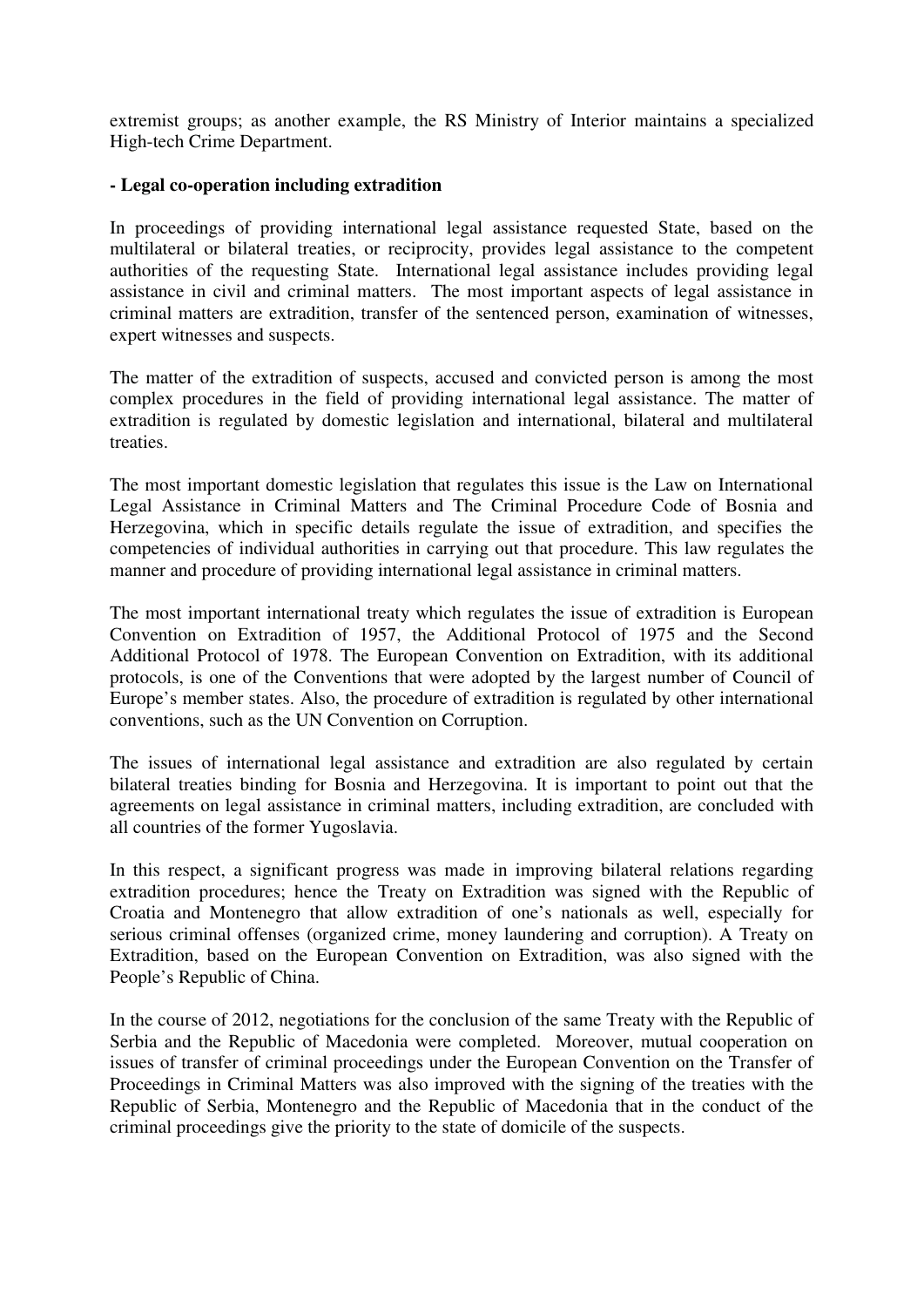The above-mentioned treaties allow for efficient prosecution of all criminal offenders in one of the signatories to these treaties.

# **- Safe havens and shelter to terrorists and terrorist organizations**

Through intensive criminal-intelligence investigations, i.e. collection and analysis of criminal intelligence related to extremist persons and groups, SIPA and other relevant agencies acquire information whether some locations or groups are used for hiding terrorists or potential terrorists. Activities conducted by SIPA as well as other law enforcement agencies in B&H contribute to the fact that B&H is not a safe place and shelter for terrorists and terrorist organizations.

# **2. Stationing of armed forces on foreign territory**

# **2.1 Provide information on stationing of your States armed forces on the territory of other participating States in accordance with freely negotiated agreements as well as in accordance with international law.**

As an expression of its policy of credible support for international efforts to build peace, stability, and security, Bosnia and Herzegovina has initiated participation in NATO ISAF peacekeeping operations in Afghanistan.

There is an Infantry Unit (45) of the B&H Armed Forces stationed on the territory of Afghanistan, apart from 10 staff officers in NATO operation ISAF in Afghanistan. They are engaged in German (8) contingents. In NATO ISAF peacekeeping operations is engaged 6 police instructors from Bosnia and Herzegovina (NATO Training Mission - NTM-A). Since November 23, 2002, there have been 5 officers of the Armed Forces of B&H in the mission in the Democratic Republic of Congo as observers (MONUSCO). The mandate of this mission was defined by the UN Security Council Resolutions.

Upon accession of B&H to the NATO Partnership for Peace Program (PfP) on December 14, 2006, negotiations between B&H and NATO concerning the Agreement on the Status of Armed Forces (SOFA) began (signed and ratified). B&H Council of Ministers defined the proposed basis for the Agreement between the NATO member states and other PfP participating states concerning their powers and additional protocols, and the B&H Presidency brought a Decision on the accession.

The Intelligence-Security Agency of Bosnia and Herzegovina regularly submits information to the Ministry of Defense of  $B\&H^{12}$  on developments of security concern, i.e. security incidents in countries where the B&H Armed Forces are deployed as a part of international peacekeeping forces. The purpose of the information is to objectively analyze and assess security situation in peacekeeping mission areas in order to determine the threat level for the peacekeepers in general, including members of the B&H Armed Forces participating in the missions, but also possible indirect reflections of the B&H Armed Forces participation in those missions on B&H.

In total, 192 police officers from Bosnia and Herzegovina have participated in peacekeeping operations since 2000. They took part in peace operations in Liberia, Sudan (transformed to

-

<sup>12</sup> http://mod.gov.ba/default.aspx?pageIndex=1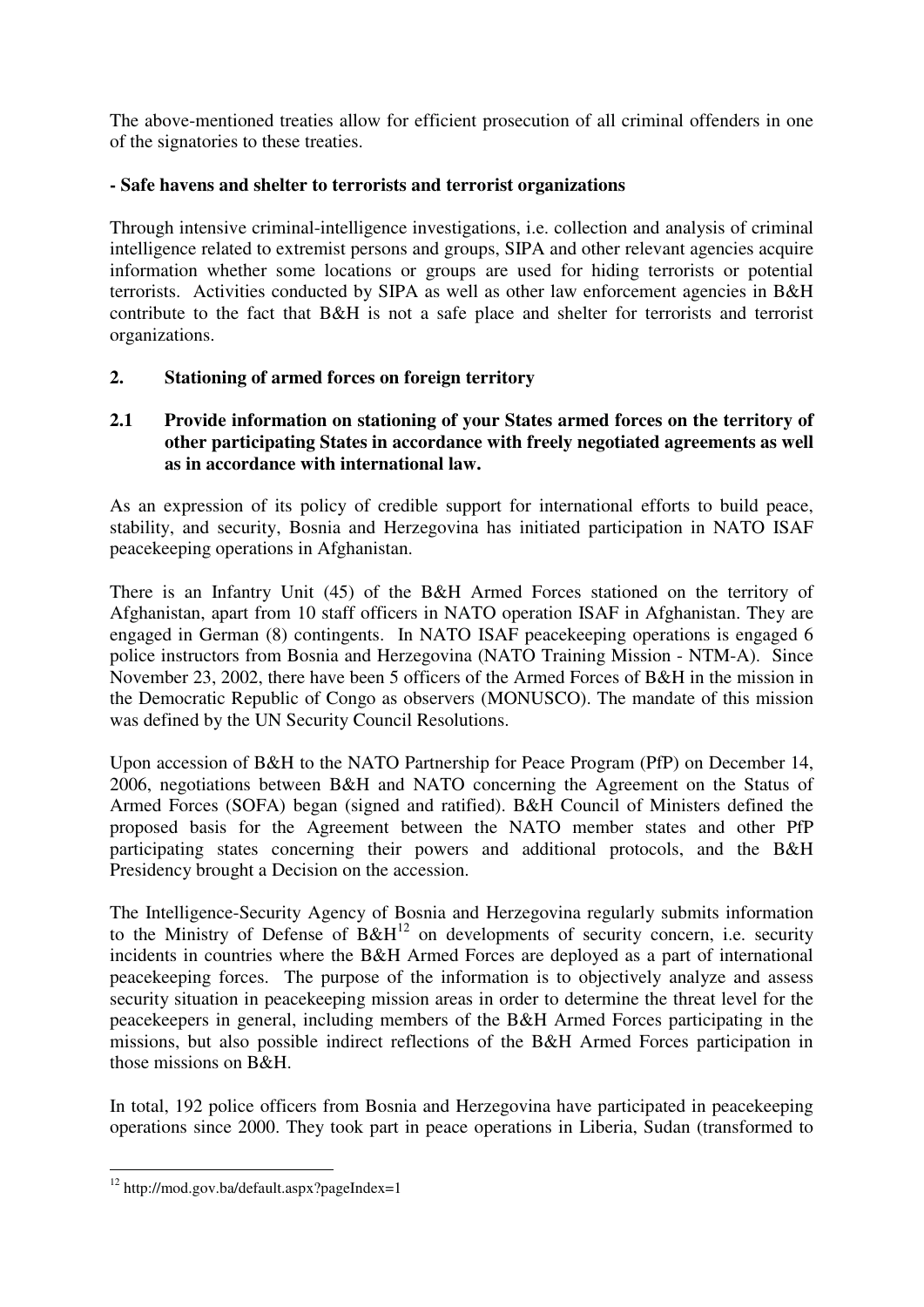UNMISS South Sudan and UNISFA Abeyei), Cyprus, East Timor, and Haiti. The UN Mandate is reflected through providing support to the implementation of peace agreements, support to governments in the implementation of security reforms, protection of civilians (especially the most jeopardized groups of population: displaced persons, returnees, women and children), providing and organizing various trainings for local police officers, as well as preventing renewal of conflict, restoring public peace and security.

Currently, there are 53 police officers deployed in peacekeeping missions of the United Nations (below represented by missions):

- Peacekeeping mission in Liberia UNMIL: since 2004, there have been 71 police officers deployed in total, out of which currently deployed are 10 police officers (1 of currently deployed total is female officer).
- Peacekeeping mission in Sudan UNMIS (transformed to UNMISS and UNISFA): since 2006, there have been 54 police officers deployed in total, out of which currently are deployed 35 police officers (6 of currently deployed total are female police officers).
- Peacekeeping mission in Cyprus UNFICYP: since 2004 until today, there have been 24 police officers deployed in total, out of which currently deployed are 8 police officers (2 of currently deployed total are female police officers).
- Peacekeeping mission in Haiti MINUSTAH: since 2004 until 2006, there had been 12 police officers deployed in total. Mission is closed.
- Peacekeeping mission in East Timor UNMISET: since 2000 until 2005, there had been 31 police officers deployed in total. Mission is closed.

Participation of B&H police members in UN peacekeeping missions has significantly contributed to the international affirmation of Bosnia and Herzegovina; consequently enabling Bosnia and Herzegovina to become an active member in creating international security.

Keeping in mind that Bosnia and Herzegovina, as one of the UN members, has responsibilities to participate in peacekeeping operations, as well as to affirm the position of Bosnia and Herzegovina on the international scene, the B&H Ministry of Security takes all necessary measures to make the police officers from Bosnia and Herzegovina competent to participate in peacekeeping operations of the United Nations.

The deployment of police officers in peacekeeping operations is regulated by the Law on Deployment of Armed Forces of Bosnia and Herzegovina, police officers, civil servants and other employees in peacekeeping operations and other activities in foreign and the Rules of Procedures for deployment of police officers of Bosnia and Herzegovina to peacekeeping operations, and other activities abroad, trainings, rights, obligations and responsibilities, procedures of police services and their members during peacekeeping operations, their rights, obligations and responsibilities of the contingent commander.

In regards to the representation of female members in peacekeeping forces, out of 192 police officers who have participated in peacekeeping missions, there have been 26 female members, which represents 13.54 % of female participation. Currently, there are 9 female members in peacekeeping missions out of 53 deployed police officers in total, which represents 16.98 % of female participation.

# **3. Implementation of other international commitments related to the Code of Conduct**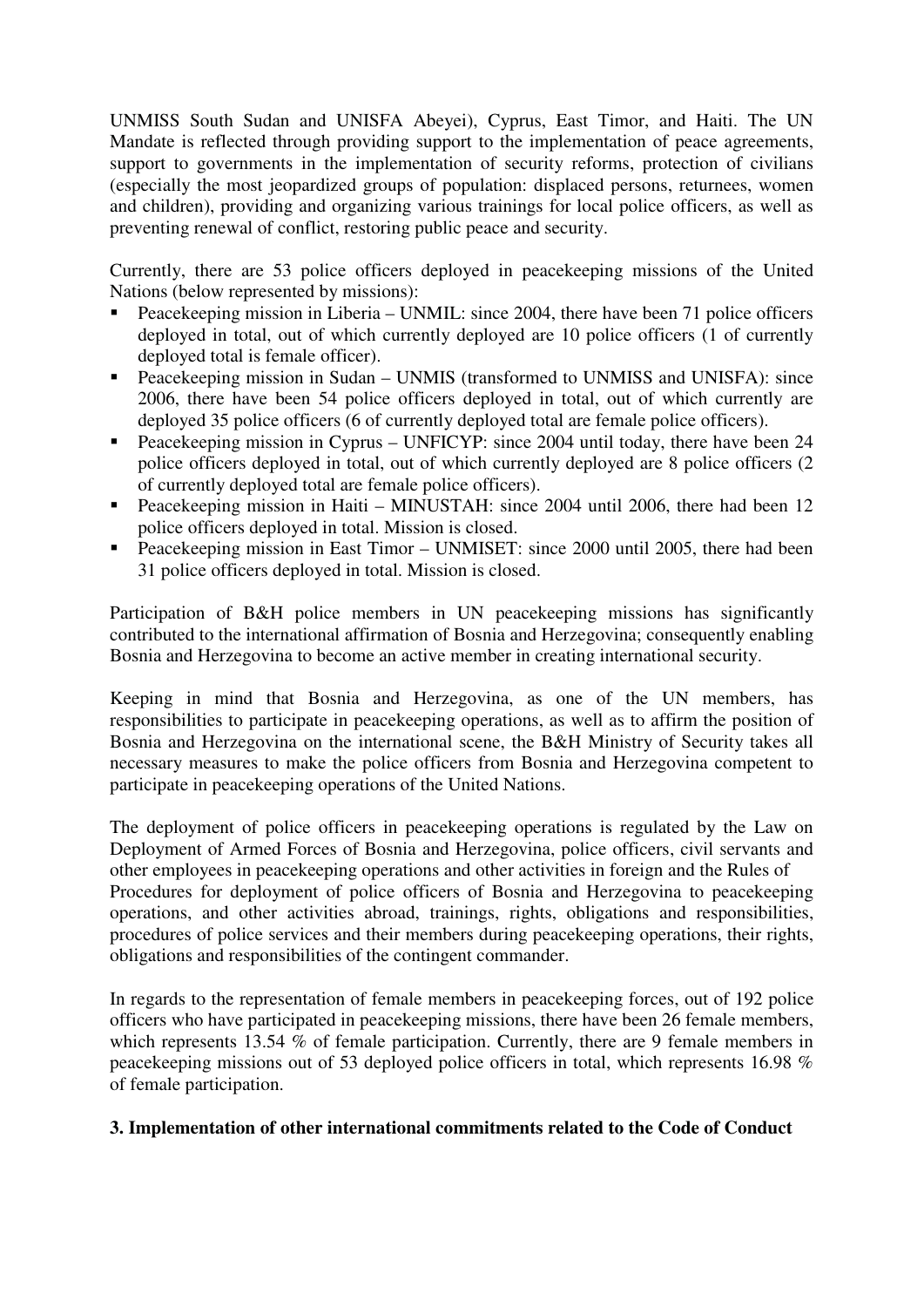# **3.1 Provide information on how your State ensures that commitments in the field of arms control, disarmament and confidence- and security-building as an element of indivisible security are implemented in good faith.**

Bosnia and Herzegovina, as the first country in the region that introduced the moratorium on the export of SALW in the possession of Armed Forces, fully contributes to the stability in the region by eliminating the risk that the exported equipment could end up in the possession of non-democratic regimes, or regimes that do not respect human rights or international terrorist groups. In early 2007, the Ministry of Defense of B&H, with the UNDP B&H, developed and signed a document under the title Small Arms Control and Reduction Project in B&H  $(SACB&H)$ 

The SACB&H is implemented with the partnership of B&H authorities and includes activities intended to reduce the threats to people that are caused by the large and uncontrolled presence of SALW and ammunition in the country. The Project is based on three components, each targeted toward specific goals; such as:

- Improvement of institutional capabilities for SALW control;
- Destruction of SALW and associated weapon systems;
- Destruction and demilitarization of ammunition.

Within the implementation of the Project on Control and Reduction of Small Arms and Light Weapons in the time period from 2004-2006, the B&H Ministry of Defense destroyed over 90.000 pieces of SALW with the assistance of the UNDP Office in B&H. At the beginning of 2007 the B&H Ministry of Defense proclaimed that 5.740 tons of light ammunition were unstable and developed the Plan for disposal of unsafe ammunition for the time period from 2007-2008. With the delaboration and open combustion method in 2008, approximately 2.000 tons have been destroyed. In 2009, approximately 1.200 tons have been destroyed. In 2010, 30.600 pieces of SALW have been destroyed. In 2011 1.500 tons of unsafe ammunition has been destroyed.

At the end of 2007, the B&H Armed Forces Inspection Teams and EUFOR Verification Teams began the project "One Hundred Percent Inspection," aimed to inspect every military armament storage site in B&H. Project "One Hundred Percent Inspection" is finished in 2008. During 2008 the Ministry of Defense of B&H has begun and ended Control Technical Inspection of all ammunition stockpiles.

The UNDP Office in B&H as the proposer and author of the material in the cooperation with the B&H Ministry of Defense has initiated the revision procedure for the Project Document – Small Arms Control Reduction Project in the 2008 year.

The revision of document includes the following changes:

- Extension of the program time line from 4 to 6 years, which means instead of the 2005-2009 period to 2005-2011 period,
- The new activity "The Police Work in the Community" will be included within the development component for institutional capacities for the SACB&H project,
- The SALW destruction component and arms system include improvement up to four industrial capacities for ammunition destruction instead of one that existed.

In June 2009, this Project was signed by the B&H Ministry of Defense and UNDP Office in Bosnia and Herzegovina. As of January 2012 this Project is finished.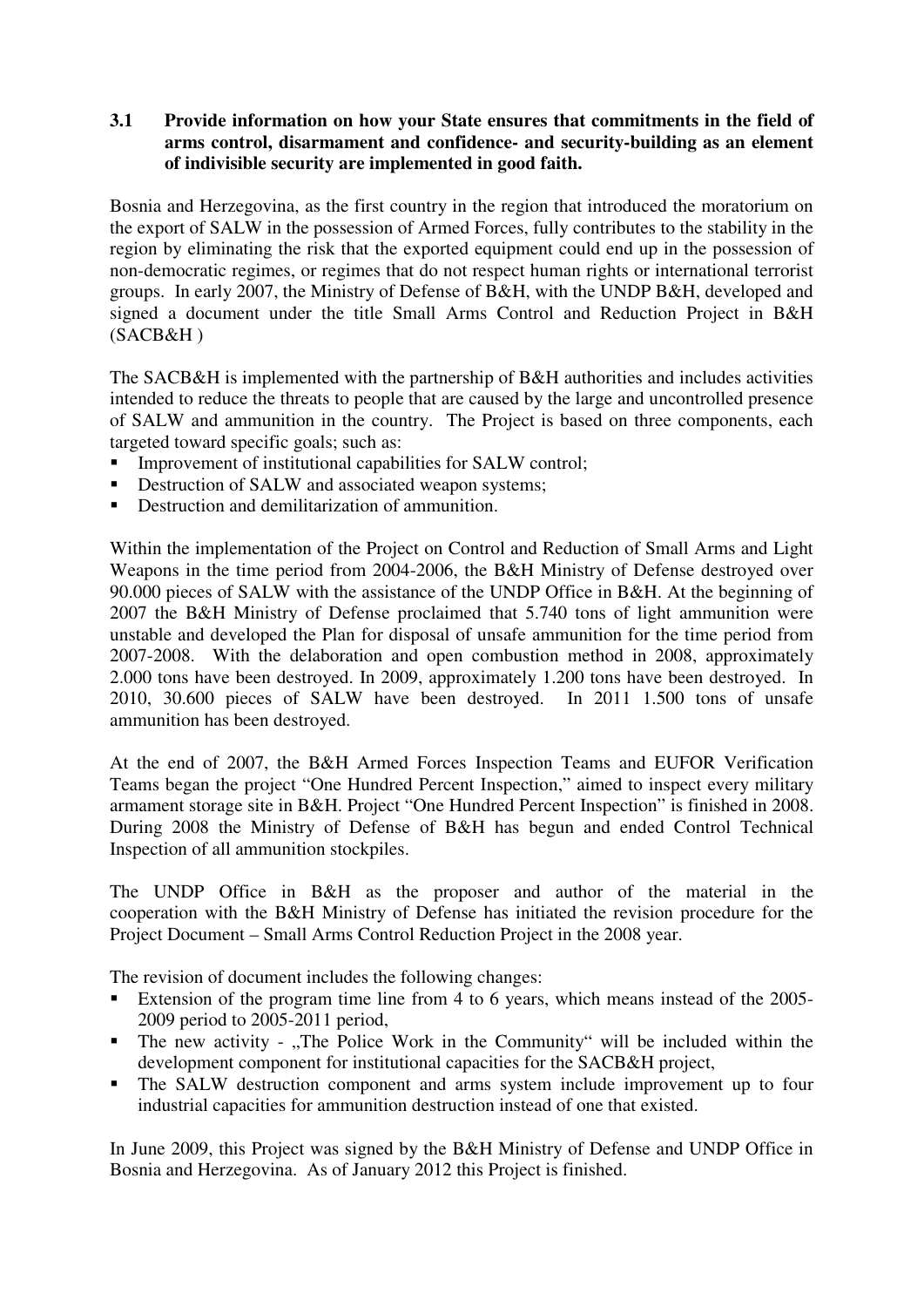Bosnia and Herzegovina, as a post-conflict society, faces a number of important challenges related to the control of SALW at the present time. These include the abundant availability of illicit SALW, certain difficulties related to inter-agency co-ordination at the state level, inconsistent legislation governing the civilian possession of weapons and ongoing problems with the management of large surplus military stockpiles of weaponry and ammunition.

In line with the conclusions of the Regional Implementation Plan to Combat the Proliferation of SALW, approved by Stability Pact in 2001,and the United Nations Programme on Action to Prevent, Combat, and Eradicate the Illicit Trade in SALW in All Aspect(UN A/CONF.192/15,July 2001,hereafter UN Programme of Action), Bosnia and Herzegovina has established the Coordination Board for the Control of SALW with responsibilities for these activities and have drawn up a Strategy and Action Plan for the Control of SALW in B&H. The Ministry of Foreign Affairs of B&H is the focal point on the issue of SALW.

According to the assessments of the working group the estimated surplus of military is up to 95,000 SALW and between 25,000 to 30,000 tons of ammunition. To date, around 6,800 tons of ammunition was destroyed and some 65,000 of military rifles.

In 2010, approximately 1,550 tons of ammunition were destroyed and 30,081 pieces of M16A1 automatic rifles. Currently there are additional 4,000 tons assigned for destruction.

In 2011, the Ministry of Defense of B&H with USA State Department signed Technical Arrangement for Assistance in the Destruction of SALW and various types of ammunition. USA Government will provide practical support in the destruction process of declared surpluses of SALW in Bosnia and Herzegovina. In 2012, implementing this Project were destroyed approximately 390 tons of ammunition. Using its own capacity, Ministry of Defense destroyed approximately 460 tons of ammunition.

In December 2010, the Ministry of Defense of State of Bosnia and Herzegovina (MOD B&H) requested technical and financial assistance from the OSCE in enhancing stockpile management and security of prospective SALW and SCA in accordance with FSC Documents on SALW and on Stockpiles of Conventional Ammunition. Due to the lack of expert and financial resources, the condition of the storage sites has deteriorated over the past two decades. In their present condition they do not ensure sufficient safety and security of the stored SALW and ammunition, thus increasing the risk of accident, theft, and human losses. On 30 March 2011, this assistance request was confirmed through an official statement of Bosnia and Herzegovina to the FSC Plenary Meeting. Following the assessment visit conducted by the OSCE in June 2011, a set of measures was recommended by the OSCE to improve the situation. Although MOD B&H identified five ammunition (ASS) and two weapons storage sites (WSS) as prospective, this project is developed to improve safety and security of two WSSs & two ASSs: in Visoko, Derventa, Mrkonjic Grad and Pazaric. It is hoped that, provided that funding is available, remaining three prospective ammunition storage sites could be appropriately tackled at a later stage.

Ultimately, the Project will contribute to regional stability in South-East Europe by improving storage conditions to meet international standards laid out in the OSCE Best Practices on stockpiling of SALW and conventional ammunition, ensuring safe and secure storage of SALW and CA within Bosnia and Herzegovina, thereby reducing human threat and risks of SALW and Ammunition misuse and destabilizing proliferation. In December 2012 the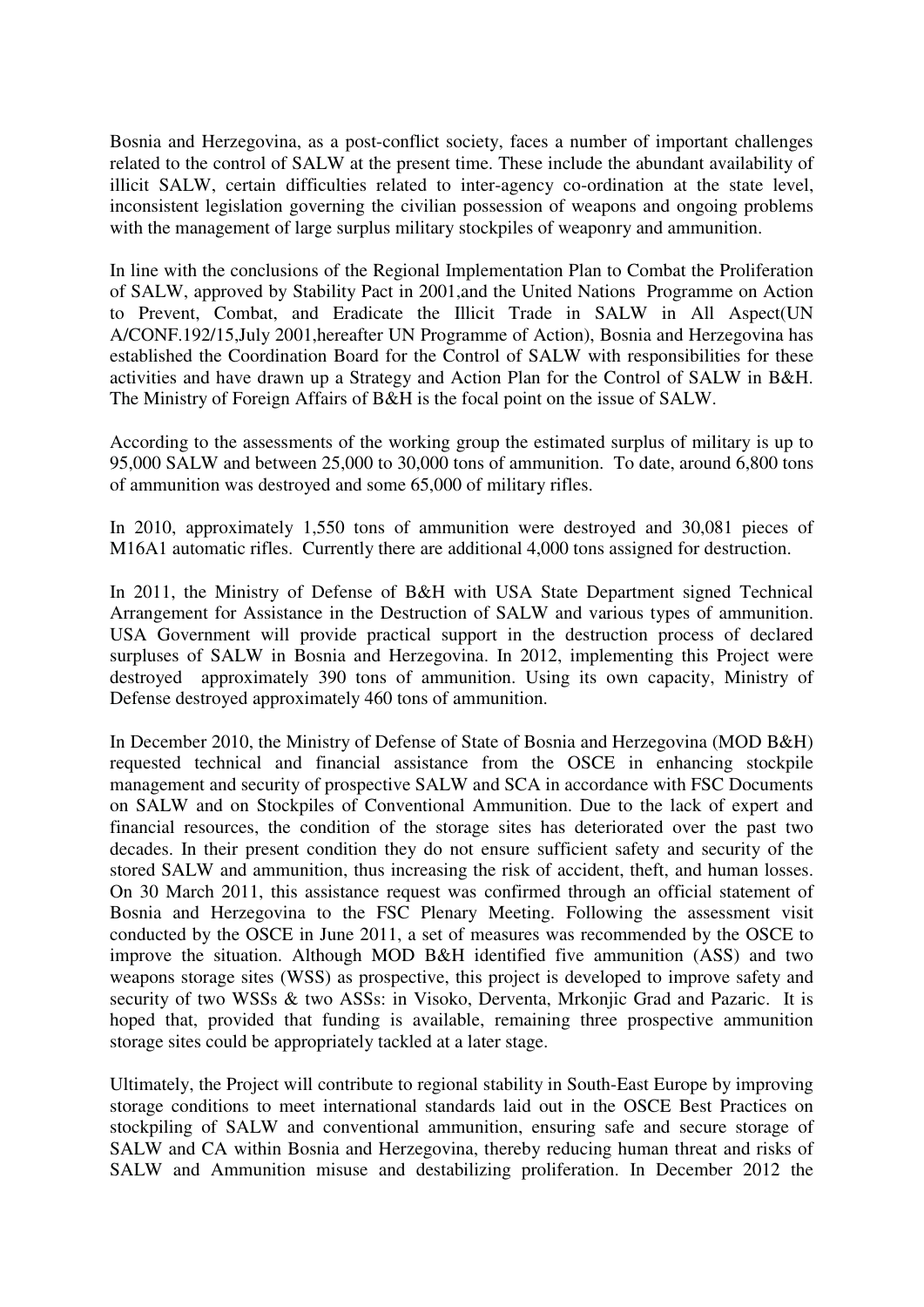"Cooperation Agreement" between Council of Ministers and the OSCE Mission to Bosnia and Herzegovina designed to provide the necessary legislative provision required to initiate Project Activities. Procedures related to signing its Agreement are ongoing process.

As a part of regional security, related to the SALW project, various activities are being organized within SIPRI (Stockholm International Peace Research Institute), RACVIAC (Regional Arms Control and Verification Assistance Center of the Stability Pact for SE Europe), SEESAC (South Eastern and Eastern Europe Clearinghouse for the Control of SALW), SECI (Southeast European Cooperative Initiative), BAFA (Budget and Financial Analysis Branch).

Bosnia and Herzegovina cooperates with the countries within the framework of international multilateral agreements as well as international bilateral agreements, but also send reports and other forms of exchange of information with the UN, OSCE, SEESAC and RACVIAC (seminars, analytical documents etc.).

Agreement on Sub Regional Arms Control is based on Article IV of Annex 1-B of the Dayton Peace Accords. The Agreement is based on the same guidelines and principles as the CFE Treaty. Four countries are involved on its implementation: Bosnia and Herzegovina, Montenegro, the Republic of Croatia and the Republic of Serbia. Thanks to this Agreement, the southern European region has set an example as far as arms control and disarmament in a post conflict situation are concerned. A high level of cooperation was achieved in the area and today the Parties are continuing to work in a common effort to further strengthen stability, transparency and confidence. More than 9000 items of heavy weapon have been reduced so far.

## **3.2 Provide information on how your State pursues arms control, disarmament and confidence- and security-building measures with a view to enhancing security and stability in the OSCE area.**

In the field of arms control, disarmament and CSBM and their continued implementation, remain important elements of Euro-Atlantic stability, security as well as developing good neighborly relations and strengthening regional cooperation. Bosnia and Herzegovina attaches great importance to the implementation of its commitments. Bosnia and Herzegovina signed the Agreement on Open Skies, and as the state member of the OSCE participates in the implementation of the Vienna Document 1999. Bosnia and Herzegovina is also state party to the Agreement on Sub-regional Arms Control, Article IV.

Bosnia and Herzegovina is a party of the **Treaty on Open Skies**, which establishes a program of unarmed aerial surveillance flights over the entire territory of its participants. It is designed to enhance mutual understanding and confidence by giving all participants, regardless of their size, a major role in gathering information about military forces and activities of concern to them and is one of the most wide-ranging international efforts to date promoting openness and transparency of military forces and activities. Bosnia and Herzegovina as a member state of this Agreement gives contribution and participates through conducting passive quota and training missions in cooperation with OS member states.

Bosnia and Herzegovina also participates in other conventional arms-control agreements concluded within the framework of the Organization for Security and Cooperation in Europe, including the Vienna Document 2011 of the negotiations on confidence and security-building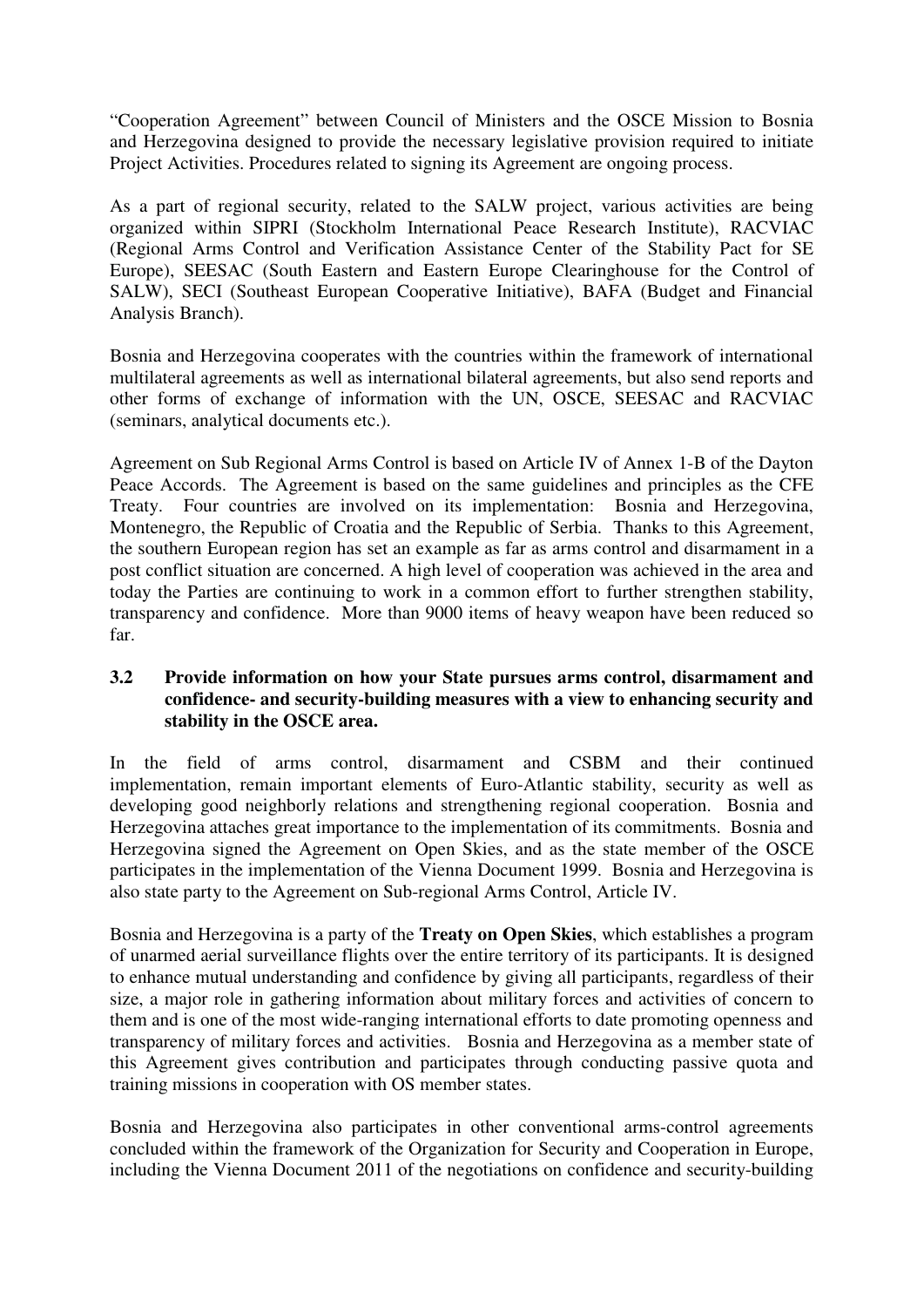measures, which is designed to promote mutual trust and dispel concern about military activities by encouraging openness and transparency. Its provisions regarding the exchange and verification of military information on participating States' armed forces, their defense policies and military activities, including the size of defense budgets, the location, size and strength of military units and formations, the exchange of annual calendars and prior notification of certain military activities, as well as observation of certain military activities, increase transparency and confidence by promoting broader and more comprehensive cooperation among States on the regional and sub-regional levels.

Bosnia and Herzegovina has been completely implementing obligations under this document by receiving and conducting inspection, visits air bases of different participating states and exchanging military information. With regard to Vienna Document 1999, Bosnia and Herzegovina signed the Bilateral Agreement with the Republic of Germany that assists further enhancement of stability and military cooperation among OSCE member states.

A 2010 decision by the Forum for Security Cooperation (FSC.DEC/1/10) created a procedure for continuous updating of the Vienna Document, under which decisions that update document text will be called Vienna Document Plus. Every five years the Vienna Document will be reissued with the changes from "Plus" incorporated. This will not delay the entry into force of changes, which will be effective immediately, unless expressly stated otherwise. Decisions in Vienna Document Plus will supersede those of Vienna Document 1999 as they are the most recent. The reissue marks the first time in twelve years that the Document has been updated, Bosnia and Herzegovina will continues to participate in implementation process in cooperation with other members States.

Guided by the General Framework Agreement for Peace in Bosnia and Herzegovina, Annex 1-B, Agreement on Regional Stabilizations, Article IV, signed in Paris on 14 December 1995, Bosnia and Herzegovina signed Agreement on Sub-regional Arms Control in Vienna on 4 January 1996. The Agreement is based on the same guidelines and principles as the CFE Treaty. Four countries are involved in its implementation: Bosnia and Herzegovina, Montenegro, the Republic of Croatia and the Republic of Serbia. Thanks to this Agreement, the southern European region has set an example as far as arms control and disarmament in a post conflict situation are concerned. A high level of cooperation was achieved in the area and today the Parties are continuing to work in a joint effort to further strengthen stability, transparency and confidence. More than 9000 items of heavy weapon have been reduced so far.

The **Agreement on Sub-regional Arms Control** established new forms of cooperation in the field of security aimed at building transparency and confidence and achieving balanced and stable defense force levels at the lowest numbers consistent with the Parties respective security and the need to avoid arms race in the region.

Bosnia and Herzegovina provides great importance to regional confidence and securitybuilding measures. We are aiming to increase the transparency, openness, confidence, and security and to establish and strengthen good neighborly relations and cooperation in the field of security and arms control. Good example of successful cooperation on the sub-regional level is an Agreement on Sub-regional Arms Control.

Bosnia and Herzegovina has been fully implementing obligations under this document by receiving and conducting inspection as well as exchanging military information. The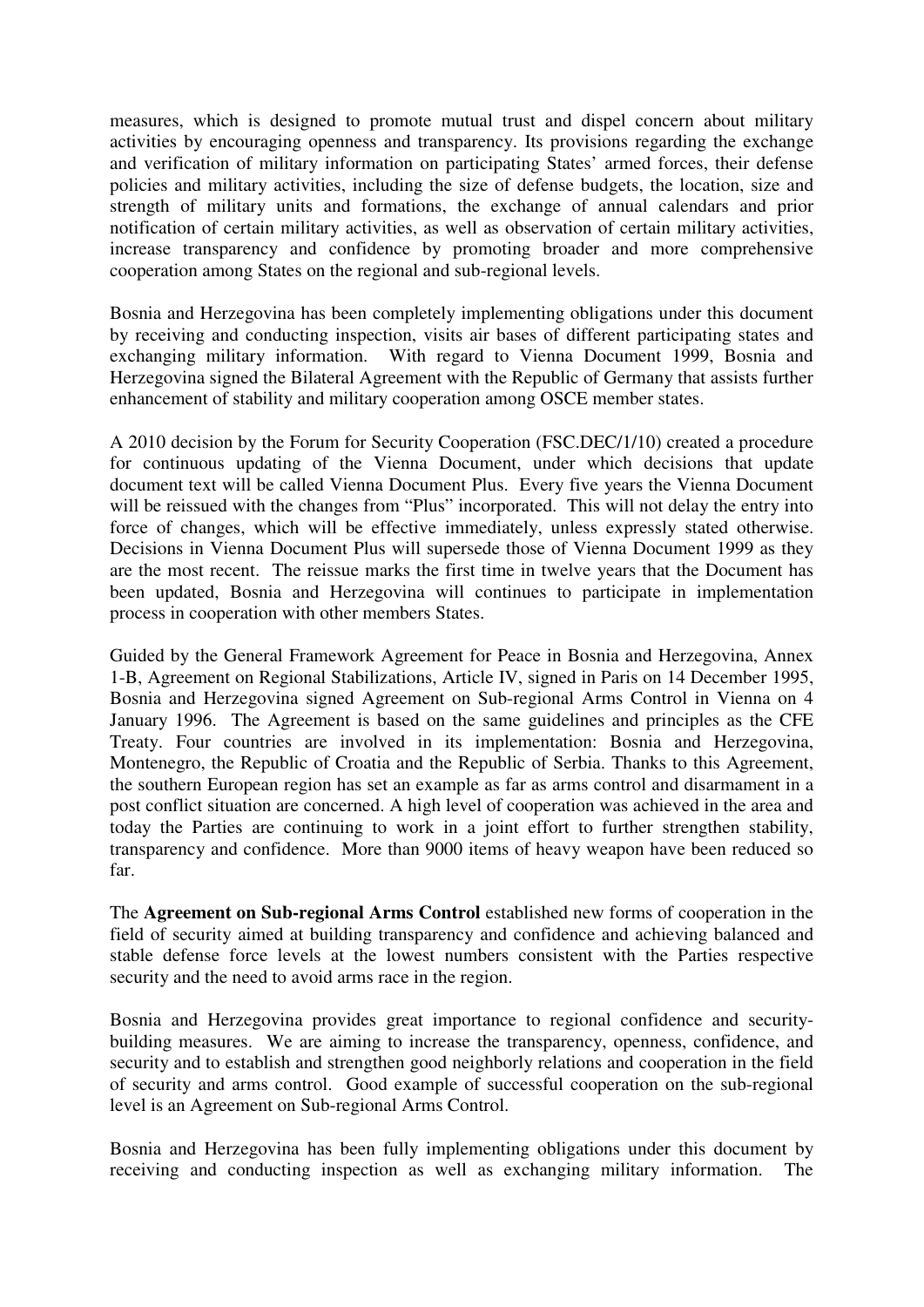implementation of the Agreement has been overseen by Sub-regional Consultative Commission.

We emphasize, that the implementation of these documents, is in charge of the Ministry of Defense of Bosnia and Herzegovina and Armed Forces of Bosnia and Herzegovina (Verification Centre) and has proved itself as an effective mechanism for building and strengthening confidence, as well as for promoting military cooperation among OSCE member States.

In accordance with the Law on Control of Foreign Trade and Services of Strategic Importance for the Security of Bosnia and Herzegovina, the Ministry of Security of Bosnia and Herzegovina issues procedures for obtaining transit permit. Representatives of the Ministry of Security of Bosnia and Herzegovina in cooperation with ministries of interior at the entity and cantonal levels as well as the Brcko District Police drafted the Regulation on the manner and procedure for processing requests for issuance of documents for transit of goods listed in the checklist.

This Regulation prescribes the manner and procedure for processing requests for issuance of documents for transit of goods as defined by the Decision on taking over the List of weapons and military equipment that need a Transfer Authorization, content of the requests and competent authority for issuance of transit permit.

# **SECTION II: INTRA-STATE ELEMENTS**

# **1. National planning and decision-making process**

## **1.1 What is the national planning and decision-making process in determining/approving military posture and defense expenditures in your State?**

Competencies of the Parliamentary Assembly of Bosnia and Herzegovina  $(PA)^{13}$  are stipulated by Article 10 of the Law on Defense of Bosnia and Herzegovina. With respect to the defense sector, the Law stipulates the following competencies of the Parliamentary Assembly:

- The PA exercises democratic parliamentary control over Armed Forces and all defense institutions at the level of Bosnia and Herzegovina;
- Adopts laws related to the organization, financing, recruitment, training, equipment, deployment and engagement of the Armed Forces;
- Confirms appointment of the Chief and Deputy Chief of Staff in the Joint Headquarters of Armed Forces, Commander and deputies of Armed Forces Operative Command, Commanders and deputies of Armed Forces Support Command and all officers with the rank of general in the Armed Forces;
- Conducts oversight and investigations of all issues related to organization, financing, recruitment, training , equipment , deployment and engagement of the Armed Forces

-

<sup>&</sup>lt;sup>13</sup> https://www.parlament.ba/default.aspx?langTag=en-US&pril=b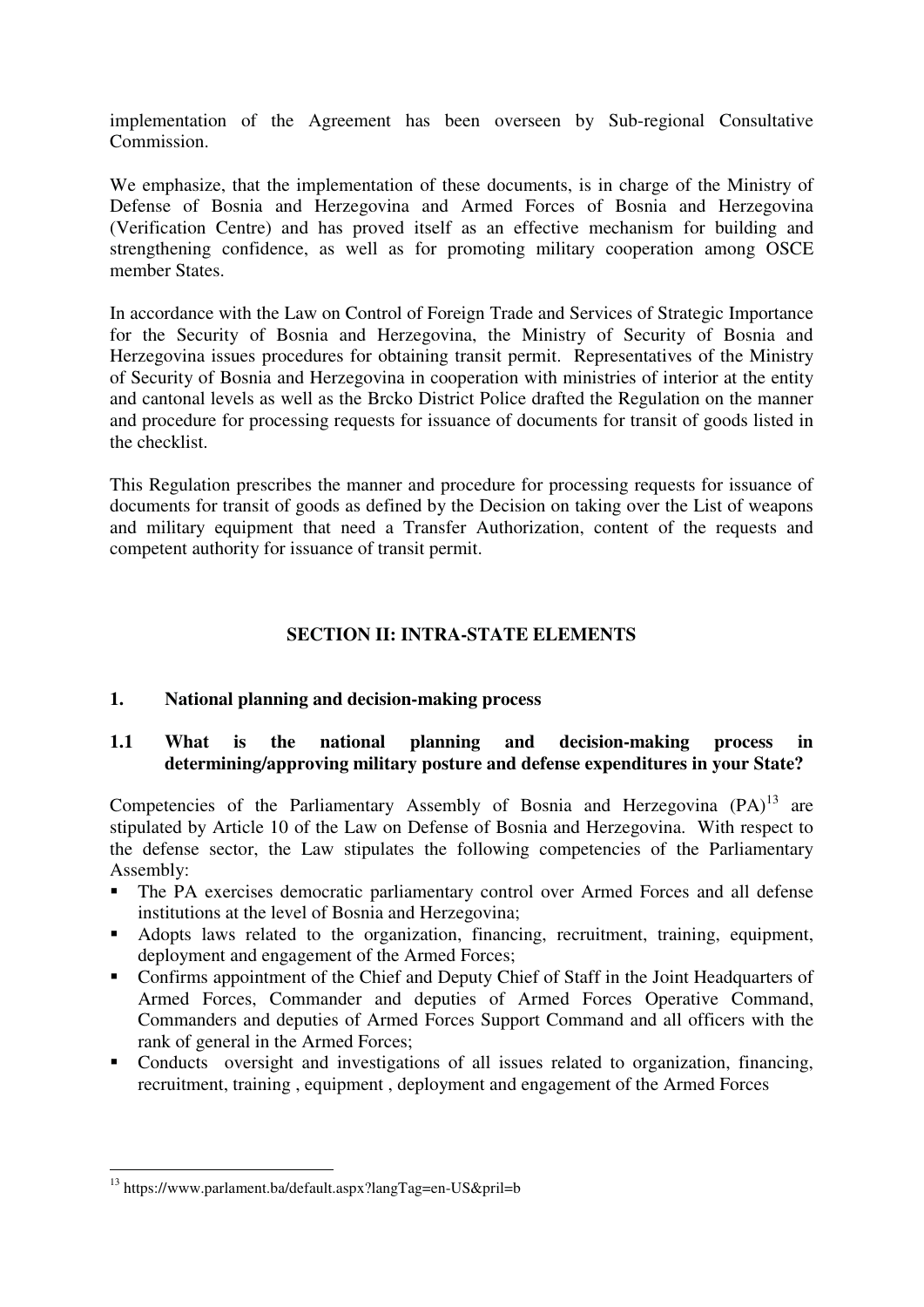The following competencies of the Joint Committee for Defense and Security of Bosnia and Herzegovina:

- considers and monitors the implementation of Security and Defense Policy of B&H;
- **n** monitors the work and considers reports submitted by Standing Committee for Military Issues, B&H Ministry of Defense, B&H Ministry of Security and other executive bodies dealing with defense and security issues, reports thereof to the B&H PA, with particular focus on the reports, short-term and long-term plans related to the structure of the Armed Forces of B&H, personnel policy and recruitment, salaries and wages, education and training of B&H Armed Forces staff professional conduct and ethical standards of civilian and military staff, Army equipment, military industrial work, procurement and import and export of military equipment, material assistance and contracts with foreign companies, rendering services to the defense institutions on commercial basis, combat readiness, military exercises and operations including enforcement of international obligations and international peace support operations;
- considers laws and amendments to laws within the competencies of Joint Committee;
- considers and submits opinions and recommendations, amendments and changes to the defense budget proposal;
- considers reports on defense budget execution as well as audit reports of the institutions in the domain of B&H defense and security policy;
- considers the issues of cooperation of Bosnia and Herzegovina with the United Nations, OSCE in Europe, NATO, and other organizations and countries in the domain of defense and security
- considers activities of permanent and ad hoc delegations of Bosnia and Herzegovina in international and inter-parliamentary institutions in the domain of security and defense;
- considers and submits opinion of B&H PA on ratification and implementation of international treaties in the domain of security and defense;
- establishes cooperation with competent parliamentary committees of B&H entities, other countries as well as with international organizations and other bodies in the domain of defense;
- Joint Committee considers all other issues in the domain of B&H security.

The complete process of planning, programming, budgeting and implementing the budget was significantly improved and transparent. The Ministry of Defense initiated a process of developing the defense budget. The Parliamentary Assembly reviews and adopts the total budget through regular parliamentary procedure. One of the aims of the defense reform, the implementation of which is in progress, is to achieve sustainable level of the defense expenditures, consistent with the economic capacity of Bosnia and Herzegovina.

In 2009, the Ministry of Defense of Bosnia and Herzegovina began activities on realization of the Defense Review, whose general objectives are:

- defining the required capabilities of the Armed Forces of B&H in accordance with the estimated risks and threats
- missions and tasks of the Armed Forces defining the basis of long-term vision and plan for the development of the Armed Forces of B&H (2010-2020),
- enabling the further process of Euro-Atlantic integration (NATO, EU).

We expect it to be completed and submitted to relevant authorities for approval during 2013.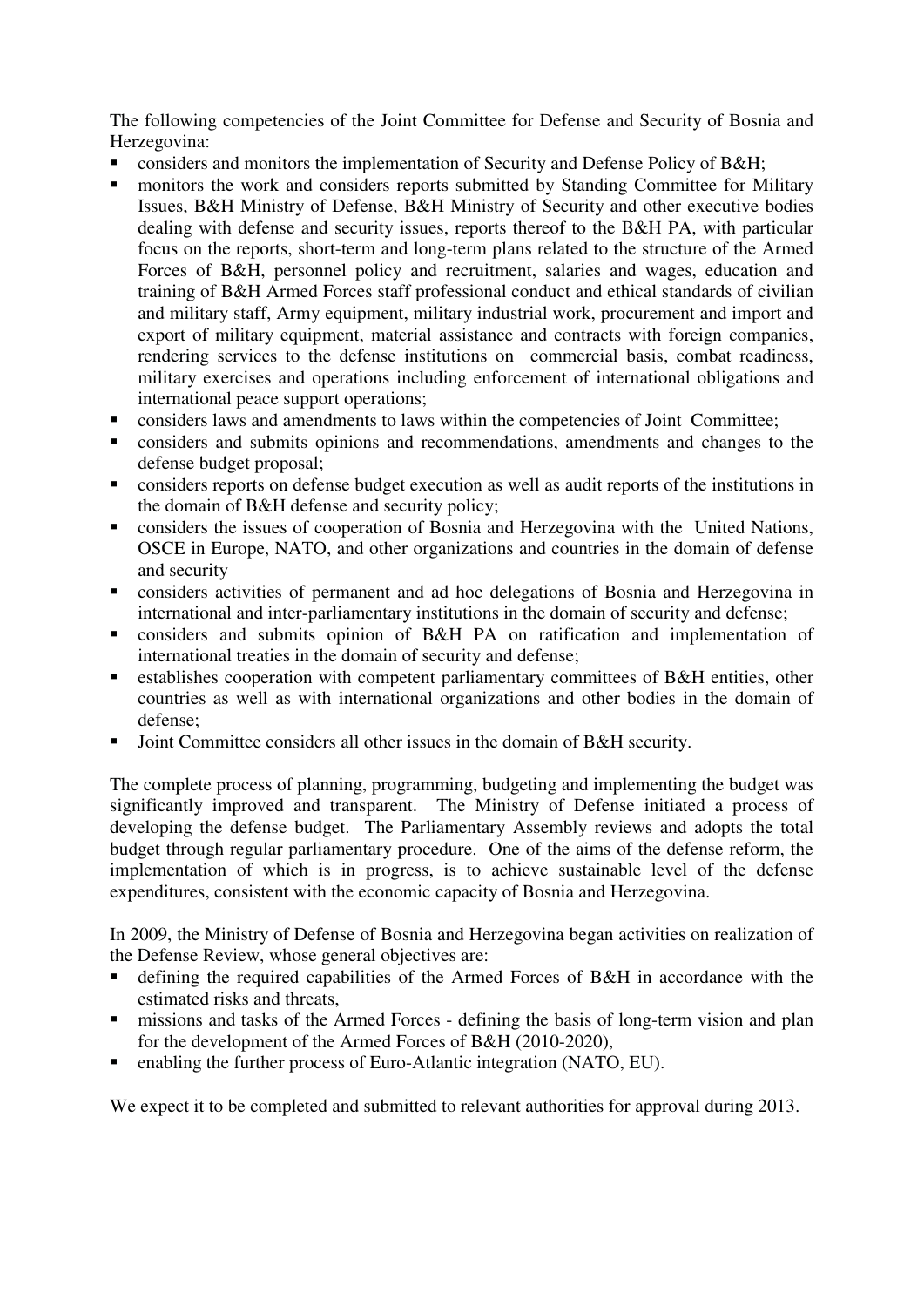# **1.2 How does your State ensure that its military capabilities take into account the legitimate security concerns of other States as well as the need to contribute to international security and stability?**

Last year, the Parliamentary Assembly of Bosnia and Herzegovina and Joint Committee for Defense and Security were involved in operations and activities stipulated by Rules of Procedure of both Houses and Annually Plan of activities for 2012.

The Joint Committee for Defense and Security of B&H was appointed and completely realized its annual working plan.

Concerning the activities and oversight of the work of the Ministry of Defense, the Armed Forces of B&H, the Ministry of Security and the police agencies under this ministry, the following can be stated:

Members of the Joint Committee for Defense and Security of B&H have, in accordance to the Orientation Plan for 2012, organized a workshop on 5 and 6 November 2012 themed: "BH Defense and security- year after".

The objective of this workshop was that a year after the workshop on the theme: "The legislative framework, responsibilities and plans B&H institutions in the field of defense and security" (aka "Teslic 1"), which was held on 18th and 19 9th 2011th, also organized by the Joint Commission for Defense and Security of B&H, comprehensively and concretely analyze what are the institutions in the sector of defense and security done in the implementation of the conclusions of the Joint Commission for Defense and Security of Bosnia and Herzegovina with the respective workshops, and to remedy the situation in the defense and security . The workshop resulted in the adoption of a new set of conclusions which, after adoption at the meeting of the Joint Commission for Defense and Security of B&H, distributed its participants - representatives of the defense and security sector in B&H.

Following representatives from the defense and security sector were present at the workshop: Ministry of Defense of B&H, Joint Staff of the AF B&H, Ministry of Security of B&H, State Investigation and protection Agency – SIPA, Border Police of B&H, Service for Foreigner's Affairs B&H, Sector for Protection of Classified Information from the Ministry of Security of B&H, Directorate for Coordination of Police Bodies of B&H, Police Support Agency, Forensic Investigation and Expertise Agency, Agency for Education and Vocational Training, Ministry of Foreign Trade and Economic Relations of B&H, Demining Commission of B&H, B&H Mine Action Centre – BHMAC, Committee for Security of the House of Representatives of the Parliament of F B&H and the Committee for Security of the National Assembly of Republika Srpska (RS).

Representatives of the international organizations in B&H were also present at the workshop: OSCE Mission to B&H, EUFOR HQ, Geneva DCAF, NATO HQ in Sarajevo, USAID – Parliamentary Strengthening Programme, UNDP – Sarajevo Office.

After the workshop from September 2011. and November 2012th years, which greatly influenced his conclusions on the work of the institutions in the sector of defense and security, Joint Committee members visited a number of commands and units of the AF B&H where they were immediately convinced of the current situation. And after touring units and controls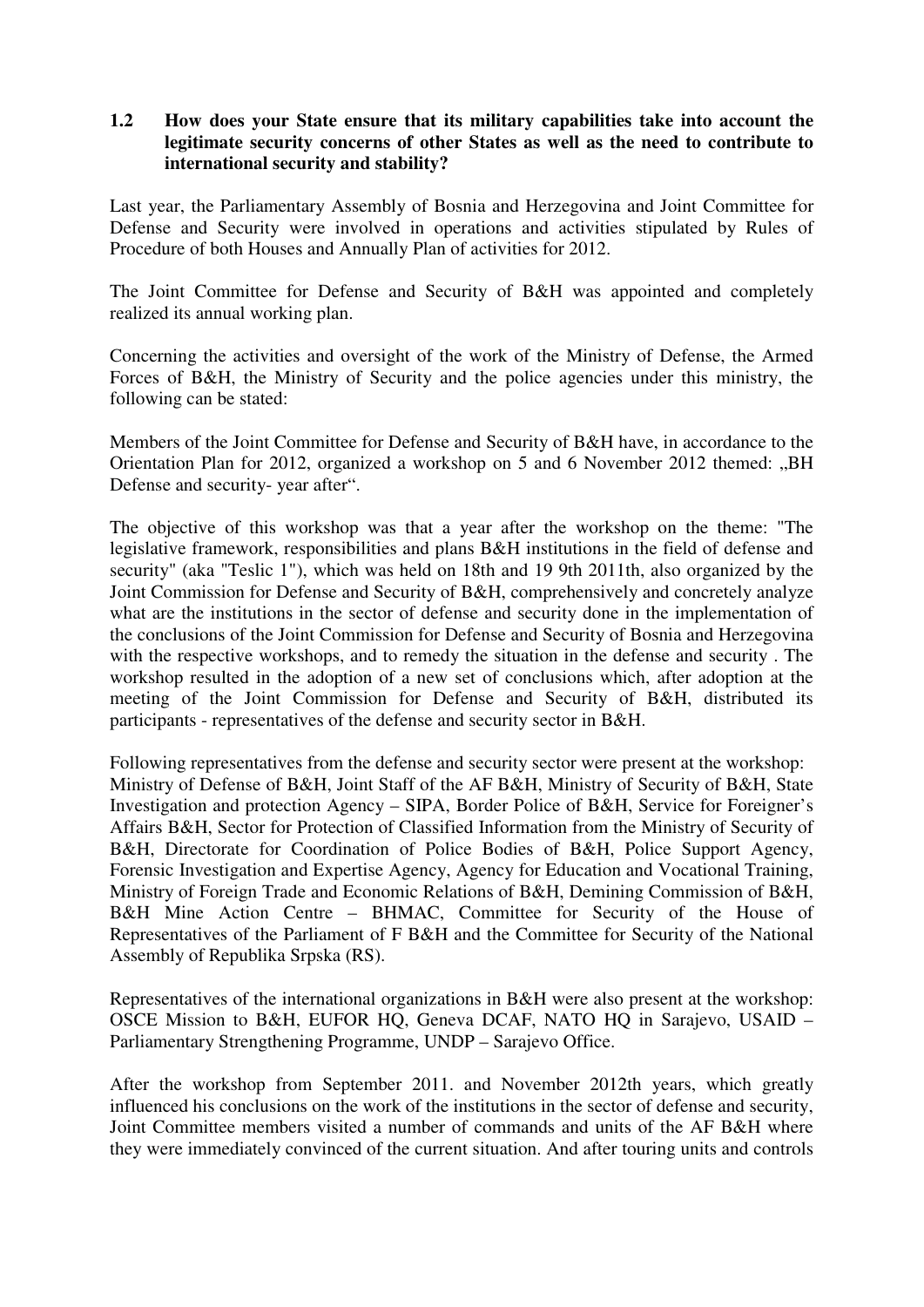were adopted conclusions, which aimed to make further efforts to resolve the current problems, especially in the protection of human rights of members of the Armed Forces.

Regular field visits created conditions for initiation of further steps where Members of the Joint Committee had committed the Ministry of Defense of B&H to make an Action Plan to remove spotted work problems.

Committee's members have stated that the problem of illegal holding of weapons and illicit arms trade are still present. We are witnesses to disappearance of arms and weapons from military warehouses and that weapons end up at destinations which are restricted by international conventions. Competent security agencies are obliged to find out the full truth so to enable the judicial authorities to make final decisions.

On the occasion of the debate on solving information surplus arms, ammunition and mines of the Armed Forces, which has been conducted at the meeting of the Joint Commission for Defense and Security of B&H, homes B&H Parliamentary Assembly, at the proposal of the Joint Commission, which adopted the conclusions of the inquiry commission formed which investigated the complete process of destroying ammunition, mines, weapons and military equipment, verify the legality of the entire process and how the final report submitted to the Parliamentary Assembly homes. During the six months of the Investigation Committee held seven meetings during which he performed the widest debate on this issue with representatives of the Ministry of Defense, the Joint Staff and Operational Command of the Armed Forces, and the United Nations Development Programme in B&H (UNDP), which are the institutions of Bosnia and Herzegovina the job destruction mimes cooperate on the basis of the signed Memorandum of Understanding. The work of the Investigation Committee attended by representatives of the international organizations in Bosnia and Herzegovina - OSCE Mission, headquarters of NATO and EUFOR. The work of the Commission of Inquiry was completed by submitting a final report on the work of 25th 7th 2012th, which contains the findings of the inquiry commission came, conclusions and recommendations, which are supported on the 33rd House of Representatives, and 21 session of the House of Peoples of the PA. Upon adoption of this report, all documentation related to the work of the investigative committee was submitted to the Prosecutor's Office on 01.11.2012.

Along with the Members from the both Houses of PA B&H, representatives of international organizations in B&H will participate in the work of the Investigation Committee: EUFOR HQ, NATO HQ in B&H and OSCE Mission to B&H.

During December 2012. were made preparations for the Fourth Annual Conference on the theme: "The current security situation in Bosnia and Herzegovina." The conference was held in early February 2013.

In order to improve the situation and correct problems and weaknesses that jeopardize the safety of the citizens of Bosnia and Herzegovina, and the development of work and better coordinate the work of ministries, institutions and agencies in the sector of security and defense, the Joint Commission during the 2012th adopted a number of conclusions that are a precondition for a stable security situation in Bosnia and Herzegovina.

It turned out that the fight against terrorism, corruption, organized crime, trafficking in drugs and narcotics, and the activity of a number of groups and organizations with a radical program and activities, national and religious extremism, hooligan behavior of some fan groups, as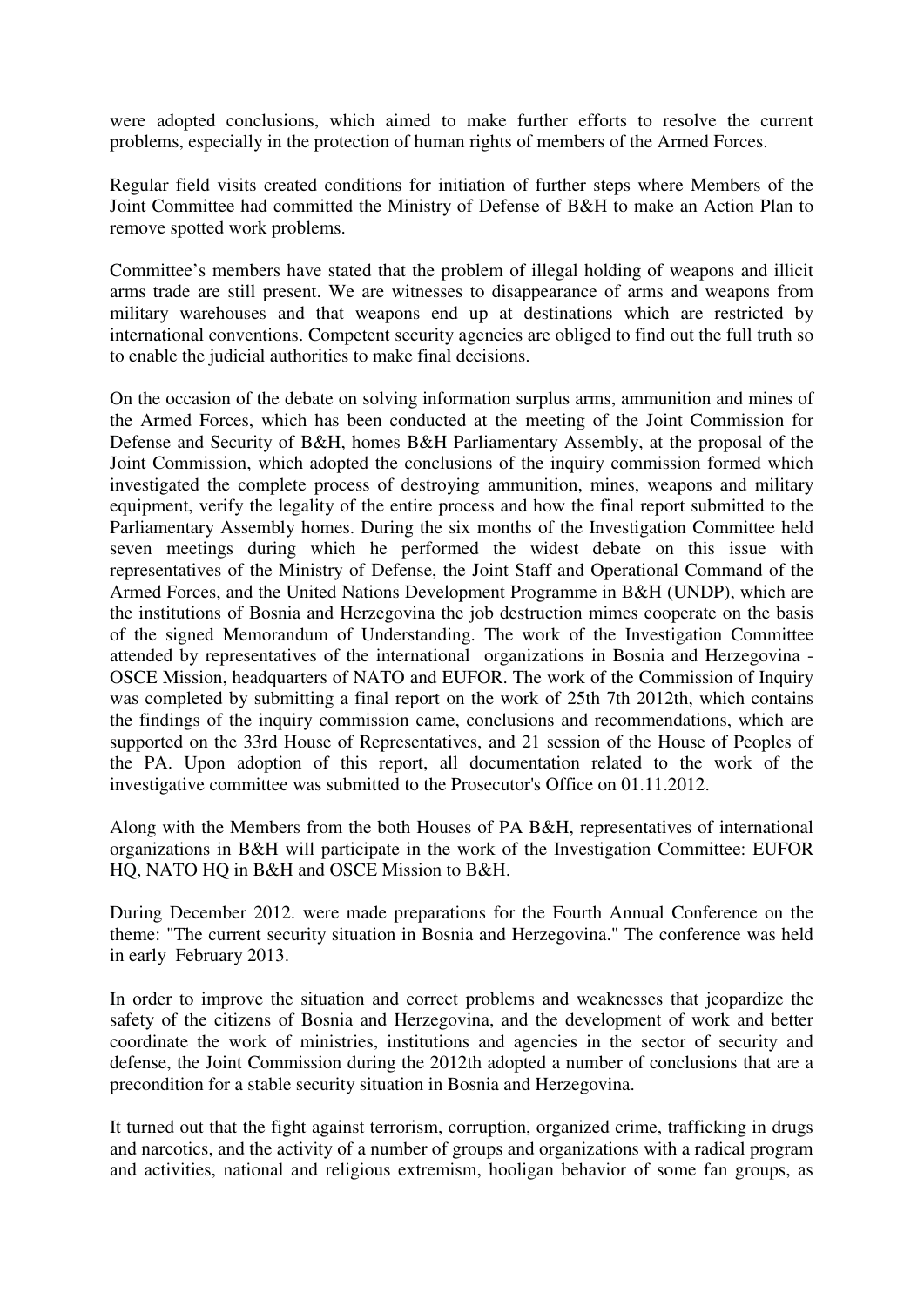well as disturbing the security aspects of some persons foreign origin, only part of the security challenges that all institutions of the security sector needs to respond adequately clear strategy and coordinated action.

In consideration of numerous changes that occurred in security sector after 2006, and in order to act timely and in accordance with the new security challenges, the Ministry of Security is instructed to, in accordance to its competencies, draft amendments and to redefine Security Policy of B&H which is to be delivered to the Presidency of B&H for consideration at latest by end of the first half of 2013.

Members of the Joint Committee have also undertaken a number of steps in order to amend the existing legislation in the defense and security sector. They prepared drafting of the proposal of the Law on the Parliamentary Oversight over the Defense and Security Sector in B&H which will be, after parliamentary procedure, become important tools in the parliamentary oversight defense and security sector.

Activities for preparing and creating of the Law on the Parliamentary Oversight over the Defense and Security Sector in B&H started on February 2012 and it was finalized at the end of November 2012 when Committee's put in parliamentary procedure. From the beginning of the working and preparing the Law proposals, in activities of the Working Group for Law preparing, except representatives of the Committee's were involved a law's experts of the NATO HQ, OSCE Mission in B&H. After numerous meetings with Committee's leadership, during their presented results of the Working Group in the Law proposals, and after accepted suggestions, the Law proposals delivered to representatives of the legislative and executive authority, NGO and international organization. Committee held a two days workshop themed: Discussion on Law Proposals on parliamentary oversight in BH defense and security sector, which was attended by, except Committee members and Staff, representatives and law's experts from all institutions from defense and security sector. After this workshop, defined is final text of the Law proposal, which put in the parliamentary procedure at the end of November 2012.The Law proposals was support unanimously during the Committee session.

A big progress was made in monitoring of the status of human rights in the Armed Forces of B&H through activities of the parliamentary Military Commissioner of the Parliamentary Assembly of B&H.

The work of the Citizens Complaints Board for the work of the Police officers in Police bodies of B&H was intensified during 2011; both Boards are PA B&H bodies.

Joint Committee for Defense and Security is directly involved in surveillance of the Defense and Security Sector budget items. There where many problems in the process of procurement of equipment, fuel and food, which certainly affects the combat readiness of units and the state of human rights in the armed forces. Located official institutions of improper spending of budget funds in the defense sector are alarming because they are repeated for many years.

Within its competences, the Joint Committee reviews issues of cooperation between Bosnia and Herzegovina and international organizations and institutions in the field of defense and security, the activities of B&H standing and non-standing delegations as well as international and inter-parliamentary organizations and other bodies in the area of defense.

With the goal of lasting peace, security and stable democratic and overall state development, as well as to include Bosnia and Herzegovina (B&H) in modern European, political,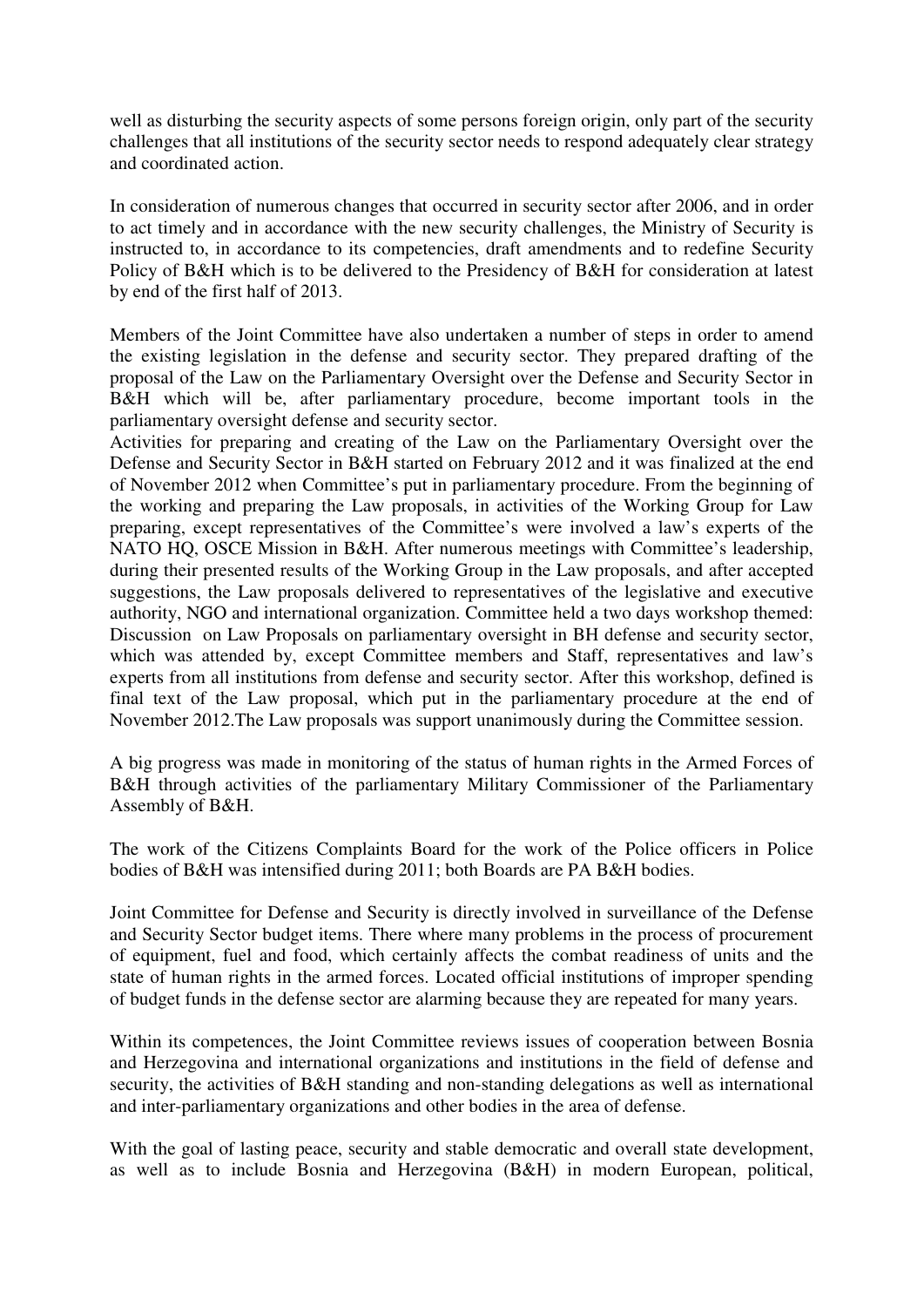economic and security integration, B&H set accession to Euro-Atlantic integration processes as one of its foreign policy priorities. By accession to NATO Partnership for Peace (PfP) programme, B&H demonstrated its commitment to reach full interoperability as soon as possible in all segments with all NATO member states. B&H will continue with PARP.

IPAP provisions and to fulfill precondition for Membership Action Plan (MAP) as well as eventual full-fledged NATO membership.

In addition to NATO membership, one of the main foreign policy objectives of B&H is full membership in the European Union. On that path, Bosnia and Herzegovina has foreseen a several crucial activities. First of all, B&H is working intensively on improving its internal coordination system in terms of EU integration process. Every other year B&H receives European Partnership (EP) document underlying various obligations and priorities divided into key, short-term and mid-term priorities. On the basis of the EP as well as of Stabilization and Association Agreement (SAA) provisions, all B&H institutions are involved in the process of development of a program of B&H integration in the EU. An important mechanism for implementation of EP obligations is Reform Process Monitoring (RPM) and reporting to the European Commission. It is particularly important for B&H to inform the public and raise its awareness in terms of importance of EU integration process. B&H continues to strengthen human resources that will be capable of implementing all the tasks deriving from SAA. B&H intends to establish and continually improve functional coordination mechanisms between the institutions at all levels in the State of B&H within political, legislative and technical framework. It is necessary that B&H continues to individually and responsibly create its own policies and decision-making.

Improvement of cooperation with neighboring countries (Republic of Croatia, Republic of Serbia, and Montenegro), based on common interest and principles of equality, mutual respect, respect of sovereignty and territorial integrity, is a permanent priority of B&H foreign policy. In this regard, B&H will in the future period initiate series of activities to intensify cooperation in all areas and will actively participate in resolution of bilateral issues of mutual interest. We will actively work on improving economic, cultural, political and security cooperation, and resolving issues to define border line with neighboring countries. B&H will constructively act in order to resolve some specific issues with neighbors and will actively contribute to further continuation of mutual contractual regulation of relations. Special attention will be given in the future period to resolution of the issues on identification of border line with the neighboring countries, resolution of pending property issues, border cooperation with the neighboring countries with regard to prevention of illegal border crossing, in particular with the Republic of Croatia, and cooperation in the area of reaching EU standards at international border crossings with the neighboring countries.

In the **legislative arena** and long term strategic planning, the Parliamentary Assembly of Bosnia and Herzegovina and Joint Committee for Defense and Security were involved in operations and activities stipulated by the Law on Defense and Rules of Procedure of both Houses.

Representatives of the international organizations in Bosnia and Herzegovina were also present at the workshop: OSCE Mission to B&H, EUFOR HQ, NATO HQ in Sarajevo, USAID – Parliamentary Strengthening Programme, UNDP – Sarajevo Office and the EUPM.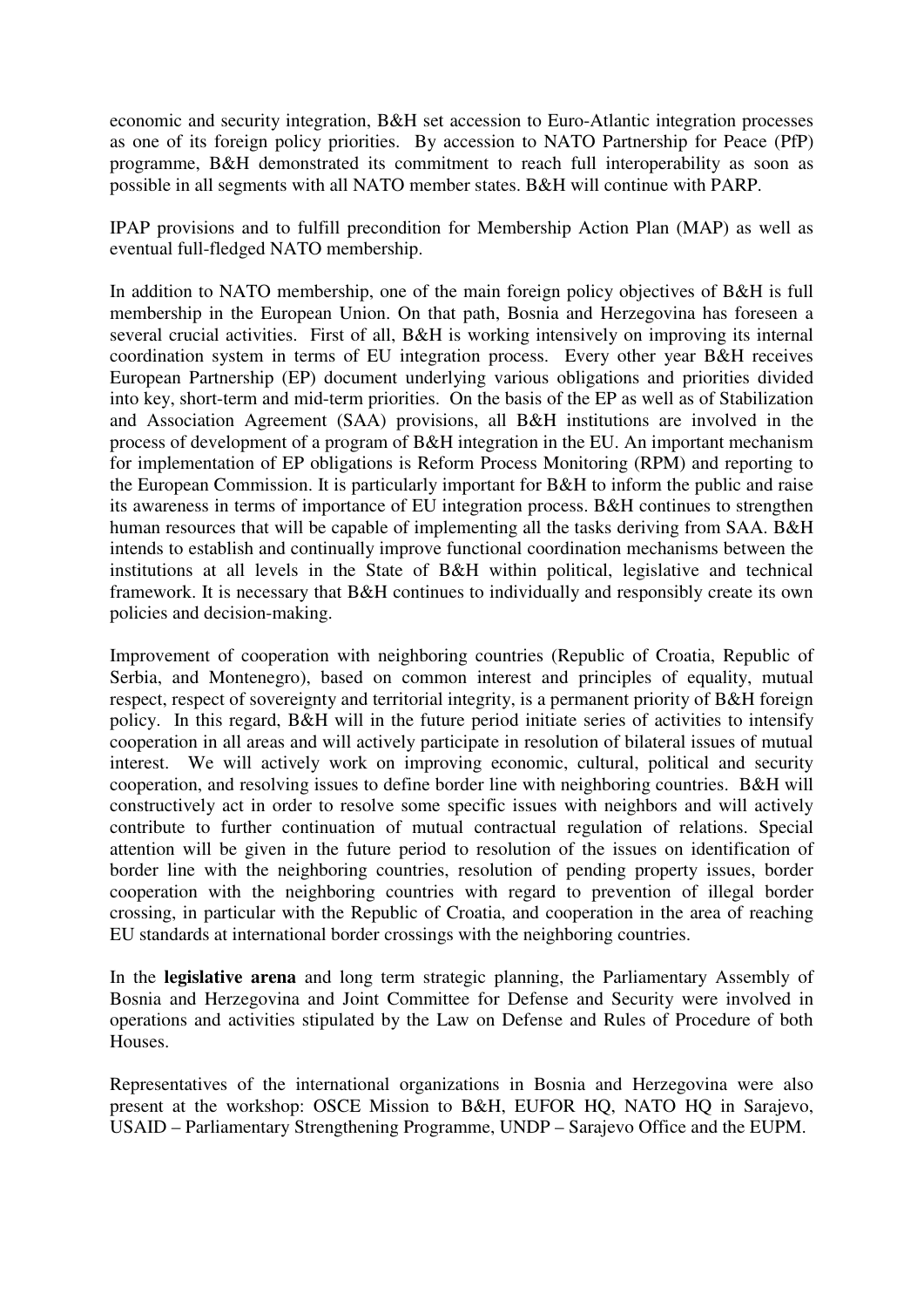In order to eliminate work related weaknesses in ministries, institutions and agencies in the defense and security sector, the Joint Committee had adopted Conclusions on its 6th Session, held on 18 October 2011, which commit all competent institutions in the defense and security sector to the activities in the period 2011 – 2014.

## **2. Existing structures and processes**

## **2.1 What are the constitutionally established procedures for ensuring democratic political control of military, paramilitary and internal security forces, intelligence services and the police?**

In accordance with the Law on Defense of Bosnia and Herzegovina, the Parliamentary Assembly of B&H conducts the parliamentary control over the B&H Armed Forces (AF B&H) and all defense institutions at the State level. The competencies of the B&H Parliamentary Assembly over the AF B&H are regulated by Article 10 of the B&H Law on Defense.

The Parliamentary Assembly Joint Committee for Defense and Security performs tasks in the area of the oversight over the B&H defense and security institutions, in accordance with Article 54 of the B&H Parliamentary Assembly House of Representatives Rules of Procedure. The Joint Committee for Defense and Security conducts parliamentary oversight of the following institutions of Bosnia and Herzegovina: Ministry of Defense, Armed Forces, Ministry of Security, SIPA, Border Police, National Central Bureau of INTERPOL, BH Demining Centre.

Democratic control over the AF B&H is conducted by the Presidency of Bosnia and Herzegovina and the B&H Minister of Defense. The role of the Presidency of Bosnia and Herzegovina in the oversight of the AF B&H is conducted in accordance with Article 12 of the B&H Law on Defense.

According to the B&H Law on Defense, the B&H Minister of Defense is a civilian in charge of the B&H Ministry of Defense and conducts his function in the area of administrative, organizational, and command authority as well as control and inspection of the B&H AF.

Foreign management and supervision of Intelligence-Security Agency of B&H, as well as internal management and control is regulated by the Law on Intelligence and Security Agency of Bosnia and Herzegovina. The rights and liabilities of the subjects of legislative and executive authority regarding OSA B&H are clearly defined, such as: B&H Presidency's rights and liabilities; Council of Minister's rights and liabilities; Chairman of the Council of Ministers' rights and liabilities; Executive Intelligence Board; and Parliamentary supervision. The Agency is directly subordinated to the Council of Ministers, Executive Intelligence Committee, and the most directly to the Chairman of the Council of Ministers. The control of Agency work legitimacy is done by Security-Intelligence Committee for Supervision of the Agency, established by B&H Parliament. The Committee is responsible for supervising the Agency's work, conducting investigation on the Agency's work based on a grounded suspicion of illegal performance of the Agency, i.e. pursuant to the relevant legal provisions as well as analyzing the expenditures of the Agency's budget, including issuing opinion on the draft budget of the Agency.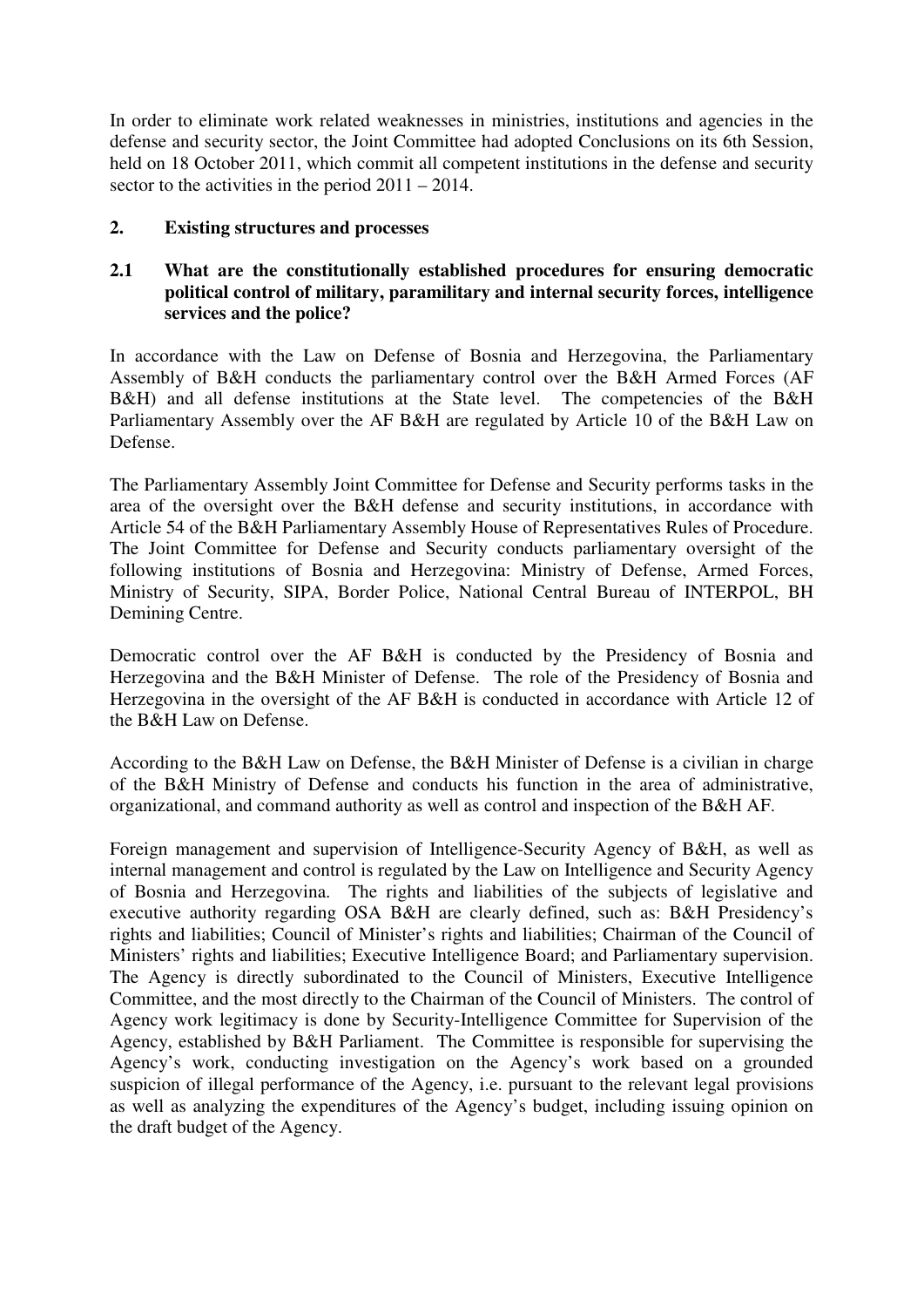Ministries and police agencies at the lower levels of government also have constitutionally established procedures ensuring the effective, democratic control over their activities.

# **2.2 How is the fulfillment of these procedures ensured, and which constitutionally established authorities/institutions are responsible for exercising these procedures?**

The Law on Defense of Bosnia and Herzegovina regulates the competencies of State institutions in the defense sector. Democratic control is implemented through a clear chain of command and control, defined by the Law on Defense of B&H, which begins at the Presidency of B&H, through the Minister of Defense to the Chief of the Joint Staff of the B&H Armed Forces (AF B&H).

The parliamentary control over the AF B&H shall be performed by the B&H Parliamentary Assembly, directly through the Joint Committee for Defense and Security, by defining necessary laws and the process of creating the budget, and supervision over its implementation and execution. The Parliamentary Assembly has the executive authority to adopt laws relevant to the organization, funding, appointment, training, mobilization, equipping, and use of the B&H Armed Forces.

The Parliamentary Assembly also has the authority to announce the state of war upon the request by the Presidency, in the case of direct attack to B&H or parts of B&H, as well as to announce a state of emergency.

The Parliamentary Assembly confirms the appointment of the Chief and Deputy Chief of Joint Staff of the AF B&H, Commanders and Deputy Commanders of the AF B&H Operational Command, Commander and Deputy Commander of the Support/Logistics Command and all officers in the rank of General in the AF B&H. The Joint Committee for Defense and Security Policy of the Parliamentary Assembly of Bosnia and Herzegovina is in charge of the control and supervision of defense and security institutions of Bosnia and Herzegovina.

The Joint Committee for Defense and Security Policy manages parliamentary supervision over following B&H institutions:

- The Ministry of Defense,
- $\blacksquare$  The Ministry of Security,
- Border Police (BP),
- The State Investigation and Protection Agency (SIPA),
- The National Office of Interpol,
- The Mine Action Centre BHMAC.

Proactive efforts of the Joint Committee for Defense and Security Policy had significantly contributed to the overall reform of the security sector in B&H; adoption of a law which establishes the Intelligence and Security Agency of Bosnia and Herzegovina (OSA); improvement of state police agencies SIPA and SBS.

Besides the above mentioned, the Joint Committee also considers and monitors implementation of the security and defense policy of Bosnia and Herzegovina; supervises and considers reports of: the Permanent Committee for Military Matters, the B&H Ministry of Defense, the B&H Ministry of Security and other executive bodies dealing with security and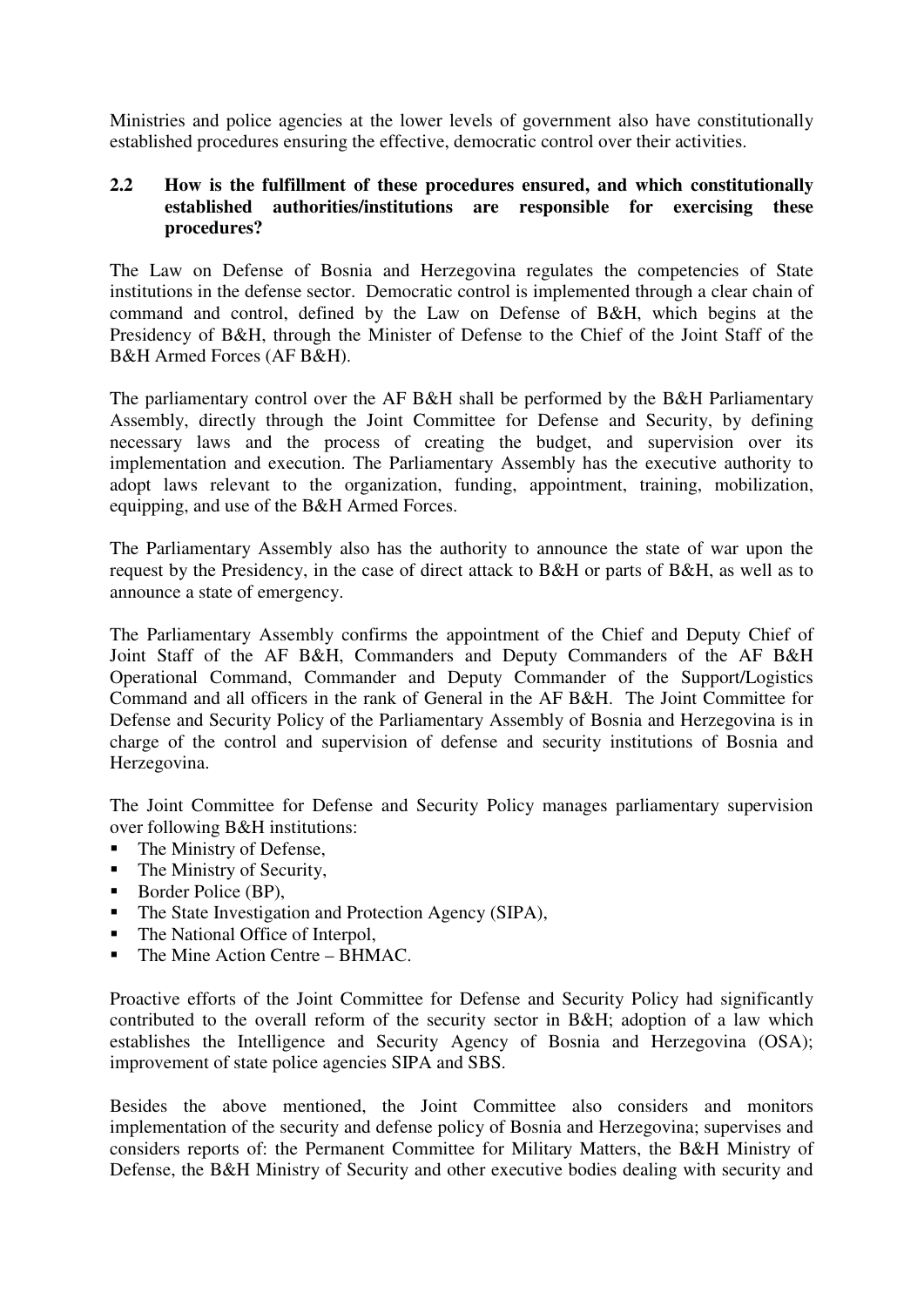defense matters reporting on the subject the Parliamentary Assembly of Bosnia and Herzegovina.

With regard to the reports, a special focus is being given to short-term and long-term activities concerning structure of the B&H Armed Forces, personnel policy and recruitments, salaries and compensations, education and training of the B&H Armed Forces members, professional conduct and ethical standards for civil and military staff, provision of military equipment, work of the military industry, acquisition of assets and export/import of arms and military equipment, material assistance and contracts signed with foreign companies providing commercial services for defense institutions, combat preparedness, drills and operations which include fulfillment of international obligations and international peace support operations. Further, the Committee considers laws and amendments to the laws within its competence; considers and gives opinions and recommendations, makes changes and amendments to the defense budget proposal; considers reports on defense budget execution, and reports on revision of institutions dealing with the defense and security policy of Bosnia and Herzegovina, as well as the other issues that concern security of Bosnia and Herzegovina.

The Joint Committee for Defense and Security Policy performs its expertise in field of democratic political control over defense and security structures on national level. In practical sense, this means that ever since its establishment the Committee had over 30 regular Committee sessions, numerous meetings with different Ministers and delegations that came to visit, paid field visits to B&H institutions, Parliaments and executive structures in the region. All of the activities had contributed to development of good bilateral relations not only with executive structures in B&H, but also with parliamentary colleagues from wider region.

# **2.3 What are the roles and missions of military, paramilitary and security forces, and how does your State control that such forces act solely within the constitutional framework?**

The Armed Forces of Bosnia and Herzegovina (AF B&H) are a professional, single military force organized and controlled by the state of B&H. The Armed Forces can be organized, trained, equipped, or mobilized in the territory of B&H, only in accordance with the Law on defense of B&H and the Law on service in the Armed Forces of B&H.

The mission of the Armed Forces of Bosnia and Herzegovina is to:

- Participate in operations of collective security, peace support operations and self-defense operations, including fight against terrorism;
- **Provide military defense of Bosnia and Herzegovina;**
- **Provide assistance to civil authorities in reacting to natural disasters and catastrophes;**
- Demining activities in B&H;
- Fulfill international obligations of B&H

Engagement of the AF B&H is conducted upon the proposal of the Minister of Defense of Bosnia and Herzegovina, and based on a decision of the Presidency of Bosnia and Herzegovina, which (in case of announcement of a state of emergency, state of war or deployment of AF of B&H units to peace keeping missions) is confirmed by the Parliament of B&H.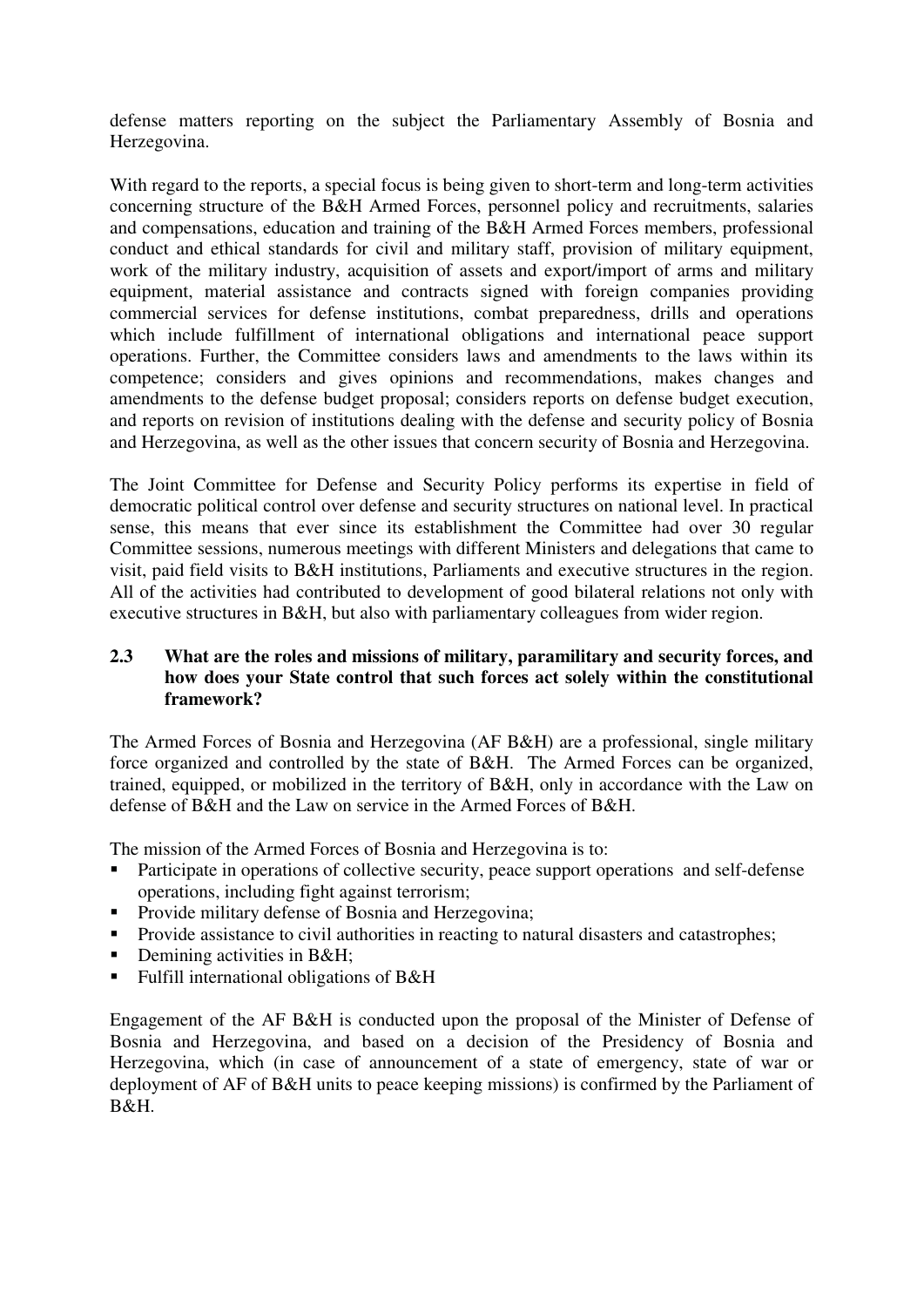The Armed Forces of B&H (AF B&H), according to the decision of the B&H Presidency from July 7, 2006, can have 10 000 professional soldiers, 1 000 civil employees (including employees of the Ministry of Defense) and 5 000 members of active reserve.

The AF B&H cannot be used for political purposes or activities of political parties. Armed Forces members, including generals, are neutral in political matters and shall not be engaged in any kind of political activity of political parties or be selected or appointed to public functions.

These provisions shall not prevent members of the AF B&H to be registered for voting or to candidate for elections in accordance with the provisions of the Elections Law of B&H. Members of reserve units selected or appointed to public functions is not obliged to resign from the position if mobilized to regular training.

The training of members of security agencies for protection of persons and property, as well as the training of private detectives, establishment of such agencies and control over their activities is under the auspices of and executed by, in cooperation, between the Agency for Education and Professional Training (AEPTM) at the state level and lower government level ministries and police agencies.

# **3. Procedures related to different forces personnel**

# **3.1 What kind of procedures for recruitment and call-up of personnel for service in your military, paramilitary and internal security forces does your State have?**

The compulsory military service in Bosnia and Herzegovina was abolished on January 1, 2006. The Law on Defense of Bosnia and Herzegovina, however, prescribes the existence of an active reserve. There is no specifically designed reserve component of the AF B&H, but an active reserve is envisaged in the peacetime structure.

The Ministry of Defense of Bosnia and Herzegovina advertises available positions in the Armed Forces and, through prescribed procedures, selects the appropriate number candidates for training in the center for Professional Development.

Recruitment of staff for police agencies, usually performed through public announcements, is executed by lower government level ministries and police agencies, and it is regulated through legislative acts at those levels, with particular attention paid to gender equality.

# **3.2 What kind of exemptions or alternatives to military service does your State have?**

There is no compulsory military service in Bosnia and Herzegovina. Bosnia and Herzegovina has only professional Armed Forces.

# **3.3 What are the legal and administrative procedures to protect the rights of all forces personnel as well as conscripts?**

The issue of recruiting staff for the purposes of Armed Forces of B&H is regulated by the Law on Defense of B&H, the Law on Service in the AF of B&H, the Law on participation of the members of AF of B&H, police officers, civil servants and other employees in peace support missions and other activities abroad, and the Law on the Parliamentary Military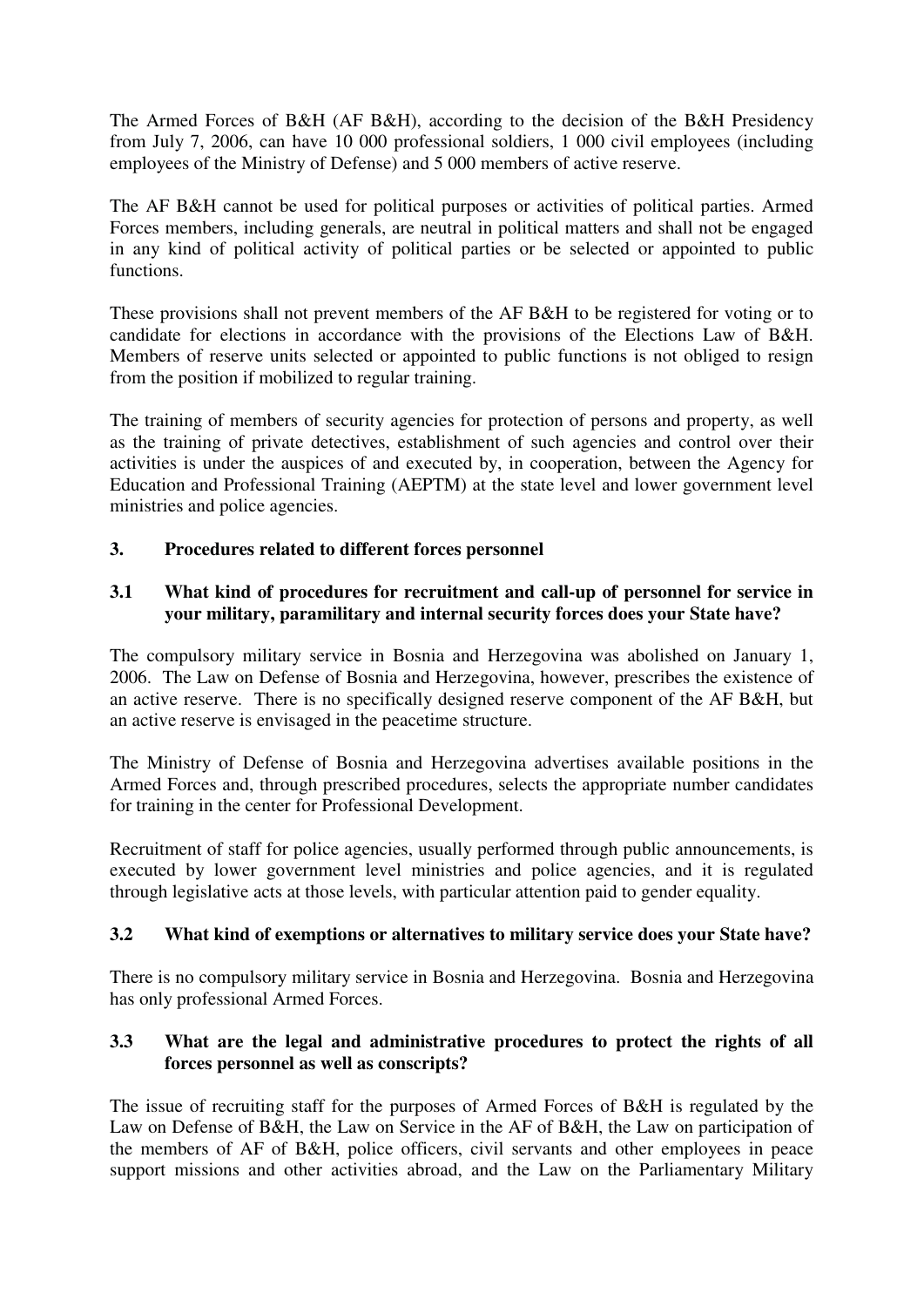Commissioner of Bosnia and Herzegovina. Accession to AF of B&H is performed in accordance with legal provisions exclusively, regulated by the mentioned Laws.

Current solutions define that all members of the Armed Forces of B&H (AF B&H) during their active or reserve service exercise their rights and obligations in accordance with the Law on Defense and the Law on Service in the Armed Forces of B&H. The mentioned laws are in compliance with the Constitution of B&H and other relevant legislation. There is no Military Court within the Armed Forces of B&H.

Armed Forces personnel consists of military professionals, reserve personnel and civilians employed in the AF B&H. Military professionals exercise their rights and obligations in accordance with the Law on Service in the AF B&H, which regulates: the service in the AF B&H, composition of the Armed Forces, admission into service, rights and obligations of the personnel serving in the Armed Forces, status during service, personnel classifying system, evaluations, promotions, personnel record and carrier management, ranks and insignia in the Armed Forces, standards of conduct and other status issues of the personnel serving in the Armed Forces. Civilians in service in the Armed Forces are civil servants and employees who exercise their rights and obligations in accordance with the Law on Civil Service in the institutions of B&H and the Law on Labor in the institutions of B&H.

The institution of **the Parliamentary Military Commissioner of B&H** is set out by the Law on the Parliamentary Military Commissioner of Bosnia and Herzegovina, which was adopted in 2009. This established a new institution in the field of the protection of human rights and freedoms, specialized exclusively for the protection of human rights and freedoms of military personnel and cadets in the B&H Armed Forces and B&H Ministry of Defense.

The position of Military Commissioner is established in order to strengthen the rule of law, protection of human rights and freedoms of military personnel and cadets in the Armed Forces of Bosnia and Herzegovina and the B&H Ministry of Defense, as stipulated in the B&H Constitution and attached international agreements. The Military Commissioner works on professional basis only and does not advocate, protect or undermine interests of any political party, registered organization or association, or any people in B&H.

In performing parliamentary oversight of the work and other issues in the area of the protection of human rights and freedoms related to military personnel and cadets in the Armed Forces of B&H and the B&H Ministry of Defense, the Military Commissioner has the following competencies:

- Investigation of specific issues under the directions of the B&H Parliamentary Assembly and B&H Joint Committee on Defense and Security. The directions may be issued only in case that the issue is not already considered by the Joint Committee, and the Military Commissioner may request the Joint Committee to issue the directions for investigation of specific issues;
- Activities performed based on his/her personal assessment, following information received by the members of the B&H Parliamentary Assembly, or consideration of complaints by military personnel and cadets, or in any other circumstances indicating a violation of human rights and freedoms of military personnel and cadets.

The Military Commissioner has the obligation to keep the confidentiality of data, made available to him on official basis, even after the end of his mandate, in accordance with the Law on the Protection of Secret Data. This shall not apply to the official correspondence or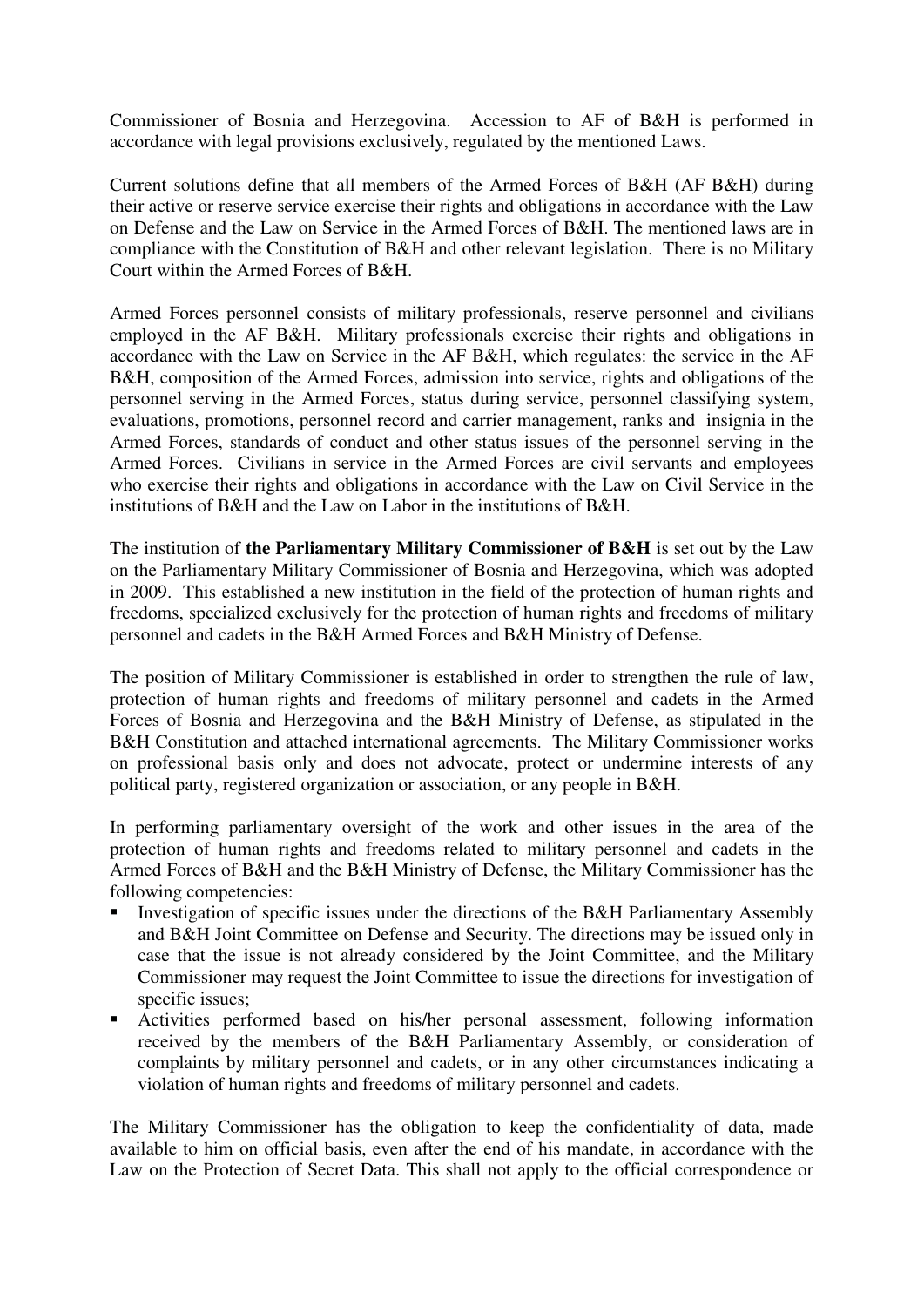issues generally known to the public or those that due to their significance clearly do not require to be classified as confidential.

In performing duties under his competencies, the Military Commissioner co-operates with the B&H Ministry of Defense, the Office of the Inspector General of the B&H Ministry of Defense, the Armed Forces of B&H, and the Institution of the B&H Ombudsmen for Human Rights. In 2010, 132 complaints were received by the Office of the Military Commissioner. This number was 116, and in 2012, 94 complaints were received.

Security agencies for protection of persons and property, as well as Private Detective Agencies, establishment of such agencies and control over their activates is under the auspices of and executed by, in cooperation, between the Agency for Education and Professional Training (AEPTM) at the state level and lower government level ministries and police agencies. Legislation is also available on the state level as well as lower levels of government.

## **4. Implementation of other political norms, principles, decisions and international humanitarian law**

## **4.1 How does your State ensure that International Humanitarian Law and Law of War are made widely available, e.g., through military training programmes and regulations?**

Bosnia and Herzegovina ensures that the Armed Forces of B&H (AF B&H) are equipped, trained, and managed in accordance with the provisions of the International Humanitarian Law through the implementation of the Security and Defense Policy as well as the military Doctrine.

The training curriculum of basic and advance courses for NCOs and officers of the Armed Forces includes studying of the International Humanitarian Law and conventions, which must be applied in armed conflicts, as well as relevant state legislation.

The rules of engagement of AF B&H in peace support operations are identified in accordance with the provisions of the IHL.

# **4.2 What has been done to ensure that armed forces personnel are aware of being individually accountable under national and international law for their actions?**

Through the training of military professionals, prescribed in the "Leader's Development" manual, the mandatory courses have been defined at the Center for Professional Development for the AFB&H officers and NCOs as: Command and Staff Course; Basic Officer Course; Basic NCO Course; Advanced Officer Course; Advanced NCO Course.

The attendance of these courses is mandatory for each AFB&H officer and NCO. Programs of instructions for all above-mentioned courses contain lessons, which address in details the IHL and Law on War. Also, at the level of all AFB&H units, the mentioned topics are mandatory and they are being planned on a regular basis and conducted through unit training. All unit members attend this training.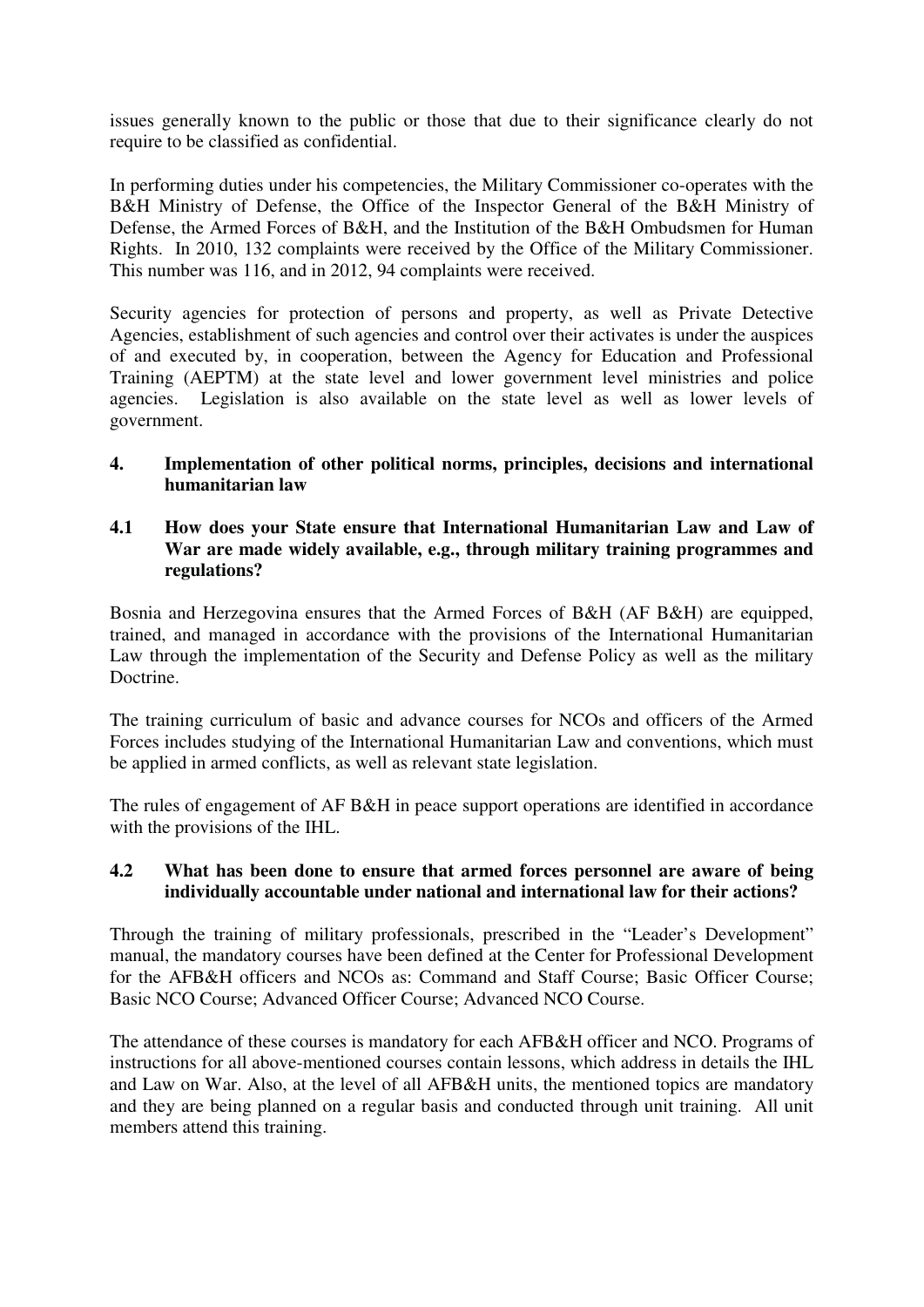The newly recruited soldiers that are being trained through TRADOC Basic Training Center attend classes in accordance with the approved programs of instructions on the Law on War, Geneva and Hague Conventions.

The AFB&H in coordination with the ICRC organizes the execution of seminars and courses according to the ICRC plans and programs.

All AFB&H units that are to be deployed in peace support operations must be trained on IHL and Law on War. Additionally, the AFB&H has developed manuals that they can use during their mission execution in order to remind themselves on some provisions regarding stated rules and laws. The mentioned manuals are the part of the additional equipment for the AFB&H soldiers in peace support missions.

## **4.3 How does your State ensure that armed forces are not used to limit the peaceful and lawful exercise of human and civil rights by persons as individuals or as representatives of groups nor to deprive them of national, religious, cultural, linguistic or ethnic identity?**

The Article 4 of the AFB&H Service Law defines the usage of language and alphabet in the AFB&H, e.g. official languages in the AF are Bosnian, Croatian, and Serbian, as well as two alphabets: Latin and Cyrillic.

The Article 6 of the AFB&H Service Law defines infantry regiments, which among other things, inherit identity and military heritage of the units and constituent peoples, foster cultural-historical heritage, publish regimental bulletin and perform other cultural-historical regimental activities.

In the mid 2007 the Agreement between the B&H Council of Ministers and churches and religious communities in Bosnia and Herzegovina was signed on the establishment, organization and functions of catholic spiritual care, orthodox spiritual care and military mufti office as integral parts of the common religious service at the B&H Ministry of Defense and B&H Armed Forces.

The topic of the OSCE Code of Conduct on politico-military aspects of security is included in curricula for officer and NCO training on top of training in International Humanitarian Law.

## **4.4 What has been done to provide for the individual service member's exercise of his or her civil rights and how does your State ensure that the country's armed forces are politically neutral?**

The Article 5 of the B&H Defense Law defined that the B&H Armed Forces cannot be used for political purposes or for political party activities.

The AF members are allowed to register for voting as well to participate in voting, and can candidate themselves for the elections in accordance with the Election Law. The same article defined political engagement of the reserve members in a way that if the reserve member is elected or appointed on a public position, he/she is not obliged to resign if he/she is engaged in a regular training, but during the time in the AFB&H, he/she can not perform activities from the party point of view.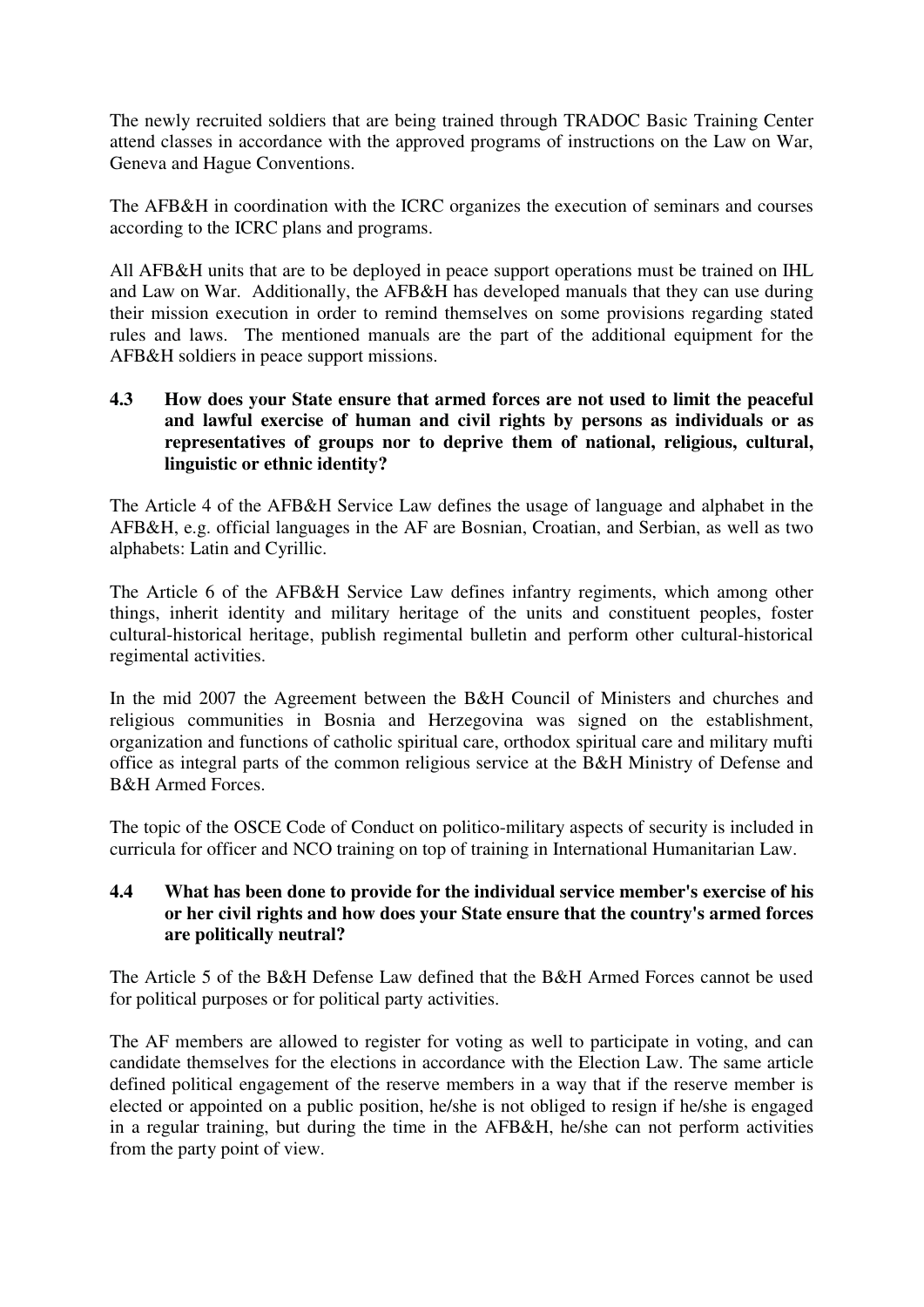The Article 26 of the AFB&H Service Law strictly prohibits syndical and political organization of the all AF members. In accordance with article 44 Law on Police officials of Brcko District B&H, the rights of police officials are defined, and the political neutralism is defined by the Code of conduct of members of the Police of Brcko District B&H.

# **4.5 How does your State ensure that its defense policy and doctrine are consistent with international law?**

The 1949 Geneva Convention and its Additional Protocols compose an integral part to the Military Doctrine of the Armed Forces of B&H. This ensures that military professionals are aware of the obligations to comply with and to implement certain humanitarian principles and rules during armed conflicts.

# **SECTION III: PUBLIC ACCESS AND CONTACT INFORMATION**

## **1. Public access**

## **1.1 How is the public informed about the provisions of the Code of Conduct?**

The public is informed about all strategic documents, laws, policies and strategies related to OSCE's Code of Conduct through official websites of ministries and other relevant institutions of Bosnia and Herzegovina.

All relevant institutions are encouraged to publish the Code of Conduct on their respective websites, as well as offer it to the public in other forms, and many institutions do so – either electronically or in printed form upon request.

There are also efforts undertaken to raise awareness through seminars and involvement of civil society and non-governmental organizations, by relevant authorities, and often with the assistance of the OSCE Mission to Bosnia and Herzegovina.

# **1.2 What additional information related to the Code of Conduct, e.g., replies to the Questionnaire on the Code of Conduct, is made publicly available in your State?**

Relevant institutions of Bosnia and Herzegovina are encouraged to publish the Code of Conduct as well as Bosnia and Herzegovina's reply to the Questionnaire on their respective websites. Any other information is available upon request.

## **1.3 How does your State ensure public access to information related to your State's armed forces?**

According to Bosnia and Herzegovina's defense policy, a transparent approach to the defense activities is in accordance with international standards, which will help to restore and develop mutual confidence between the three constituent peoples and all citizens of Bosnia and Herzegovina.

This principle implies the implementation of the following objectives: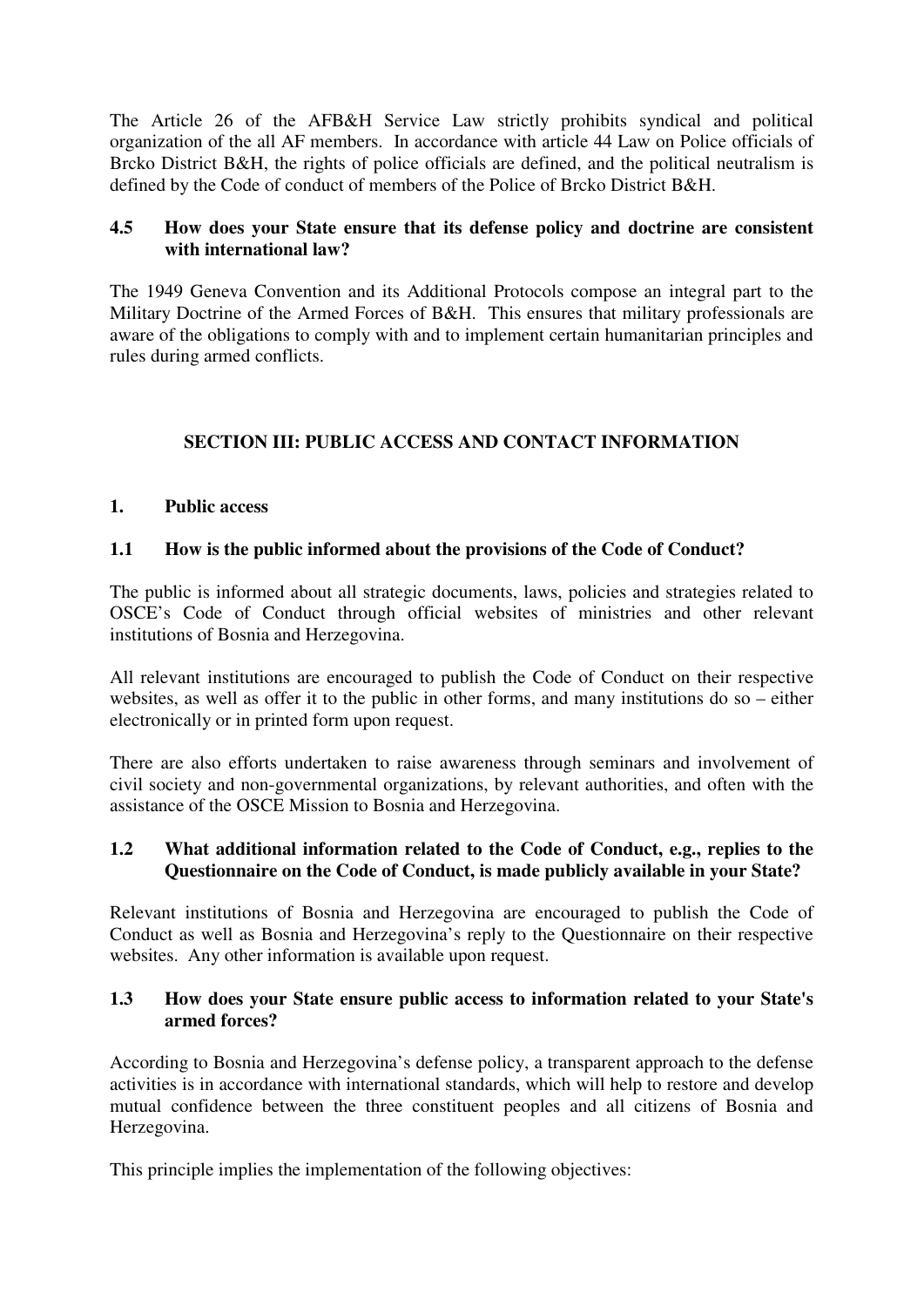- Mutual exchange of information with reference to the planning of defense activities, engagement of assets and their origin and on the location of the military units and facilities;
- **Transparency of the budget and foreign military assistance;**
- **Transparency of cooperation with the armed forces of other states;**
- Full access to and oversight of all defense activities by civilian authorities exercising command and control of the defense structures in B&H;
- Cooperation with appropriate government and non-governmental organizations dealing with security and defense issues;
- Openness to the media and continued informing of the public about defense activities.

Public access to information related to the Armed Forces of B&H is in accordance with the Law on Free Access to Information in B&H. Also, representatives of media are invited on a regular basis to attend all important events taking place at defense institutions and in the Armed Forces of B&H.

# **2. Contact information**

# **2.1 Provide information on the national point of contact for the implementation of the Code of Conduct**

Ministry of Foreign Affairs of Bosnia and Herzegovina Sector for Multilateral Affairs - Department for OSCE Musala 2, 71000 Sarajevo, Bosnia and Herzegovina Telephone: +387 (33) 281-107; Fax: +387 (33) 227-156

--------------------------------------------------------------------------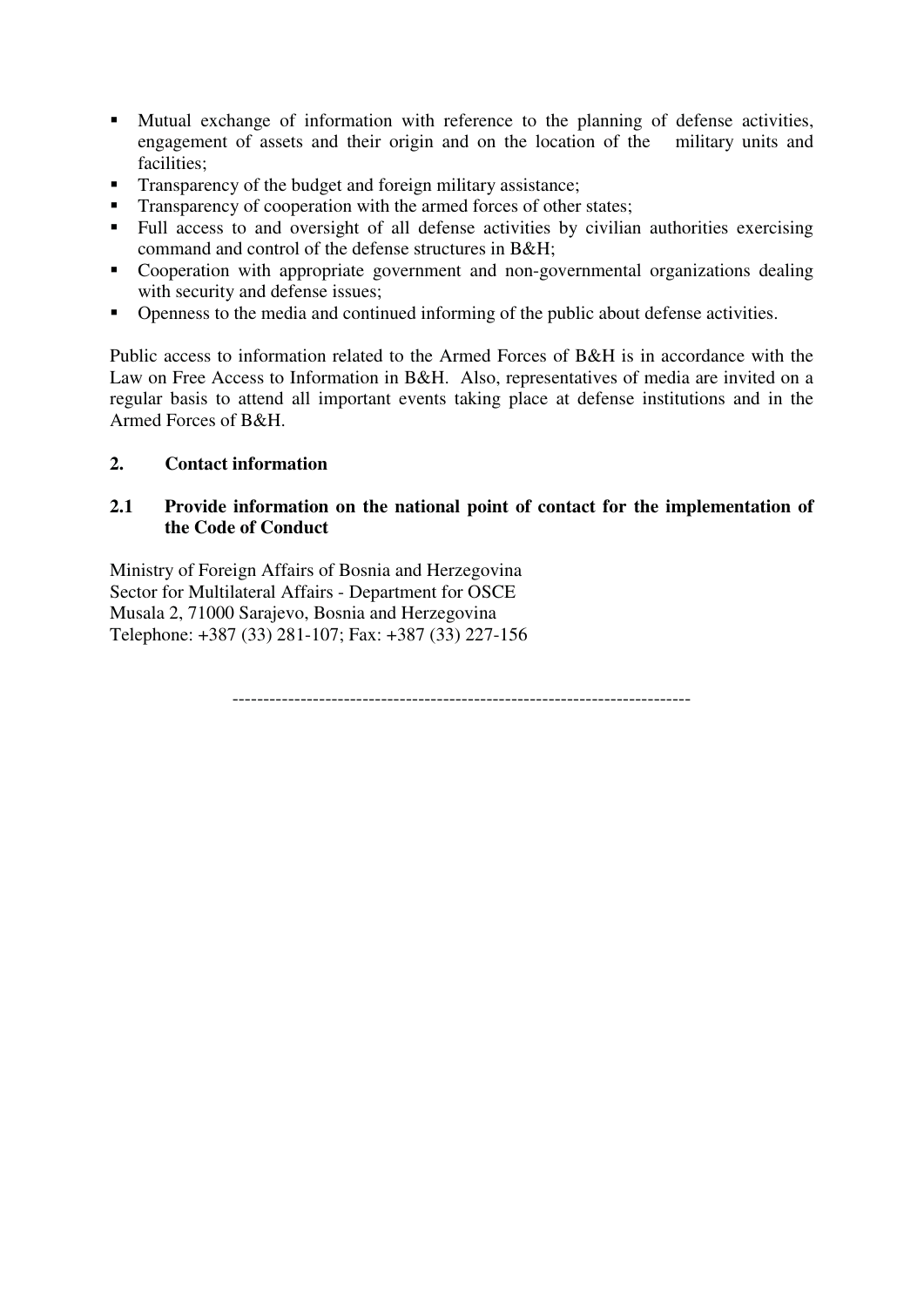## **Answer to the Reference list concerning women, peace, and security in the Questionnaire on the code of conduct on politico-military aspects of security:**

I-1

Inclusion of specific questions about protection of rights of women and girls in elementary education of members of armed forces.

Gender equality Agency in B&H and entity Gender centers initiate, organize and/or provide expert support to public servant trainings about gender equality issues since they started functioning. These trainings regularly include module about international and domestic legal framework, strategies and policies, and elaborate UN Resolution 1325, Action plan for its implementation in B&H, and also UN Resolutions 1820, 1888 and 1889. All levels of B&H Armed forces are educated and informed about significance of women's participation in armed forces and peacekeeping missions, and commencement of military as a career for both men and women.

There is a good cooperation with Education and Professional improvement Agency (situated in Mostar) which has primary role in research and education in the field of police and security education in Bosnia and Herzegovina. We continue to support Police academy of FB&H and Direction for police education of RS in including gender equality norm in admission and education of cadets, and also in professional training of police officers.

Police agencies of Bosnia and Herzegovina at all levels of government have created a curricula for vocational training police officers concerning gender equality protection, emphasizing the prevention and repression of gender violence in B&H, as well as educational programs for "Professional education of police officers in the field of gender and sexually based violence" training and textbook for trainers.

We also continued training and educating of police officers in charge of border control, as well as investigation teams working on cases involving human trafficking.

Members of Co-ordination board for monitoring Action plan for implementation of UN Resolution 1325 in B&H initiated gender equality trainings for their employees and/or their participating in trainings organized by other competent institutions, international and nongovernment organizations. They also took active part in education/training concerning implementation of UN Resolution 1325, particularly in competent institutions in local communities.

Ministry of Security B&H initiated preparation and implementation of two-week preparation training in co-operation with PSOTC (Support Operations Training Center Butmir – support center for peace operations) for police officers who will be engaged in peace operations in future. That was first training in B&H accredited by United Nations. Contents of the training was prepared and performed according to the UN standards and it includes several separated wholes devoted to gender issues in context of implementation determined mandates of peacekeeping missions, under auspices of United Nations.

Training became one of the criterion for sending officers on a peace keeping missions, and, according to the missions' needs, it will be implemented in future on a year, or twice a year basis. There were 30 attendants, nine of whom were women. Two women had top scores in theoretic and practical parts of the training; one of them was best participant in whole.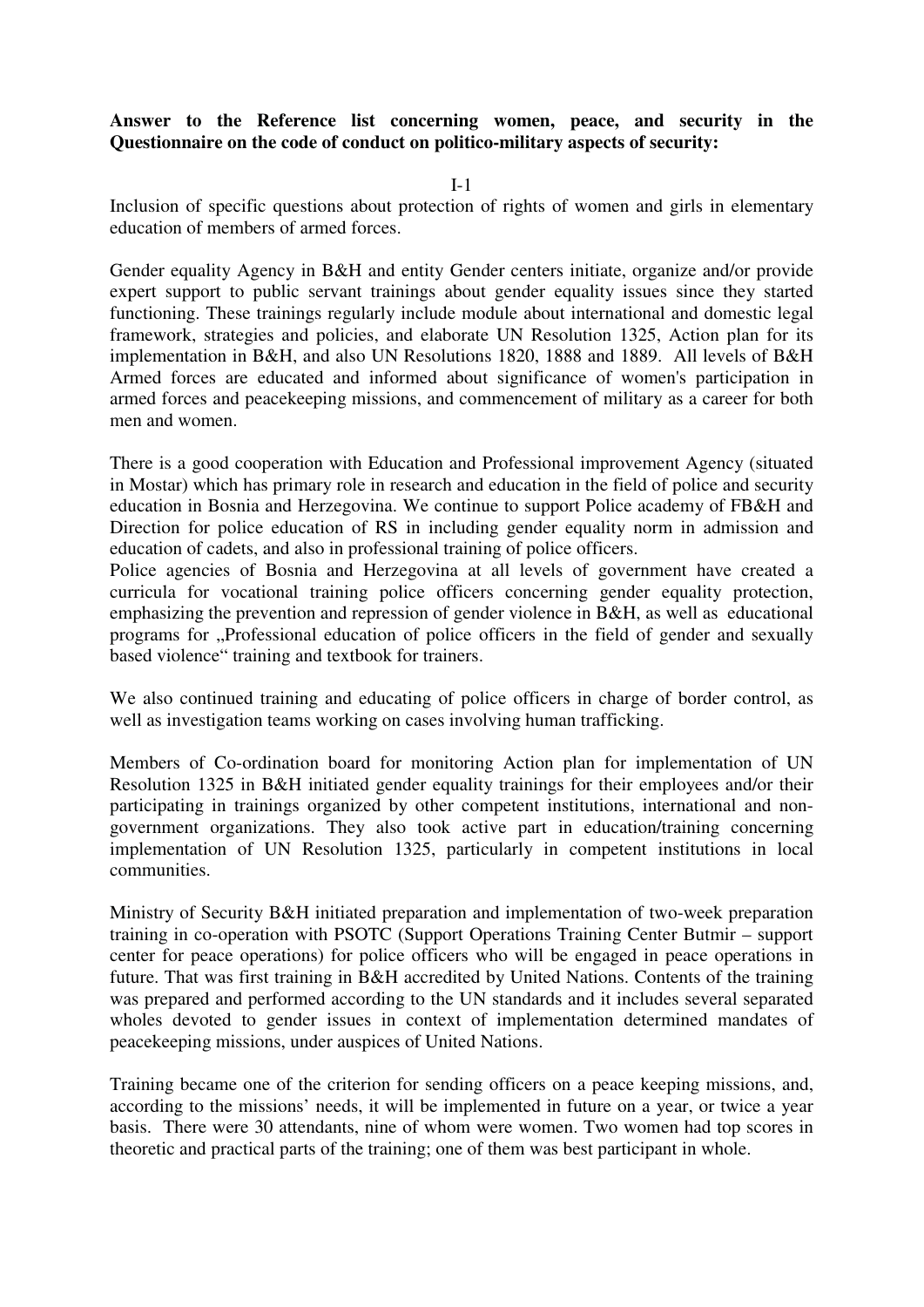Entity Ministries of Interior are working on promotion, strengthening and stimulating women to take part in peacekeeping operations, which resulted in two women; police officers form Ministry of Interior of RS, participating in peacekeeping operations in Liberia.

Ministry of Security B&H sent women to international trainings in order to get experience and get accredited as instructors in specific subjects.

In co-operation with PSOTC Center – Butmir, we designed a 5 day training "Gender issues in peacekeeping operations" and requested accreditation from UN and NATO. That training became a norm in education process for middle management of Defense Ministry, B&H Armed forces, B&H Ministry of Security and police agencies whose officers will be part of the peacekeeping operations.

"Gender issues in peacekeeping operations" training was completed by one of the police officers sent to Germany for the educational purpose by the Security Ministry, so he is going to be involved in future trainings as an instructor and lecturer.

### $I - 2$

In the process of systematic introduction of gender equality principles in B&H Defense Ministry or educational police institutions, all organizational units involved in training planning are supposed to introduce gender equality norms in their curriculums. All the organizational units in B&H Defense Ministry and Joined Headquarters of B&H Armed Forces are obliged to respect and harmonize with Gender Equality Law in making new and updating existing legislature, and include measures against gender discrimination.

### $II - 1$

Women are more and more interested in joining B&H Armed Forces. That is evident in the fact that during the first application process there were 23 female candidates, and there were 595 women in the latest. In order to augment the number of women professional soldiers, B&H Defense Ministry is planning to increase representation of women for 10% in the period from 2010 till 2015.

B&H Defense Ministry and Armed forces are constantly trying to promote military calling. One of the steps they are taking is promoting gender equality in entering forms for military service which include the sentence: "While selecting candidates for admission to military service, equal gender representation will be ensured by honoring the B&H Law on Gender Equality.

B&H border police is in charge of personnel policy during admission of new police officers which is to make sure to augment representation of women. Positive example is decision of B&H Border police Commissioner about cadet admissions (30% of women).

Female representatives of RS Ministry of Interior, who are at the same time members of Female Network of that ministry, held a lecture for high school graduates in Banja Luka and Doboj on the topic "Promotion of police work". Lecture accentuated that it is a career for both sexes in order to animate girls to apply to the Police Academy and Academy of Interior Ministry. That was an opportunity to promote Female Network of Ministry of Interior RS and distribute their materials: Network posters and flyer promoting police work.

According to data collected from competent security institutions in Bosnia and Herzegovina, it is evident that data is segregated by gender.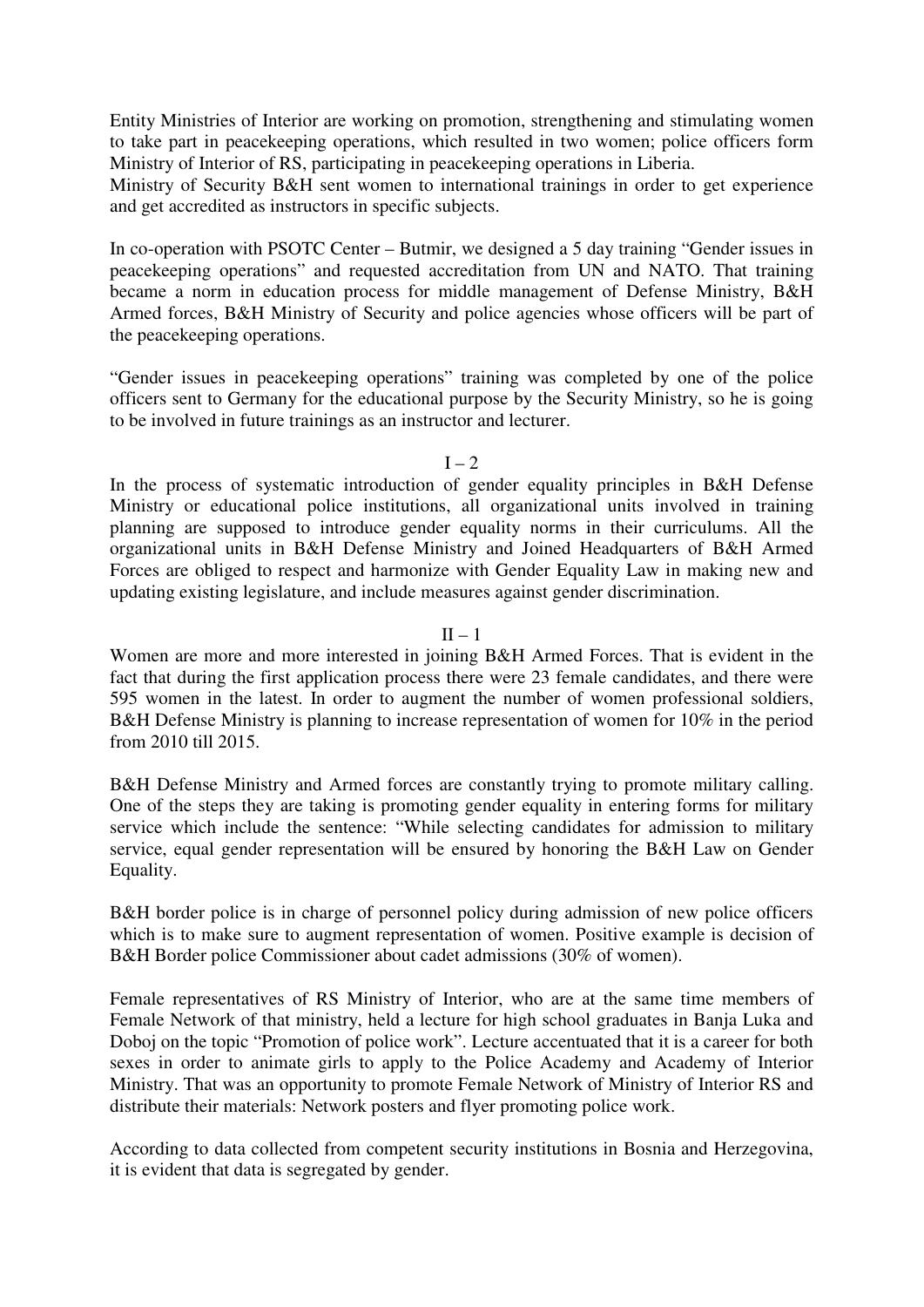Analyzing the data from the charts, conclusion can be made that fewest number of women is in top positions and holding high ranks. Experience had shown that if women are promoted, they are promoted to lower ranks. Ranking commission does not have female members.

B&H Border police promoted one of their female employees to chief inspector, a head of the main organizational unit, while the other, by authorization of Director B&H Border police, was promoted to commander, a head of internal organizational unit.

Counting all the members of B&H Armed Forces, there are only 6% of women. Structure of personal ranks of female members of B&H Armed Forces is as follows:

| Colonel            | $\gamma$ | or | $1.8\%$         |
|--------------------|----------|----|-----------------|
| Ensign             | 18       | or | $7.2\%$         |
| Corporal           | 60       | or | $\mathcal{O}_0$ |
| Lieutenant colonel |          | or | $1.3\%$         |

From total number of employees of B&H Defense Ministry, percentage of females is 35, 26%. Among civilian employees, women are represented with 23, 09%. From total number of employees in B&H Armed Forces, percentage of women is 4, 8%. Promoting of military career and undertaking affirmative action is meant to eliminate prejudice based on inferiority or superiority of any gender. According to the B&H Defense Ministry report, there have not been any complaints based on discrimination or sexual abuse. According to the B&H Defense Ministry information, life circle of each individual is monitored through human resource management.

 $II - 2$ 

According to B&H Ministry of Security data, from total of 8 police officers deployed to Cyprus (UNFICYP), only one of them is female (12, 5%). She is a senior inspector, and within the mission, she works as a Sector Civil Affairs Team leader.

From total of 10 police officers deployed in Liberia (UNMIL), only one is female (10%). Her rank is senior officer and within the mission, she is a team leader for police work in the community.

From total of 29 police officers deployed to South Sudan, 4 of them are female (13, 79%). All four are ranked as police officers and within the mission they are employed as Coordinator for protection of women and children in Juba, police advisor for operations, members of traffic police.

In order to assert women to take part in peace keeping missions, B&H Ministry of Security decreased number of years spent in police force needed from 8 to 5 as main criteria in employment process, since in Bosnia and Herzegovina there haven't been female employees who had continuously worked in police forces for 8 years.

According to data of B&H Defense Ministry, there are 7 female soldiers in peace missions. B&H Ministry of Security data does not show information about systematization of positions within the missions, while the B&H Defense Ministry did not appoint gender issue advisors to international missions.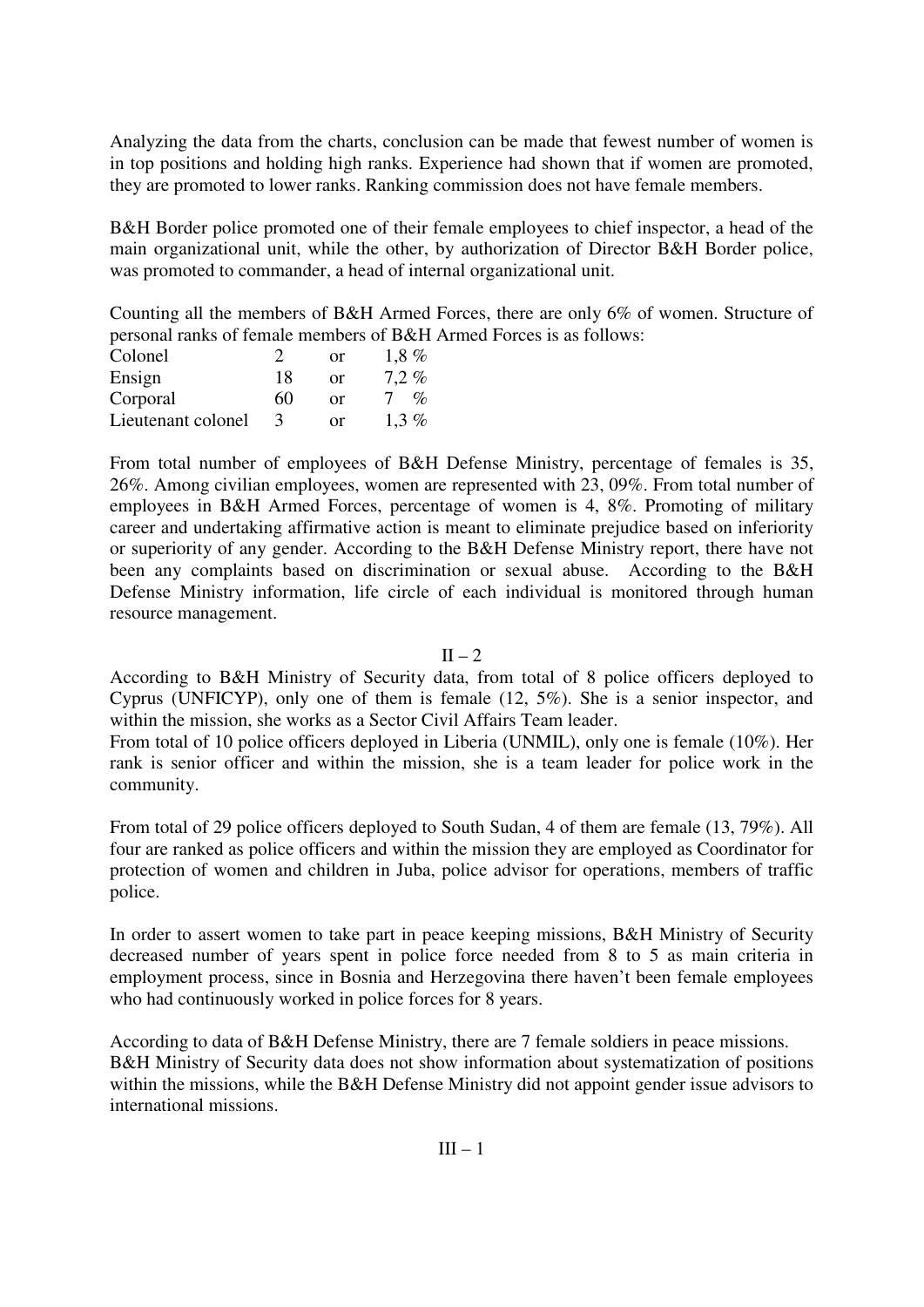Office of Parliamentary military commissioner took under consideration individual cases of human rights violations and restriction of women liberties within the B&H Armed Forces. There were 191 complaints in total, 19 of them from female personnel which can be classified by the basis of submission. Four of the female plaintiffs complained about promotions and status issues, wages and benefits, while 9 were about other issues.

First report about implementation of Action plan UNSCR 1325 "Women, peace and security" in B&H was accepted by Council of Ministers on their 161st session, and approved during 14th session of House of Representatives of B&H Parliamentary Assembly on November 24th 2011. They declared support for implementation of UNSCR 1325 and encouraged all the institutions and organizations from civilian society to continue their work.

While Action plan for implementation of UNSCR 1325 "Women, peace and security" was carried out, many disadvantages surfaced.

- Insufficient compliance between legislature and subordinate regulations from one, and B&H Gender equality law from the other side;

- Deficiency of resources (financial and human) in institutions;

- Poor representation of women on decision-making positions in politics, political parties, police and military forces;

- Absence of comprehension when it comes to UNSCR 1325 (in general);

But, there were also some advantages:

- Interest of institutions to help implementation of Action plan makes the process much easier and faster, especially if the management is involved;

- Possibility of financial support (e.g. FIGAP);

- Support of international organizations: NATO for armed forces, EUPM for police (they have authority, give lectures, ensure promotion, education, information);

- Members of Coordination board showed interest and assertiveness in Action plan implementation;

- Establishing formal and informal co-operation between members of the Board;

- Regular communication and exchange of data and resources; collective planning, giving trainings and promoting Action Plan.

We continued working with Female Network of Ministry of Interior RS – RS WPON, established in September 2011 as a first network of women in police structures in southeastern Europe. This organization was established to promote and usage of principles of gender equality and democracy in everyday police work; strategic approach to admission of women to police forces, questions of education and training, but also improvement of personal career and promoting results of police officers and other employees.

Within Police Direction of Federation of B&H in 2012 Network of women police officers was established. It connects 15 police institutions in B&H: Ministry of Interior of FB&H, Border police, Direction for co-ordination of police organizations, The State Investigation and Protection Agency, BD Police, and 10 cantonal Ministries of Interior.

Manual for coordination with B&H Gender equality law and international norms for gender equality was published. It contains guidelines for introducing principle of equality and parity of women and men within legislation/strategies/policies, and examples of good experiences in the process of harmonization of legislature with B&H Gender Equality Law.

------------------------------------------------------------------------------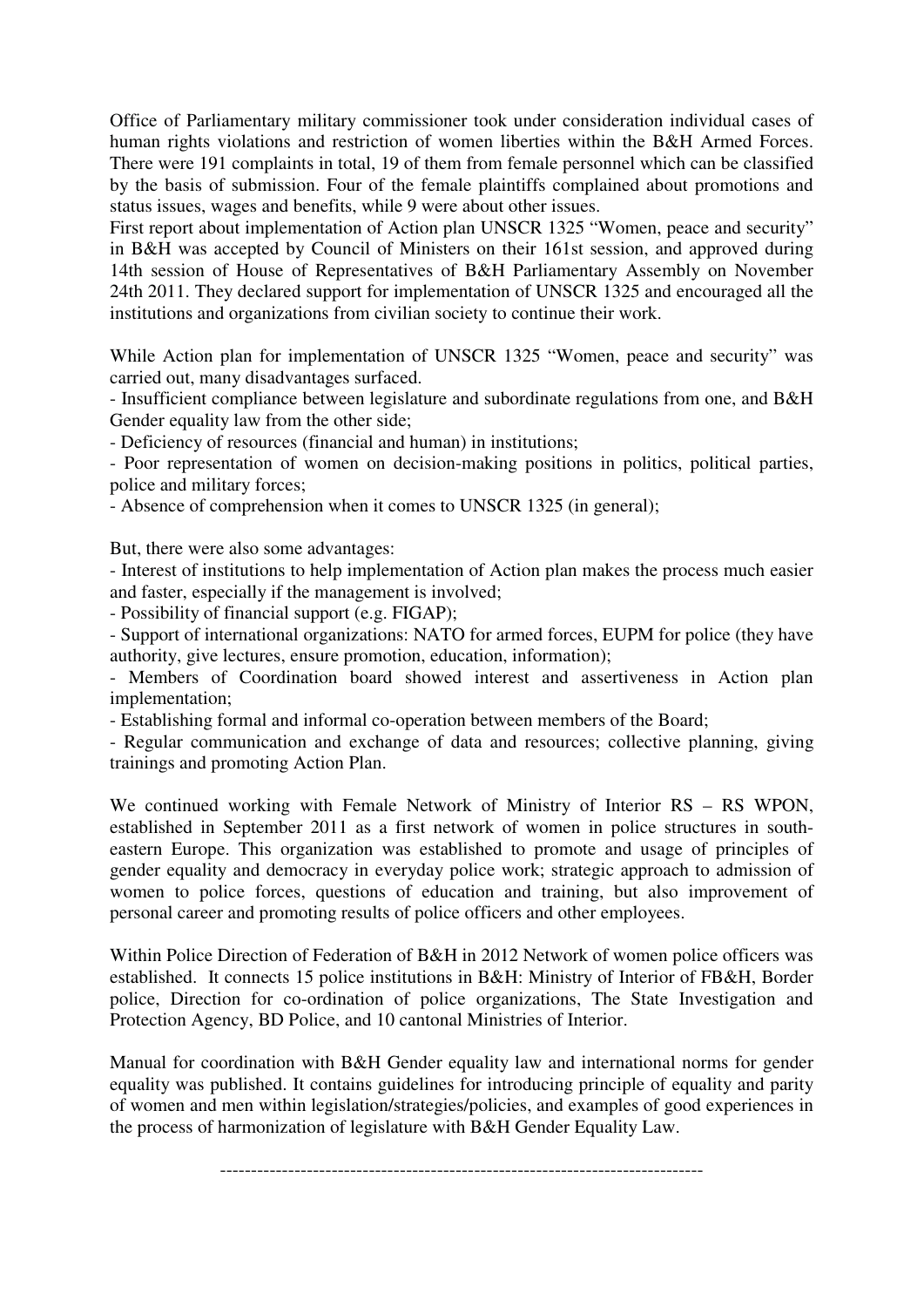## **Answer in regards to private security companies**:

In accordance with the Law on the Directorate for the Coordination of Police Bodies and Police Support Agencies of Bosnia and Herzegovina, the Agency for Education and Professional Training Mostar<sup>14</sup> is responsible for the training of members of the agencies for protection of people and property, as well as the training of members of the detective agencies, and keeping records of their competency.

At the same time, in accordance with the Work Program of the Council of Ministers of 2009 and the plan to produce a Draft Law on Security Guard and Private Detective Agencies, the Ministry of Security established a task force to prepare the Draft Law on Security Guard and Private Detective Agencies. This Task Force has completed its assignment, and the Draft Law on Security Guard and Private Detective Agencies has been submitted to the Parliamentary Assembly of Bosnia and Herzegovina. The parliamentary procedure for this law has not been completed yet, however, and this matter is still in the process of adoption.

There is adequate legislation in place, however, at lower levels of government that deal with the establishment, the organization, and the oversight of agencies that primarily deal with activities to protect persons and property.

In accordance with the above-mentioned legislation, the RS and FB&H Ministries of the Interior, as well as BD Police maintain oversight and detailed databases of agencies for protection of persons and property and private detective agencies. They also maintain information about the precise number of employees of those agencies, as well as the number of firearms.

------------------------------------------------------------------------------

-

<sup>&</sup>lt;sup>14</sup> http://www.aeptm.gov.ba/naslovnica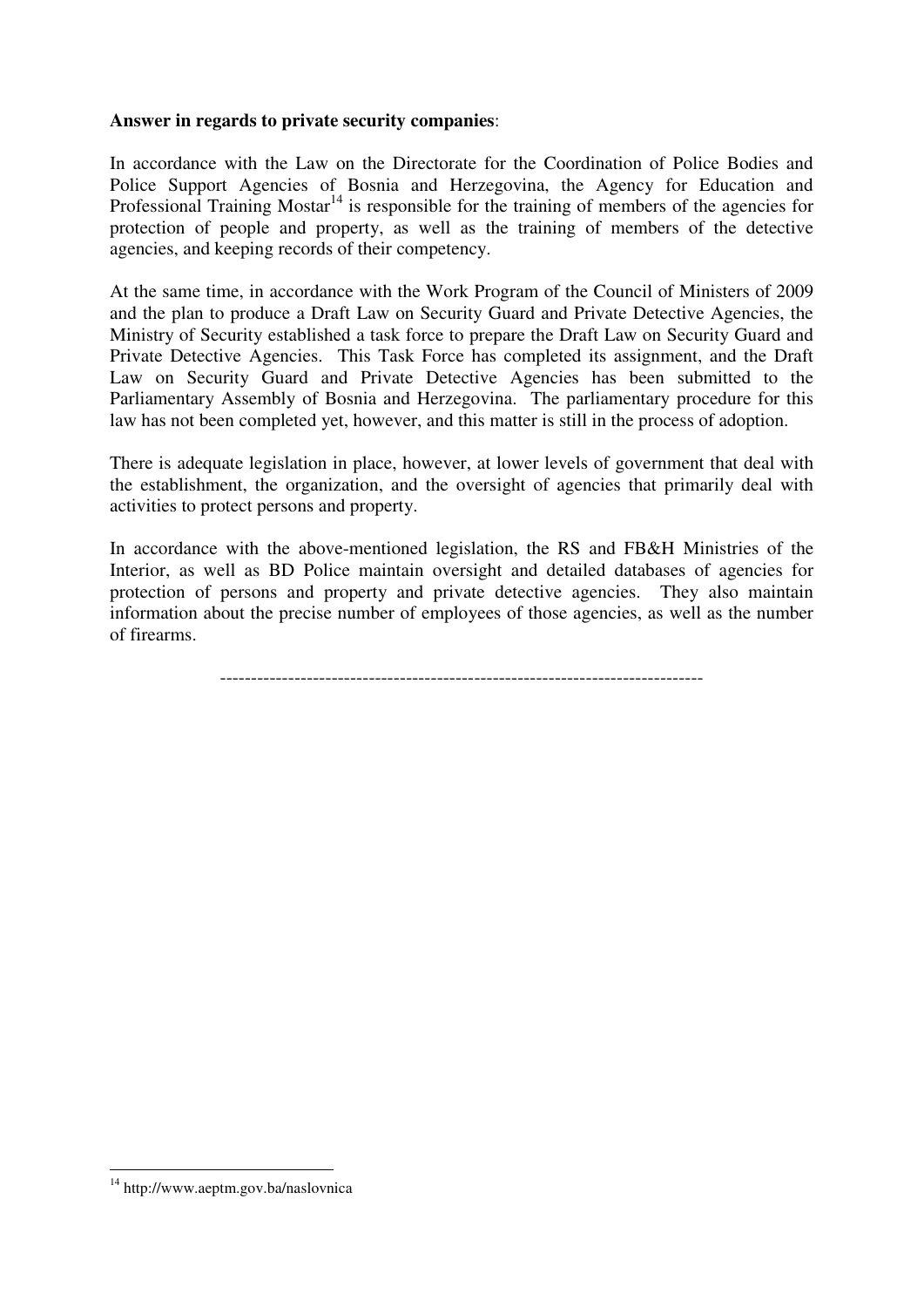## **ANNEX I**

#### **Political documents:**

- Declaration on Measures to Eliminate International Terrorism, adopted by the General Assembly of the UN, 09 December 1994;
- Declaration to supplement the Declaration on Measures to Eliminate International Terrorism, adopted by the General Assembly of the UN, 17 December 1996;
- Proliferation Security Initiative, 09 February 2005.

#### **Universal international multilateral treaties:**

- Convention on Criminal Acts and other Acts Committed in Aircraft
- Convention on Suppression of Unlawful Seizure of Aircraft (Hijacking Convention)
- Convention on Suppression of Unlawful Acts Against Safety of Civil Aviation
- Convention on Prevention and Punishment of Criminal Acts against Persons under International Protection, Including Diplomatic Agents
- International Convention against the Taking of Hostages
- Protocol on Suppression of Unlawful Acts of Violence at the Airports serving International Civil Aviation, as an amendment to the Convention on Suppression of Unlawful Acts against the Safety of Civil Aviation dated 23 September 1971
- Convention on Suppression of Unlawful Acts against the Safety of Maritime Navigation (in the ratification procedure)
- Protocol on Suppression of Unlawful Acts against the Safety of Fixed Platforms Located in Epicontinental Seaway
- Convention on the Marking of Plastic Explosives for the Purpose of Detection, 01 March 1991;
- International Convention for the Suppression of Terrorist Bombings, 15 December 1997, ratified 19.06.2003
- International Convention for the Suppression of the Financing of Terrorism, 09 December 1999;

#### **Regional multilateral treaties:**

- Agreement on Cooperation to Prevent and Combat Trans-border Crime with the Charter of Organization and Operation of the South-East European Cooperative Initiative Regional Centre SECI for Combating Trans-border Crime, 16 May 1999.
- OSCE Document on SALW (Vienna, 24.11.2001)
- OSCE Charter on Preventing and Combating Terrorism (Porto, December, 2002)
- OSCE Document on Stockpiles of Conventional Ammunition
- Strategic agreement between the Council of Ministers of B&H and the Office of the European Police (EUROPOL), signed on 26 January 2007;
- Agreement between the Council of Ministers of B&H and the North-Atlantic Treaty Organization (NATO) on security of information, signed on 16 March 2007, ratified ;
- Agreement on the Exchange of Security Data with the European Union, signed in 2004.

#### **Bilateral agreements that define of police cooperation between Bosnia and Herzegovina (B&H) and other states:**

- Agreement between the Government of Bosnia and Herzegovina and the Government of the Republic of Hungary on Cooperation on Combating Terrorism, Traffic of Narcotics and Organized Crime, signed in Budapest (Hungary), on 21 April 1996 (ratification in the process of preparation);
- Agreement between the Council of Ministers of Bosnia and Herzegovina and the Government of the Republic of Turkey on Cooperation in Combating International Terrorism, Traffic of Narcotic Drugs and Psychotropic Substances and Organized Crime, signed in Ankara (Turkey), on 21 June 2000 (ratified by the Presidency of B&H on 5 April 2002);
- Agreement on cooperation between the Council of Ministers of B&H and the Government of the Republic of Italy in the field of the combat against organized crime, developed and signed in 2002, entered into force on 26 October 2007;
- Agreement between the Council of Ministers of Bosnia and Herzegovina and the Government of the Republic of Croatia on Cooperation in Combating Terrorism, Smuggling and Abuse of Drugs and Organized Crime, concluded in Sarajevo in 2002;
- Cooperation Agreement between the Ministry of Security of B&H and the Ministry of Internal Affairs of the Russian Federation, signed in September 2004;
- Agreement on Police cooperation between the Council of Ministers of B&H and the Republic of Greece, signed in March 2006.
- Agreement on Police cooperation between the Council of Ministers of B&H and the Republic of Austria, signed on 5 May 2006, entered into force on 01 September 2007.
- Agreement on Police cooperation between the Council of Ministers of B&H and the Islamic Republic of Iran, signed in 2005.
- Agreement on Police cooperation between the Council of Ministers of B&H and Switzerland, signed 25 April 2007.
- Agreement on Police cooperation between the Council of Ministers of B&H and the Republic of Slovakia, initiated in 2006.
- Agreement between the Council of Ministers of Bosnia and Herzegovina and Government of Serbia on cooperation in fight against organized crime, terrorism, drug trade, illegal migration and other criminal acts-in procedure, Presidency of BH agreed to initialize the Agreement on 18.01.2007, awaiting approval from the Serbian side
- Strategic agreement between the Council of Ministers of B&H and the Office of the European Police (EUROPOL), signed on 26 January 2007;
- Agreement between the Council of Ministers of B&H and the North-Atlantic Treaty Organization (NATO) on security of information, signed on 16 March 2007;
- Agreement between the Council of Ministers of B&H and the Government of the Republic of Croatia on Cooperation and Monitoring of the State Border (signed on29 March 2007);
- Agreement between the Council of Ministers of B&H and the Government of the Republic of Romania on Police Cooperation in Bucharest, signed 04 June 2007;
- Protocol on Implementation between the B&H Ministry of Security and the Government of the Republic of Romania Ministry of Internal Affairs and Administrative Reform, signed in Bucharest on 06 July, 2007;
- Agreement between the B&H Council of Ministers and the Government of the Republic of Romania on readmission of their citizens and foreigners, signed in Bucharest on 10 October 2005;
- Agreement between the Council of Ministers of B&H and the Government of the Republic of Bulgaria on Police Cooperation in Pleven, signed on 20 September 2007;
- Agreement between the Council of Ministers of B&H and the Government of Montenegro on Police Cooperation in Becici, signed on 07 September 2007;
- Agreement between the Council of Ministers of B&H and the European Union on Readmission; Agreement ratified and entered into force on 01 January 2008;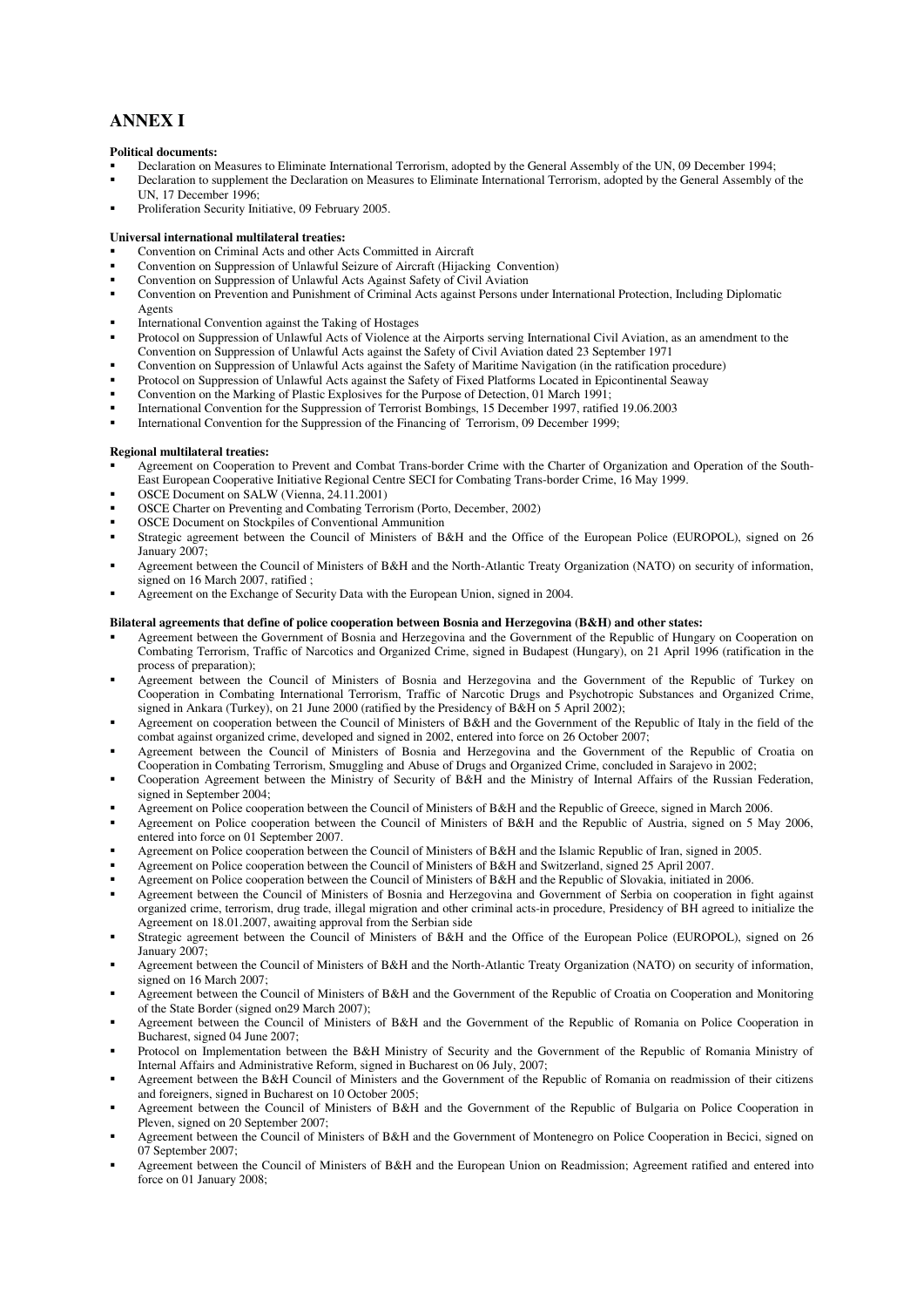- Agreement between the B&H Council of Ministers and the European Union on Benefits for Visas; Agreement ratified and entered into force on 01 January 2008;
- Agreement on police cooperation with the Republic of Macedonia, signed on 24.03.2009, Official Gazette no 7/09
- Protocol on joint border patrols along the state border with the Republic of Serbia, signed on 6 March 2009, Official Gazette, no 08/09 Memorandum on fight against terrorism, organized crime and illegal drug trade between Bosnia and Herzegovina and Belgium, negotiations conducted during 2009; in the procedure
- Memorandum on understanding on cooperation in fight against crime, terrorism, organized crime and illegal drug trade between Council of Ministers of BH and Government of Germany, in the procedure
- Agreement on cooperation in fight against organized crime, terrorism and illegal drug trade between Bosnia and Herzegovina and Ukraine, in procedure
- Agreement on cooperation in the area of security between Council of Ministers of Bosnia and Herzegovina and Government of the Republic of France, signed on 29.03.2010. Concrete measures and actions are anticipated with special attention devoted to fight against terrorism, organized crime, illegal drug trade, money laundering and human trafficking.
- According to Agreement on State Border Surveillance Cooperation, the following protocols were created and signed between the Council of Ministers of Bosnia and Herzegovina and the Government of Republic Croatia:
	- Protocol between Ministry of Security of B&H Border Police and Ministry of Interior of Republic Croatia Police Directorate, on Conducting Joint patrols along Common Border;
	- Protocol between Ministry of Security of B&H Border Police and Ministry of Interior of Republic Croatia Police Directorate, on Forming Joint Groups for Fighting Crime;
	- Protocol between Ministry of Security of B&H Border Police and Ministry of Interior of Republic Croatia Police Directorate, on Assigning Liaison Officers;
	- Protocol between Ministry of Security of B&H Border Police and Ministry of Interior of Republic Croatia Police Directorate, on Official Transit Across the Other Contracting Party Territory to Act in Own State Area.
- In accordance with Police Cooperation Convention in Southeastern Europe, the following Protocols and Agreements were signed with the Republic of Serbia:
	- Protocol between Ministry of Security of Bosnia and Herzegovina and Ministry of Interior of Republic Serbia on Conducting Joint patrols along Common Border;
	- Protocol between Ministry of Security of Bosnia and Herzegovina and Ministry of Interior of Republic Serbia on Holding Regular Meetings of Border Police Representatives at National, Regional and Local Levels.
	- In accordance with Police Cooperation Convention in Southeastern Europe, the following Protocols and Agreements were signed with Montenegro:
		- Protocol between Ministry of Security of Bosnia and Herzegovina and Ministry of Interior and Public Administration of Montenegro on Organizing and Holding Regular Meetings of Border Polices at National, Regional and Local Levels;
		- Protocol between Ministry of Security of Bosnia and Herzegovina and Ministry of Interior and Public Administration of Montenegro on Conducting Joint patrols along Common Border;
		- Agreement between Council of Ministers of Bosnia and Herzegovina and Government of Montenegro on Conducting Border Checks at Joint Border-crossing Points.
- In accordance with signed Protocols on Conducting Joint Patrols, regional Plans for conducting joint patrols with Republic Croatia, Montenegro, and the Republic Serbia have been agreed upon, and currently, appropriate actions are being taken in the field.

#### **National legislation related to combating terrorism and terrorism-related activities and legislation related to democratic control of armed forces:**

- Criminal Code of Bosnia and Herzegovina
- Law on Criminal Proceedings of Bosnia and Herzegovina
- Law on State Investigation and Protection Agency
- Law on Police Officials of Bosnia and Herzegovina
- Law on Border Control of Bosnia and Herzegovina, followed by creation of implementation regulations to enable full enforcement of all provisions of the Law and the mentioned Protocols and Agreements. So far, the following have entered into force:
- Book of rules on the manner of weapons and ammunition transport across the state border
- Book of rules on layouts, contents, conditions and procedure of issuing and taking away permits for movement and stay of persons at international airports
- Law on Protection of Witnesses under Threat and Vulnerable Witnesses
- Law on Witness Protection Program
- Law on applying certain temporary measures for the efficient enforcement of the mandate of International Crime Court for ex Yugoslavia and other international restrictive measures.
- The Law on Classified Data Protection of B&H
- Law on the Protection and Rescue of People and Property in the Event of Natural or Other Disasters
- Law on Prevention of Money Laundering and Financing of Terrorist
- Law on Identity Cards of Citizens of Bosnia and Herzegovina
- Bosnia and Herzegovina has also ratified the following treaties in the field of radioactive and nuclear material security:
	- Treaty on the Non-Proliferation of Nuclear Weapons;
		- The New Safeguards Agreement between Bosnia and Herzegovina and International Atomic Energy Agency in Connection with the Treaty on the Non-Proliferation of Nuclear Weapons (Ratified on 12th December 2012);
		- Additional Protocol to the Safeguards Agreement between Bosnia and Herzegovina and International Atomic Energy Agency in Connection with the Treaty on the Non-Proliferation of Nuclear Weapons (Ratified on 12th December 2012).
		- Convention on the Physical Protection of Nuclear Material;
		- Amendment to the Convention on the Physical Protection of Nuclear Material.
		- Also, Bosnia and Herzegovina has expressed political support to the implementation of the "Code of Conduct on the Safety and Security of Radioactive Sources."
- There are also other legal and secondary legislation (strategies, and similar documents), which regulate different aspects of institutions and agencies in the area of combating and preventing terrorism in Bosnia and Herzegovina.
- Constitution of Bosnia and Herzegovina
- Law on the Parliamentary Military Commissioner of Bosnia and Herzegovina
- Law on Defense of B&H
- Law on Service in the AF of B&H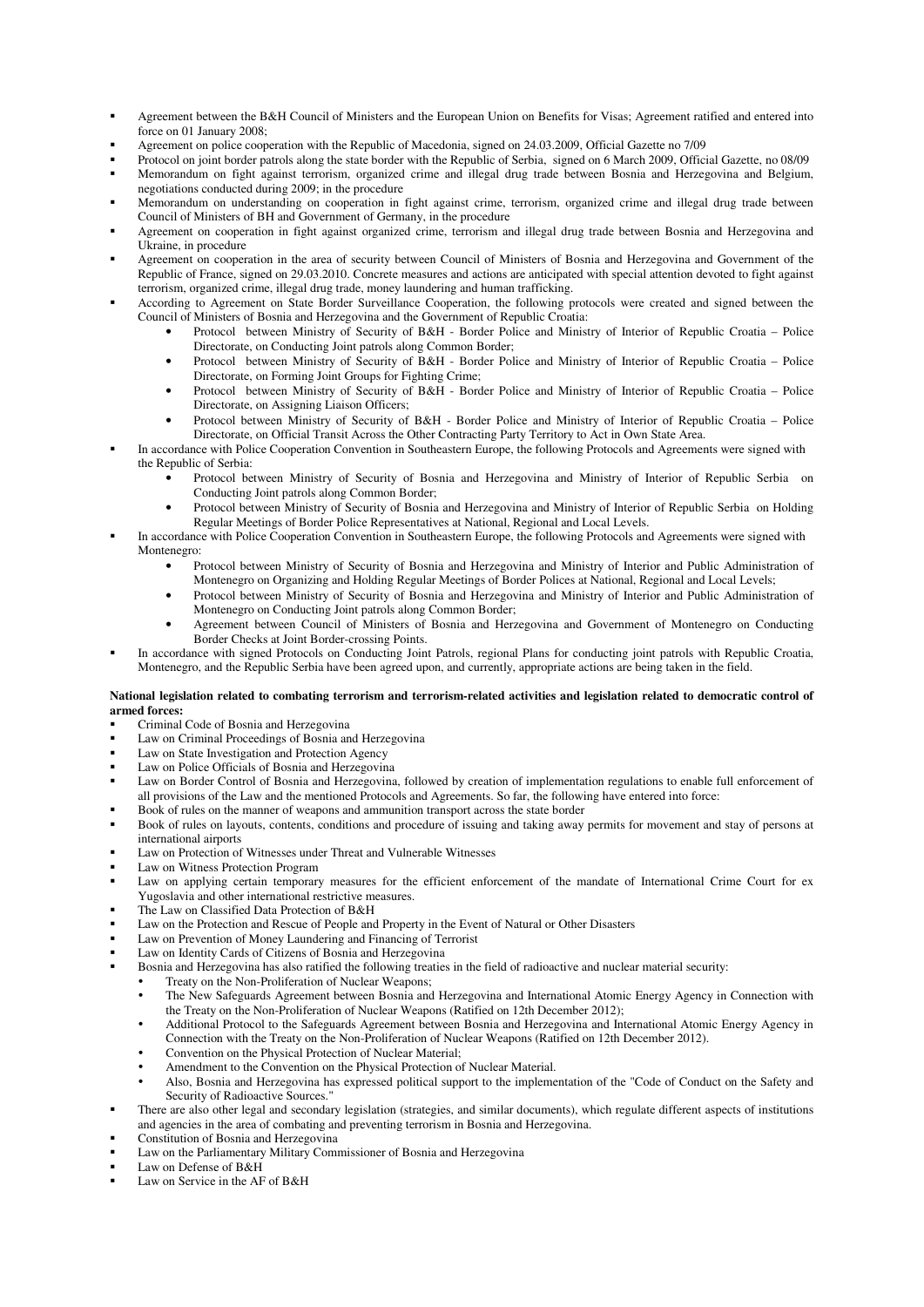- **Law on participation of the members of AF of B&H, police officers, civil servants and other employees in peace support missions and** other activities abroad
- Memorandum of Cooperation in the Fight against Terrorism between the Federal Police Administration and Cantonal Ministries of Interior in the FB&H
- Law on Agencies for Protection of Persons and Property and on Private Detective Activities of Republika Srpska (RS)
- Law on the Government of RS
- Law on Administration of RS
- Law on Internal Affairs of RS
- Law on Parliamentary Oversight of the Defense and Security Sector of RS
- Law on Police Officers of RS
- Constitution of RS
- Criminal Code of Brcko District (BD)
- Statute of BD
- Law on Police of BD
- Law on Agencies for Protection of Persons and Property and on Private Detective Activities of BD
- Law on police officers of BD
- Law on civil service in administration of BD
- Labor Law of BD

#### **Relevant Council of Europe anti-terrorism conventions:**

- European Convention on Combating Terrorism (ETS 90)
- Additional Protocol (ETS 190)
- European Convention on Extradition (ETS 24)
- First Additional Protocol (ETS 86)
- Second Additional Protocol (ETS 98)
- European Convention on Mutual Assistance in Criminal Matters (ETS 30)
- First Additional Protocol (ETS 99)
- Second Additional Protocol (ETS 182)
- European Convention on Transfer of Proceedings in Criminal Matters (ETS 73)
- European Convention on Compensation of Damage to the Victims of Violent Crimes (ETS 116)
- European Convention on Laundering, Search, Seizure and Confiscation of the Proceeds from Crime (ETS 141)
- Convention on Cybercrime (ETS 185)
- Additional protocol to the Convention on Cybercrime on Incrimination of the Acts of Xenophobic and Racist Nature (ETS 189)
- European Council Convention on Terrorism Prevention (ETS 196) European Council Convention on Laundering, Search, Seizure and Confiscation of the Proceeds from Crime and on Combating
- Terrorism (ETS 198)

#### **Security Council Resolutions:**

| S/RES/1963 (2010) | [on extension of the mandate of Counter-Terrorism Committee Executive Directorate (CTED) as special political<br>mission under the policy guidance of Counter-Terrorism Committee (CTC)                                                                                                                                                                                             |
|-------------------|-------------------------------------------------------------------------------------------------------------------------------------------------------------------------------------------------------------------------------------------------------------------------------------------------------------------------------------------------------------------------------------|
| S/RES/1904 (2009) | [on threats to international peace and security caused by terrorist acts]                                                                                                                                                                                                                                                                                                           |
| S/RES/1822 (2008) | [on directing 1267 Committee to conduct a review of all names on the Consolidated List by 30 June 2010 and<br>followed by regular reviews; making accessible publicly releasable reasons for the listing of individuals and entities<br>and extending the mandate of the Analytical Support and Sanctions Monitoring Team for a further period of 18<br>months]                     |
| S/RES/1810 (2008) | [on extending mandate of the 1540 Committee for a further three years until 25 April 2011]                                                                                                                                                                                                                                                                                          |
| S/RES/1805 (2008) | [on extending mandate of Counter-Terrorism Committee Executive Directorate (CTED) until 31 December 2010]                                                                                                                                                                                                                                                                           |
| S/RES/1787 (2007) | [on extension of Counter-Terrorism Committee Executive Directorate (CTED) mandate]                                                                                                                                                                                                                                                                                                  |
| S/RES/1735 (2006) | [on reviewing the measures imposed resolution 1267 (1999) with a view to their further strengthening in 18 months;<br>providing cover sheet for listing submissions, extending consideration period for exemption requests under<br>resolution 1452 (2002), and extending the mandate of the Analytical Support and Sanctions Monitoring Team for a<br>further period of 18 months] |
| S/RES/1732 (2006) | [on taking note with interest of the best practices and methods contained in the report of the Informal Working<br>Group on General Issues of sanctions (S/2006/997) and requesting subsidiary bodies to take note as well.]                                                                                                                                                        |
| S/RES/1730 (2006) | [on establishment of a focal point within the Secretariat to receive de-listing requests and directs the relevant<br>sanctions committees to revise their guidelines accordingly                                                                                                                                                                                                    |
| S/RES/1699 (2006) | [on requesting the Secretary-General to take the necessary steps to increase cooperation between the United Nations<br>and Interpol]                                                                                                                                                                                                                                                |
| S/RES/1673 (2006) | [on extending mandate of the 1540 Committee for a further two years]                                                                                                                                                                                                                                                                                                                |
| S/RES/1631 (2005) | [on cooperation between the United Nations and regional organizations in maintaining international peace and<br>security]                                                                                                                                                                                                                                                           |
| S/RES/1625 (2005) | [Threats to international peace and security caused by terrorist acts]                                                                                                                                                                                                                                                                                                              |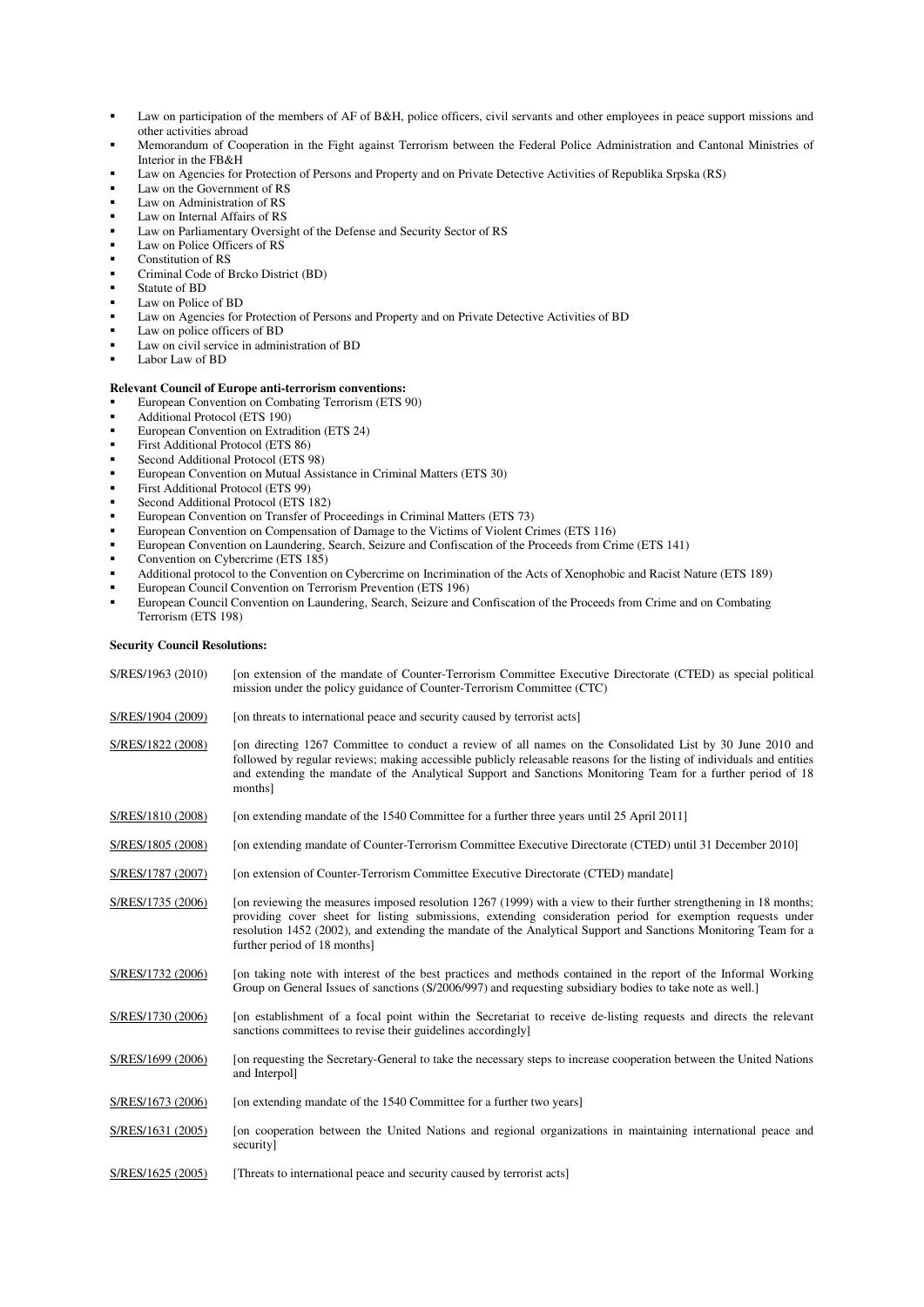| S/RES/1624 (2005) | [on prohibition of incitement to commit terrorist acts] requires that the national criminal legislations incriminate<br>incitement to terrorism as a criminal offence and prevent every form of subversive terrorist action via religious and<br>educational organizations.                                                                                                                                                                                                                                                                                                                                                                                                                                                                                                                                                                                                                                                                                                                                                                                                                                                                                                                                                                                              |
|-------------------|--------------------------------------------------------------------------------------------------------------------------------------------------------------------------------------------------------------------------------------------------------------------------------------------------------------------------------------------------------------------------------------------------------------------------------------------------------------------------------------------------------------------------------------------------------------------------------------------------------------------------------------------------------------------------------------------------------------------------------------------------------------------------------------------------------------------------------------------------------------------------------------------------------------------------------------------------------------------------------------------------------------------------------------------------------------------------------------------------------------------------------------------------------------------------------------------------------------------------------------------------------------------------|
| S/RES/1618 (2005) | [on condemnation of terrorist attacks in Iraq]                                                                                                                                                                                                                                                                                                                                                                                                                                                                                                                                                                                                                                                                                                                                                                                                                                                                                                                                                                                                                                                                                                                                                                                                                           |
| S/RES/1617 (2005) | [on reviewing the measures imposed by resolution 1267 (1999) with a view to their further strengthening in 17<br>months; providing definition of "associated with", calling for submission of checklist, and requesting the Secretary-<br>General to extend the mandate of the Analytical Support and Sanctions Monitoring Team for 17 months] It calls<br>upon all the countries to use Interpol resources and databases for suppression of terrorism                                                                                                                                                                                                                                                                                                                                                                                                                                                                                                                                                                                                                                                                                                                                                                                                                   |
| S/RES/1611 (2005) | [on condemnation of terrorist attacks in London]                                                                                                                                                                                                                                                                                                                                                                                                                                                                                                                                                                                                                                                                                                                                                                                                                                                                                                                                                                                                                                                                                                                                                                                                                         |
| S/RES/1566 (2004) | [on creation of working group to consider measures against individuals, groups and entities other than Al-<br>Qaida/Taliban]                                                                                                                                                                                                                                                                                                                                                                                                                                                                                                                                                                                                                                                                                                                                                                                                                                                                                                                                                                                                                                                                                                                                             |
| S/RES/1540 (2004) | [Under Chapter VII of the United Nations Charter, obliges States to refrain from supporting by any means non-State<br>actors from developing, acquiring, manufacturing, possessing, transporting, transferring or using nuclear, chemical<br>or biological weapons and their delivery systems]                                                                                                                                                                                                                                                                                                                                                                                                                                                                                                                                                                                                                                                                                                                                                                                                                                                                                                                                                                           |
| S/RES/1535 (2004) | [on creation of Counter-Terrorism Committee Executive Directorate (CTED)]                                                                                                                                                                                                                                                                                                                                                                                                                                                                                                                                                                                                                                                                                                                                                                                                                                                                                                                                                                                                                                                                                                                                                                                                |
| S/RES/1530 (2004) | [on the bomb attacks in Madrid, Spain, on 11 March 2004]                                                                                                                                                                                                                                                                                                                                                                                                                                                                                                                                                                                                                                                                                                                                                                                                                                                                                                                                                                                                                                                                                                                                                                                                                 |
| S/RES/1526 (2004) | [on further improving the implementation of resolution 1267 (1999), strengthening the mandate of the 1267<br>Committee and requesting the Secretary-General to appoint an Analytical Support and Sanctions Monitoring Team<br>for 18 months (paras 1, 3, 6 $\&$ 7)]<br>the Security Council requests the member states to take intensified measures, particularly financial measures against<br>targeted individuals and entities, that include not only finances, but also undertakings and organizations, including<br>finances obtained from the property owned or controlled, directly or indirectly, by individuals and groups related to<br>Al-Qaida. The countries are requested to prevent such individuals from having benefit, directly or indirectly, from<br>the above mentioned finances. The Resolution strengthens the measures directed towards prevention of movement<br>of the individuals the sanctions are applied to. The Resolution forbids direct or indirect supply, sale or transfer of<br>weapons and military equipment for such individuals and groups. The Resolution establishes the Analytical Support<br>and Sanctions Monitoring Team that will, as an expert body, assist the Security Council Committee in carrying out<br>its tasks. |
| S/RES/1516 (2003) | [on the bomb attacks in Istanbul, Turkey, on 15 November 2003 and 20 November 2003]                                                                                                                                                                                                                                                                                                                                                                                                                                                                                                                                                                                                                                                                                                                                                                                                                                                                                                                                                                                                                                                                                                                                                                                      |
| S/RES/1465 (2003) | [on the bomb attack in Bogota, Colombia]                                                                                                                                                                                                                                                                                                                                                                                                                                                                                                                                                                                                                                                                                                                                                                                                                                                                                                                                                                                                                                                                                                                                                                                                                                 |
| S/RES/1456 (2003) | [on high-level meeting of the Security Council on combating terrorism] the Security Council adopts the Ministerial<br>Declaration on combating terrorism                                                                                                                                                                                                                                                                                                                                                                                                                                                                                                                                                                                                                                                                                                                                                                                                                                                                                                                                                                                                                                                                                                                 |
| S/RES/1455 (2003) | [on improving implementation of measures imposed by resolution 1267 (1999]                                                                                                                                                                                                                                                                                                                                                                                                                                                                                                                                                                                                                                                                                                                                                                                                                                                                                                                                                                                                                                                                                                                                                                                               |
| S/RES/1452 (2002) | [on implementation of measures imposed by resolution 1267 (1999)]                                                                                                                                                                                                                                                                                                                                                                                                                                                                                                                                                                                                                                                                                                                                                                                                                                                                                                                                                                                                                                                                                                                                                                                                        |
| S/RES/1450 (2002) | [on condemning the terrorist bomb attack, in Kikambala, Kenya, and the attempted missile attack on the airline<br>departing Mombasa, Kenya, 28 November 2002]                                                                                                                                                                                                                                                                                                                                                                                                                                                                                                                                                                                                                                                                                                                                                                                                                                                                                                                                                                                                                                                                                                            |
| S/RES/1440 (2002) | [on condemning the act of taking hostages in Moscow, Russian Federation, on 23 October 2002]                                                                                                                                                                                                                                                                                                                                                                                                                                                                                                                                                                                                                                                                                                                                                                                                                                                                                                                                                                                                                                                                                                                                                                             |
| S/RES/1438 (2002) | [on the bomb attacks in Bali, Indonesia]                                                                                                                                                                                                                                                                                                                                                                                                                                                                                                                                                                                                                                                                                                                                                                                                                                                                                                                                                                                                                                                                                                                                                                                                                                 |
| S/RES/1390 (2002) | on lifting the provisions imposed by the Resolutions 1267 (1999) and 1333 (2000) in relation to forbidding taking<br>off and landing in their territory to Afghan aircrafts, and lifts the provision on closing Ariane Afghan Airlines<br>offices (lifts the air embargo)                                                                                                                                                                                                                                                                                                                                                                                                                                                                                                                                                                                                                                                                                                                                                                                                                                                                                                                                                                                                |
| S/RES/1377 (2001) | [on the adoption of declaration on the global effort to combat terrorism]                                                                                                                                                                                                                                                                                                                                                                                                                                                                                                                                                                                                                                                                                                                                                                                                                                                                                                                                                                                                                                                                                                                                                                                                |
| S/RES/1373 (2001) | [on international cooperation to combat threats to international peace and security caused by terrorist acts] As a<br>consequence of the terrorist attacks on USA on September 11th, 2001 the UN Security Council on September 28th,<br>2001 unanimously adopted the resolution 1373 presenting a comprehensive strategy for combating international<br>terrorism. The Resolution establishes the Committee for supervision of the implementation of R-1373. The<br>Resolution requests all the countries to take measures for prevention of terrorism, e.g. freeze the funds of those who<br>commit, prepare to commit or assist terrorist acts, ensure that terrorist acts in domestic legislation are described as<br>severe criminal offences with appropriate punishment, mutually exchange information on terrorist activities, become<br>parties to relevant conventions in combating terrorism, ensure that refugee and asylum status is not misused for the<br>purpose of terrorism.                                                                                                                                                                                                                                                                            |
| S/RES/1368 (2001) | [condemning the terrorist attacks of 11 September 2001 in New York, Washington, D.C. and Pennsylvania, United<br>States of America]                                                                                                                                                                                                                                                                                                                                                                                                                                                                                                                                                                                                                                                                                                                                                                                                                                                                                                                                                                                                                                                                                                                                      |
| S/RES/1363 (2001) | [on the establishment of a mechanism to monitor the implementation of measures imposed by resolutions 1267<br>$(1999)$ and 1333 $(2000)$ ]                                                                                                                                                                                                                                                                                                                                                                                                                                                                                                                                                                                                                                                                                                                                                                                                                                                                                                                                                                                                                                                                                                                               |